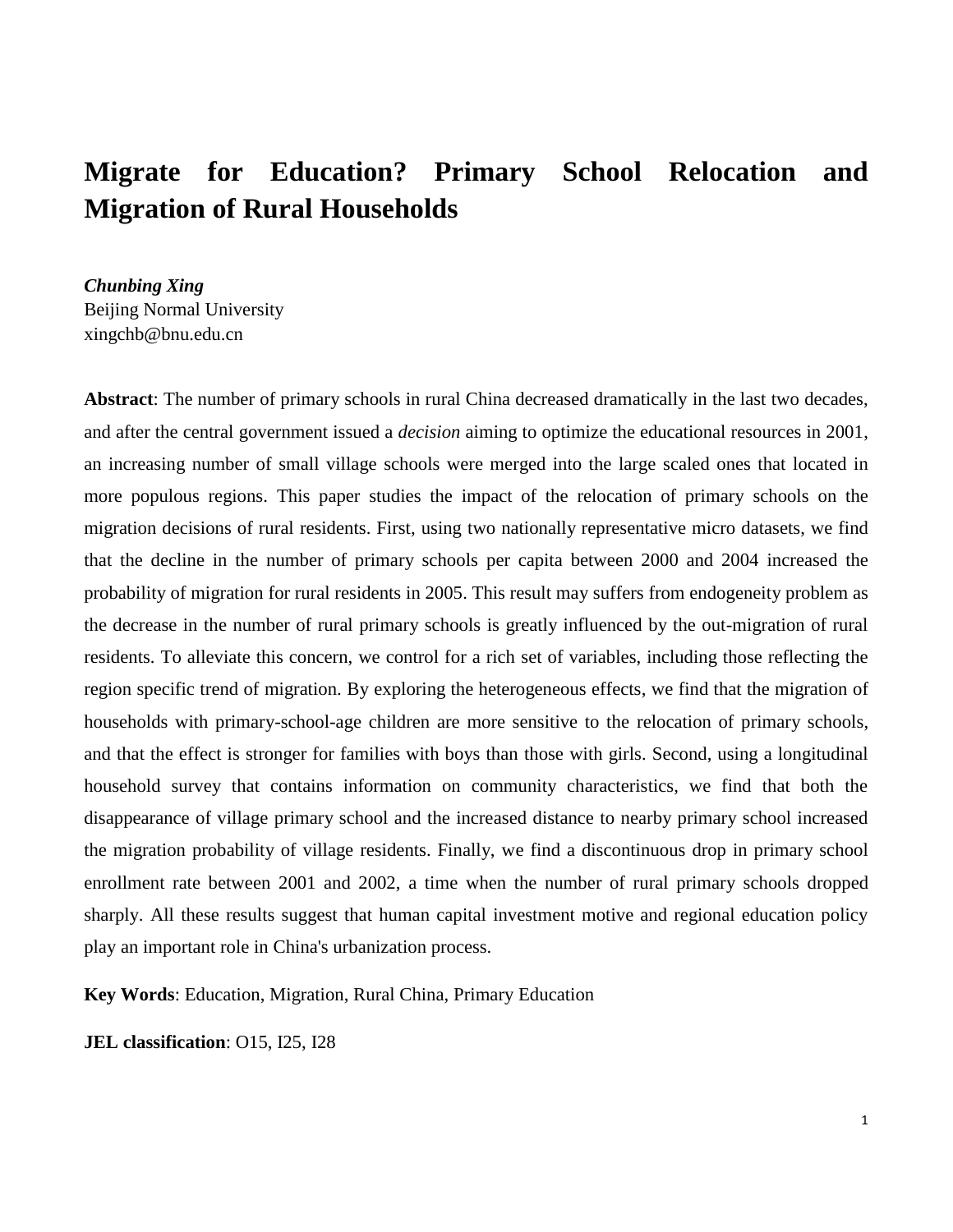### **1. Introduction**

Between 1990 and 2005 more than 100 million individuals migrated from rural to urban areas within China (MGI, 2009) and the stock of internal migrants was estimated at 150 million in 2009 (Meng and Zhang, 2010). Despite a number of social problems it caused, there is little doubt that the phenomenal internal migration has fueled China's high economic growth. From around 2003 concerns have been growing that China is running out of surplus labor, which will threat the competitiveness of its export sector and the sustainability of high growth (Knight et al., 2011; Zhang et al., 2011). Thus, understanding the factors that influence the migration flow becomes of utmost importance. The literature identifies the widening rural-urban income gap (mainly caused by the booming export-led economy in coastal areas) and the easing of migration restrictions as major reasons for China's increasing number of internal migrants (Wang, 2005; Cai, 2000): rural-urban migration is largely portrayed as millions of rural residents leaving countryside to seek better paid jobs in coastal cities.

 There also are huge regional gaps in public services including education and health care (Li and Luo, 2007). But little has been done to study how these have affected the migration behavior of rural residents. This paper links the rural-to-urban migration to an important but largely neglected aspect: rural-urban gap in education opportunities. With rapid technological change and economic upgrading, the return to education increased dramatically in urban China in last two decades (Zhang et al., 2005; Chi et al., 2012), and education also has become increasingly important for rural residents to enhance their earning capacity and to increase the chances of employment in modern urban sectors (Chen and Xing, 2007; Xing, 2014). In this paper, we look at how relatively disadvantaged educational condition in rural China has affected the migration behavior of rural residents.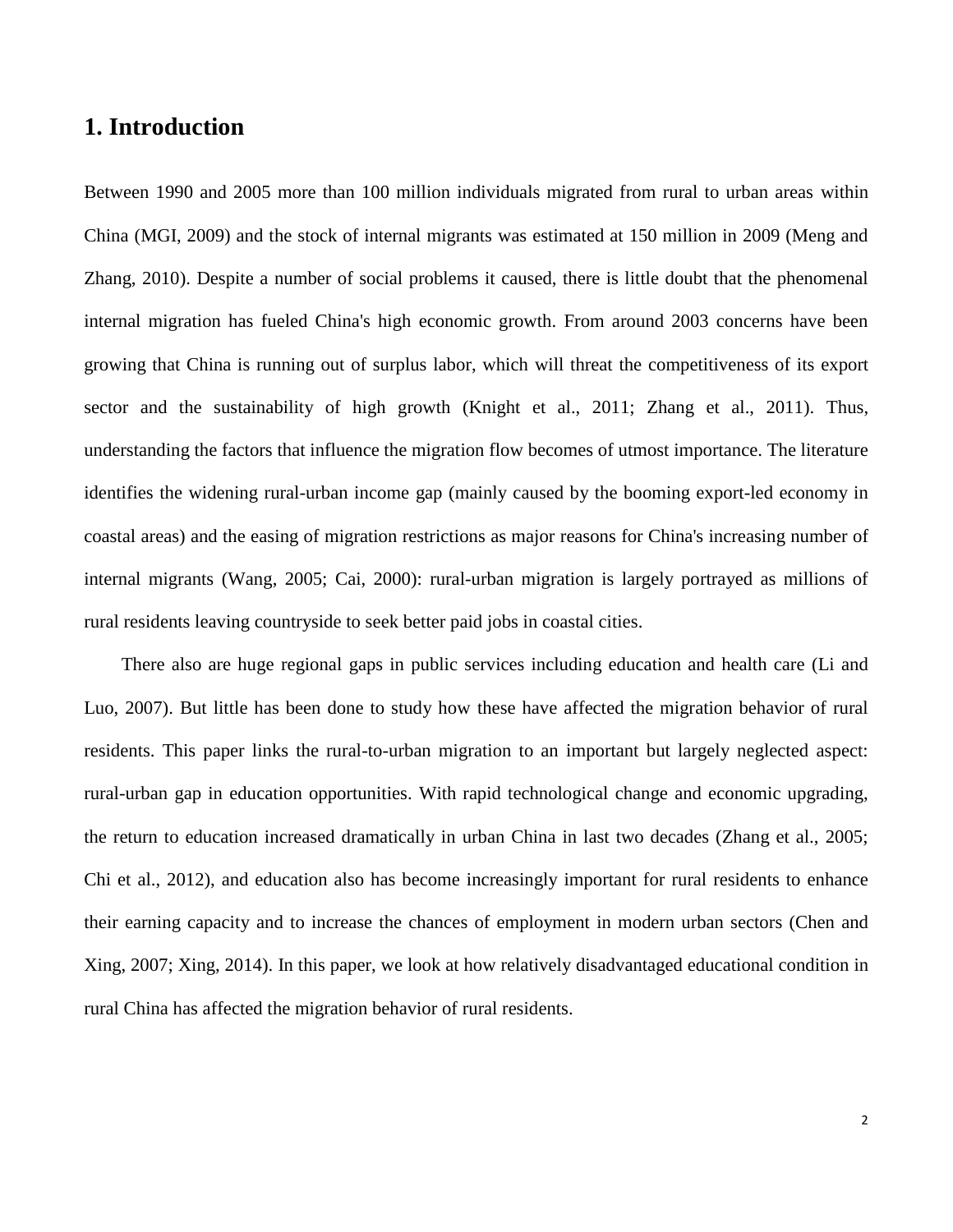We focus on one aspect of the rural educational development: the accessibility of primary schools. The number of primary schools decreased dramatically in rural China in the last two decades, and the decrease was sharper after China entered the new century. Between 1999 and 2009, the number of rural primary schools decreased from 469 to 234 thousands (see Figure 1). The central and local governments played an important role in this process. In particular, the central government issued a *Decision* to encourage local government to merge small rural primary schools into larger ones in 2001, aiming to realize scaled economy and to improve school quality.<sup>1</sup> Local governments embraced this policy partly because such changes would alleviate fiscal burden, and enable them to put resources into the retained large scaled schools. However, these retained schools are generally far away from home for those living in villages, where the primary schools (or teaching spots) have been closed. The longer commuting distances or the needs to board in school caused extra financial and psychological costs for the children and their families, which may overwhelm the benefits of better quality schooling (Sun et al., 2009).

 The major contribution of this paper is to establish the causal relationship that the closing of village primary schools pushes rural residents to move. The negative correlation between the (decreasing) number of primary schools and the (increasing) number of migrants is easily observed. To establish the causal relationship, however, we need to overcome endogeneity issues. First, the causality may run in the opposite direction, the location adjustment of the primary schools being a reaction to the decreased number of rural students rather than an exogenous shock that encouraged people to move. Given the large scaled out-migration in rural China, causality in this (opposite) direction is expected, and we do not intend to deny it. Instead, we want to show that the causality we claimed also exist and is important for rural residents' migration decision. Second, the causality may be contaminated by confounding factors such as location specific time trend and community characteristics, which are correlated both

 1 See *Decisions on the Reform and Development of Primary Education*, the State Council, 2001.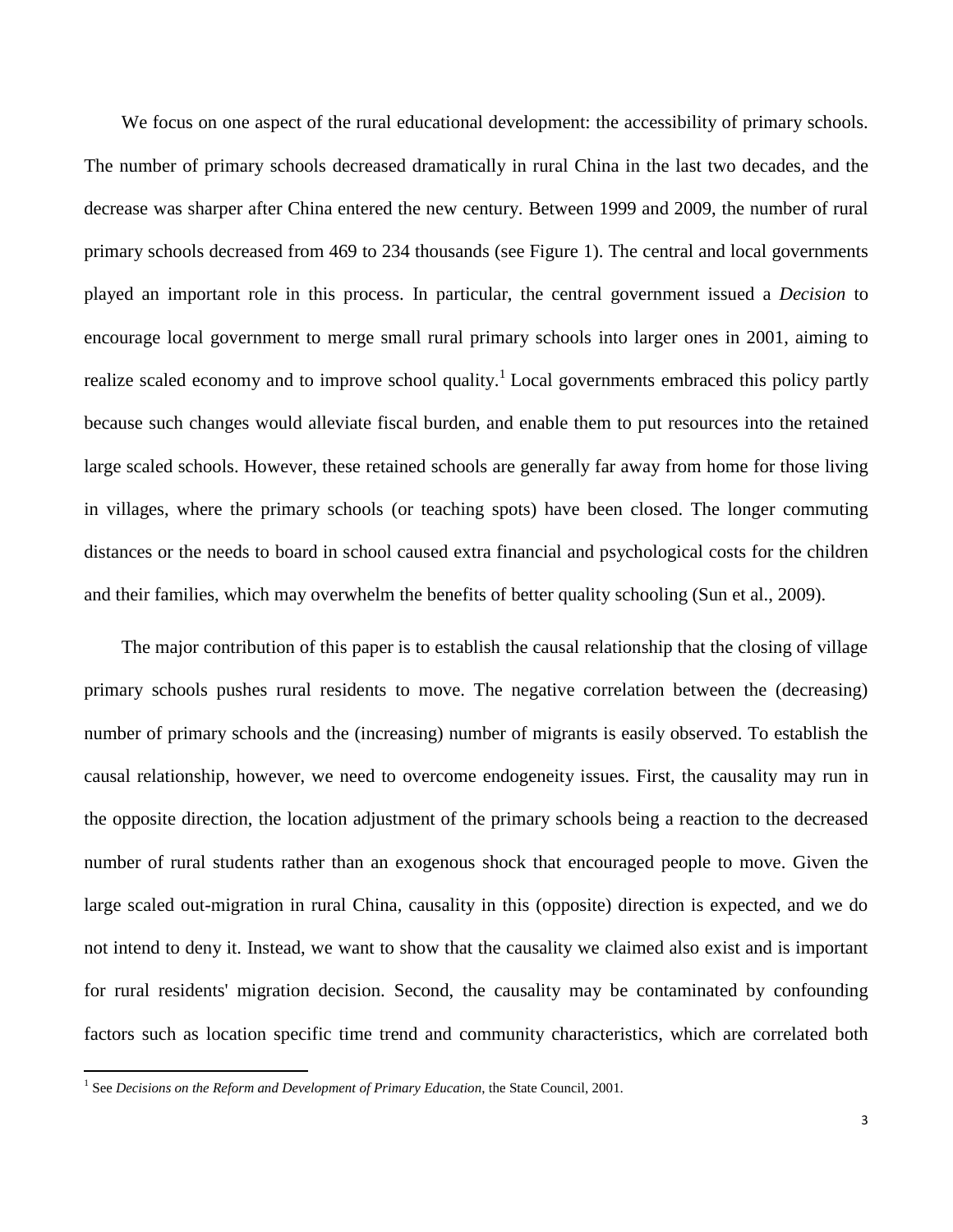with school location and with rural resident's migration behavior. In addition, many pre-schools are managed by primary schools in villages, and the adjustment in the pre-school systems often concurred with the adjustment in primary schools. There also might be adjustment in the middle school system around the time of primary school relocation. Therefore, additional information and efforts are needed to tease out the effects of different changes.

 In the first exercise, we combine information on the number of rural primary schools at the prefecture level and micro data from the 2000 census and 2005 mini census. We explore the regional variation to investigate how the reduced number of primary schools has affected the migration decision of rural households. After controlling for a rich set of variables to deal with the omitted variable issue, we find that the decrease in primary schools in rural areas increased the probability of migration for rural households. In particular, we calculate the share of migrants in the 2000 census data and use it to control for migration trend.

 The (mini) census data, which contain detailed demographic information, allow us to uncover heterogeneous effects of the decreased number in primary schools on migration. We find that (1) the effect only exist for long term migration, (2) middle aged individuals are more sensitive to the relocation of primary schools, (3) the effect is stronger for women who have school aged children, (4) households with school age boys are more likely to migrate after the school number reduced. These results are consistent with our hypothesis that the relocation of rural primary schools has contributed to the increased number of rural to urban migrants.

 In the second set exercises, we use another dataset (China Health and Nutrition Survey, CHNS) that has detailed information on the accessibility of public primary schools for each village. Being a longitudinal survey, CHNS allows us to follow communities and individuals to see the effect of the presence (or disappearance) of primary school on migration behavior of village residents. This dataset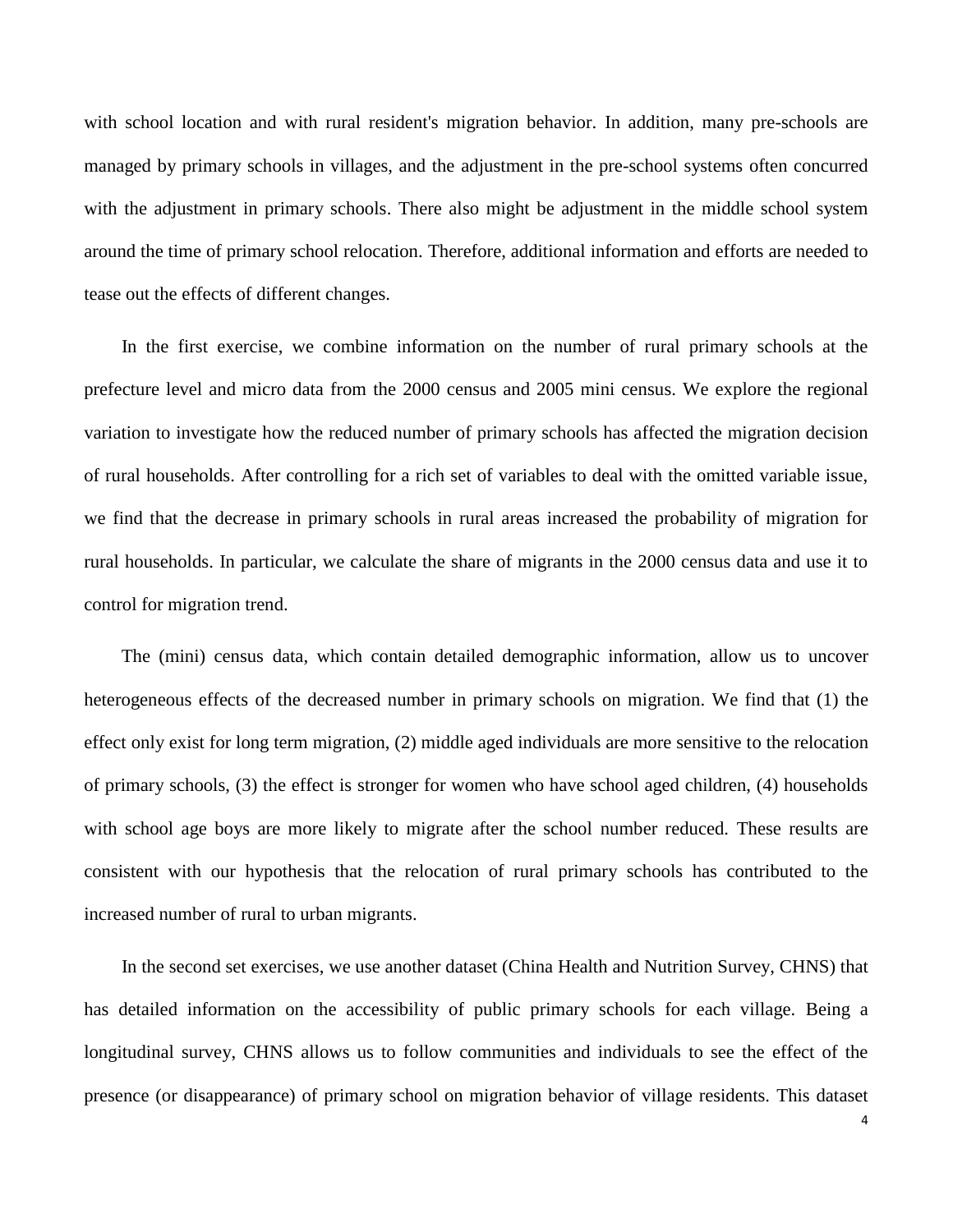contains rich information on village characteristics. Importantly, it collects information on the availability of village pre-schools and near-by middle schools as well. By running fixed effects models we find that the closing of village primary school and longer distance to the nearby primary school increased the probability of rural residents migrating out significantly. This relationship still holds after we control for community specific time trend and a rich set of community characteristics. The presence of pre-school and middle school does not change our results, and they themselves do not have significant effects on migration.

 Finally, we treat the changes following the 2001 *decision* as a natural experiment. In particular, we find that there was a sharp drop in enrollment rate of the primary school age children in rural China after the number of primary schools decreased promptly.

 Equally difficult is to explain why relocation of primary schools increased the propensity of migration for rural residents. Several candidate mechanisms exist. First, closing village primary school increased the costs of schooling (in form of longer travelling distances which may require companion of other family member, and boarding costs). Depending on the availability of education opportunities elsewhere, rising costs will increase the propensity to migrate through drastically different channels. (1) Rural households migrate to cities or towns to seek education opportunity for children, which has become easier with the increasing number of schools for migrant children and with more local public schools open to migrant children. (2) Rising schooling costs force school aged children to drop out of school. This can increase migration probability, either because there is no more need to take care of a school aged child or because more input into the household production function allows some family member(s) to migrate. (3) The school relocation policy force rural households to migrate for higher income to finance rising schooling costs of the left-behind children.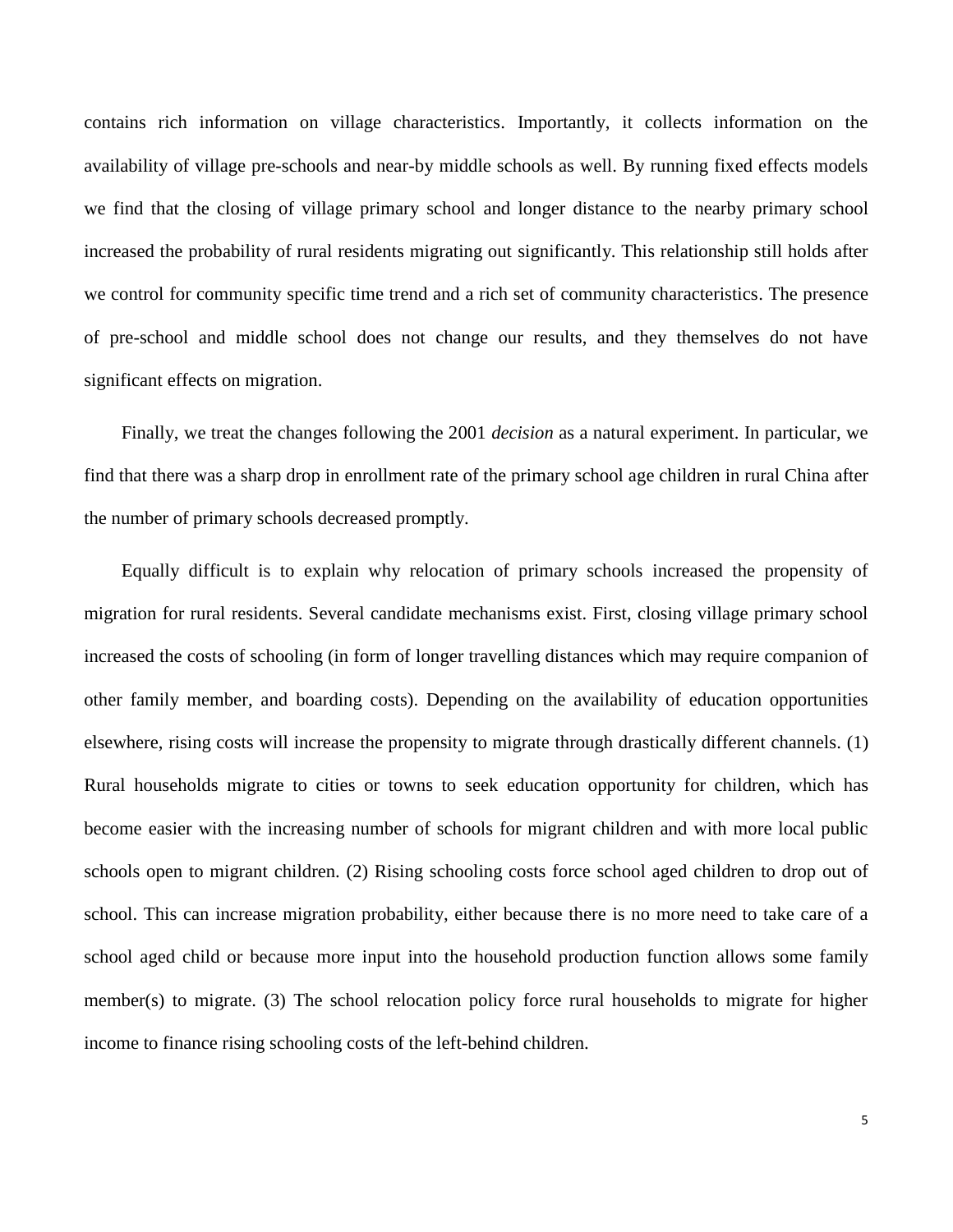Second, there also exists possibility that the school relocation realized the scaled economy, improved schooling quality, and reduced the need for rural households' input into the human capital production process. Some new arrangements during this process (for example, more students choosing to board in school) can potentially reduce family input in form of time allocated to child care. Finally, the presence of a village primary school itself creates employment within village, and/or also has cultural values (external effects) that attract village residents to stay. This channel might be of minor importance, because there is no significant drop in the number of primary school teachers and it does not predict the heterogeneous effects we found (both need to be confirmed).

 Further exercises are needed to evaluate the relevance of different mechanisms. For example, we can examine whether adults are more likely to move with children in primary school closing areas, and whether migrant children have enrolled in school in urban areas, ect.

 These results have strong implications for China's education policy, rural development, and the reform on the household registration system (that is, the hukou system, which restricts population mobility)<sup>2</sup>. First, the relocation of primary schools should consider the extra costs for rural households for whom the new school is far and costly. Second, in the process of reducing the number of primary schools, other services like free school bus or boarding subsidies should be provided. To make our analysis more focused, we do not analyze the education opportunities for migrant children in urban areas. But our results do have implications for policies in urban areas. From the urban side, local government should provide equal opportunity for rural migrant workers' children, which is closely related to the hukou system reform. Last but not least, the central government should shoulder the responsibility of providing basic education service.

 $\overline{\phantom{a}}$ 

 $2^2$  A more detailed discussion of the Hukou system is given in the next section.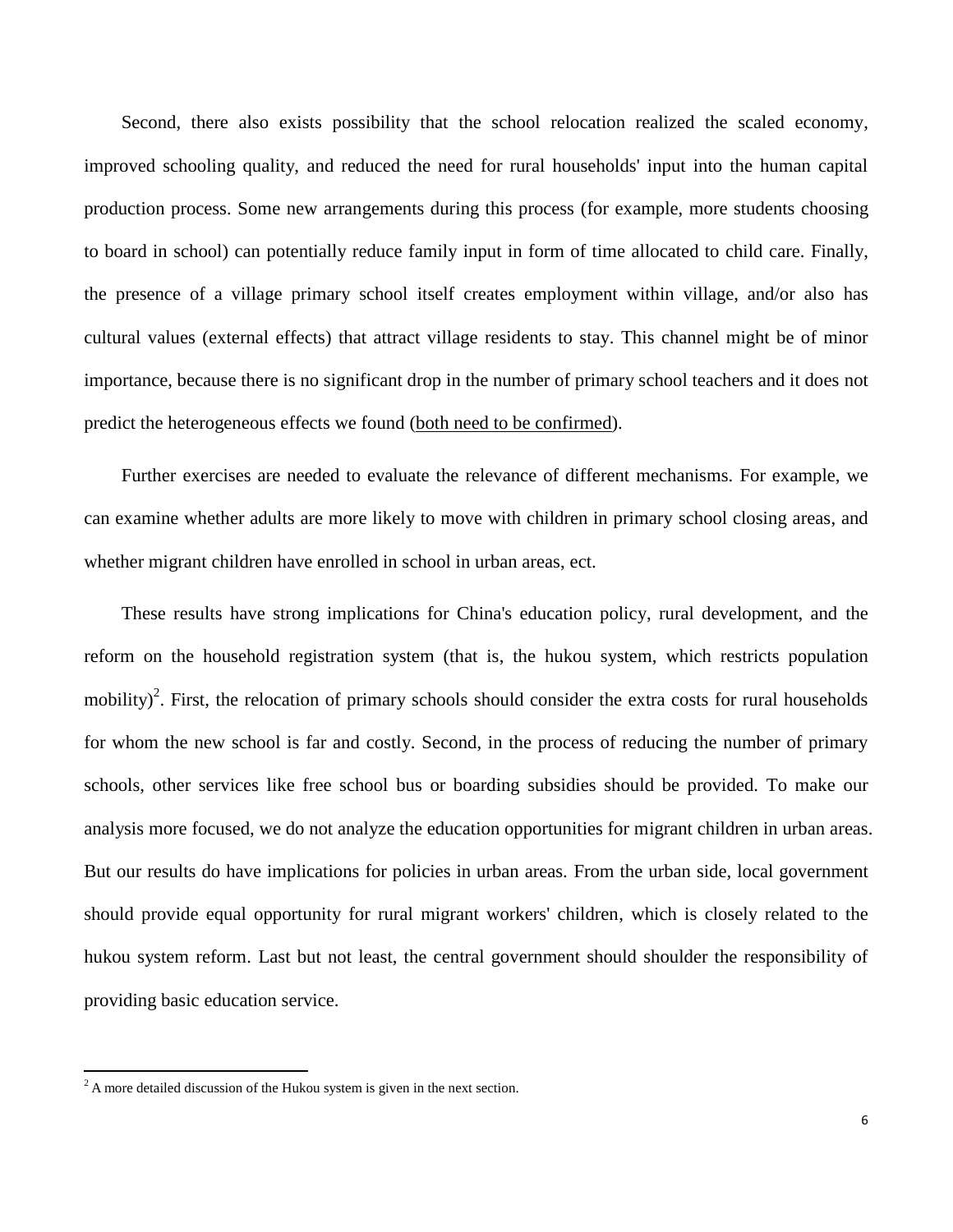#### need to discuss the results' implications for migration

 This paper is organized as followed. Section 2 briefly summarizes the related literature. Section 3 introduces the data and gives more information on the primary school relocation process. Section 4 presents the empirical model and results. Section 5 concludes.

### **2. Literature Review**

 $\overline{\phantom{a}}$ 

 The large scaled rural-to-urban migration has been one of the major contributors to China's high economic growth. There is a growing literature that studies both the causes and consequences of this phenomenal migration. One group of studies investigates various factors that influence the migration behavior of rural residents, including rural-urban income gap, growing demand for labor in coastal regions, and conditions in rural areas. The other group investigates the consequences of rural migration, among which the well-being of the left-behind children and migrant children has attracted a lot of attention.

 Most of these migration studies need to consider (explicitly or implicitly) the hukou system, which was originally designed to control rural to urban migration in the 1950s by registering household members in designated rural or urban locations. One's hukou status is categorized by both socioeconomic eligibility (*agricultural* and *non-agricultural*) and registered residential location (*local* and *non-local*) (Chan and Buckingham, 2008).<sup>3</sup> Hukou status in registered location confers specific local benefits including access to public education. To migrate permanently one needs to change registration location.<sup>4</sup> Both the process and the number of such moves were tightly controlled by the government.

 $3$  The first classification determined entitlement to state-subsidized food grain and other prerogatives. The second defined rights for many activities in a specific locality. Hukou status is usually inherited from parents.

<sup>&</sup>lt;sup>4</sup> Due to differences in employment opportunities and welfare and benefit entitlements, there is a strong incentive for rural residents to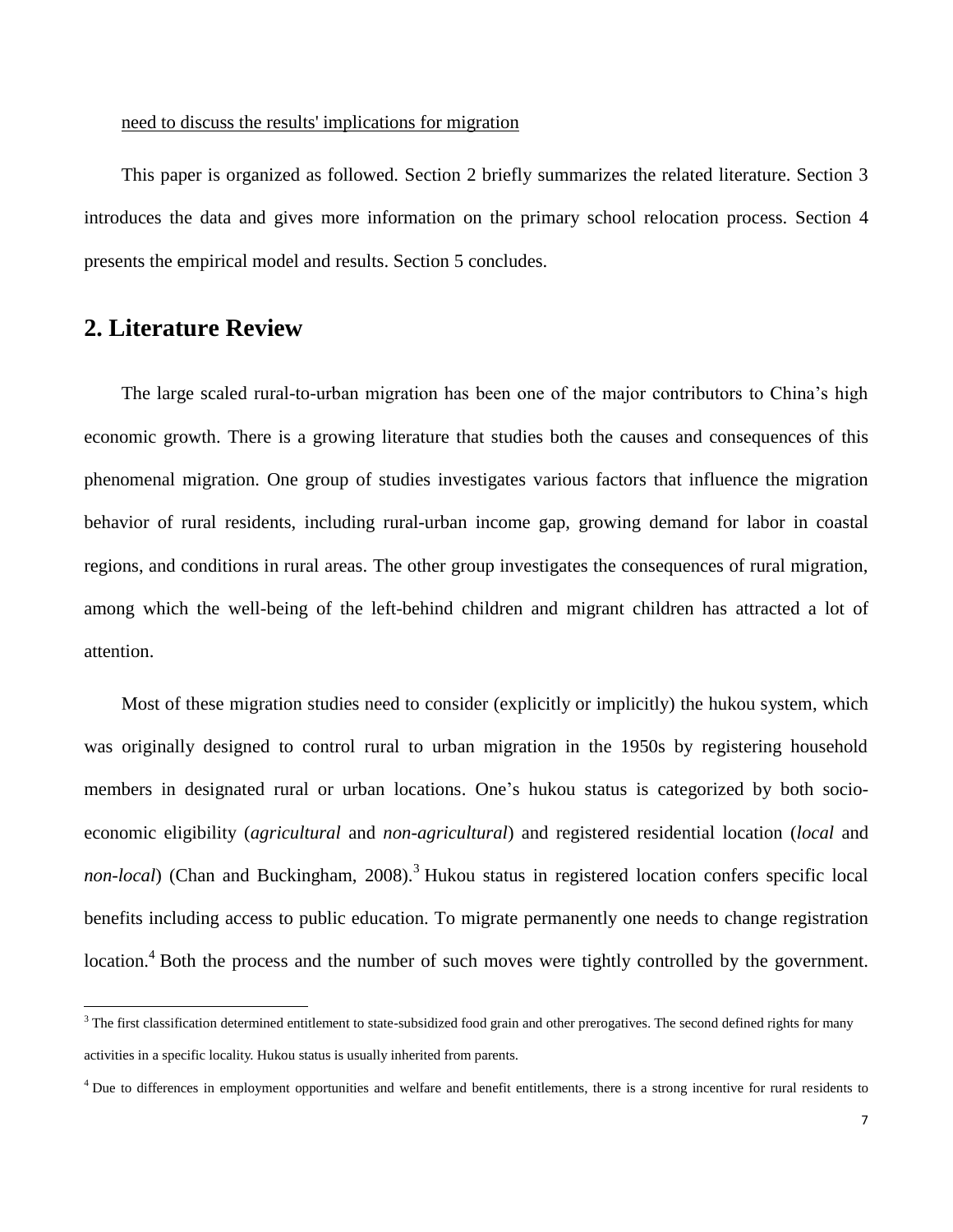Temporary migrants who cannot change registration location also needed official approval (like a "visa"). Public education for children were inaccessible to migrants without local hukou.

 With many local governments receiving full power to determine their own hukou policies since the 1980s, the numbers of permanent hukou and temporary residence permits granted have been growing, and it became possible for rural residents to migrate without a valid permit. For those without a local hukou, sending their children to city public schools has become increasingly viable, despite high fees involved sometimes. The number of privately run schools for migrant children also increased. Before these changes, rural migrants have to leave their children in rural areas under the custody of elders or relatives. Recently, there is a significant share of children accompanying their migrant parents. Ren and Treiman (2013) find that 7.3 percent of the children aged 10 to 15 is migrant children in a nationally representative survey conducted in 2010.

 The well-being of both the left-behind and migrant children has attracted the attention of many researchers. Xu and Xie (2013) studied the health and education conditions of those left-behind children. Chen and Feng (2013) point out that a significant proportion of migrant children in China cannot access public schools for lack of local hukou, and turn to privately-operated migrant schools. These studies, among many others, regarded the education of either the left-behind or migrant children as the consequences of their parents migrating for reasons of employment. The possibility that rural residents migrate for their children to have better or relatively cheaper education is ignored.

change their Hukou registration from rural to urban areas. Prior to the late 1990s, such changes required approval from the state to convert Hukou status from agricultural to non-agricultural. This change can only be made through certain channels, and these channels generally favor individuals with skills and/or special achievements. Going to college has been a major channel that increases the probability of a favorable Hukou status. Other channels include serving in the military, being recruited by SOEs or the government (Wu and Treiman, 2004; Fan, 2008), rural residents' lands being occupied by urban construction projects (Wong and Huen, 1998), and rural households purchasing urban housing (Deng and Gustafsson, 2006).

 $\overline{\phantom{a}}$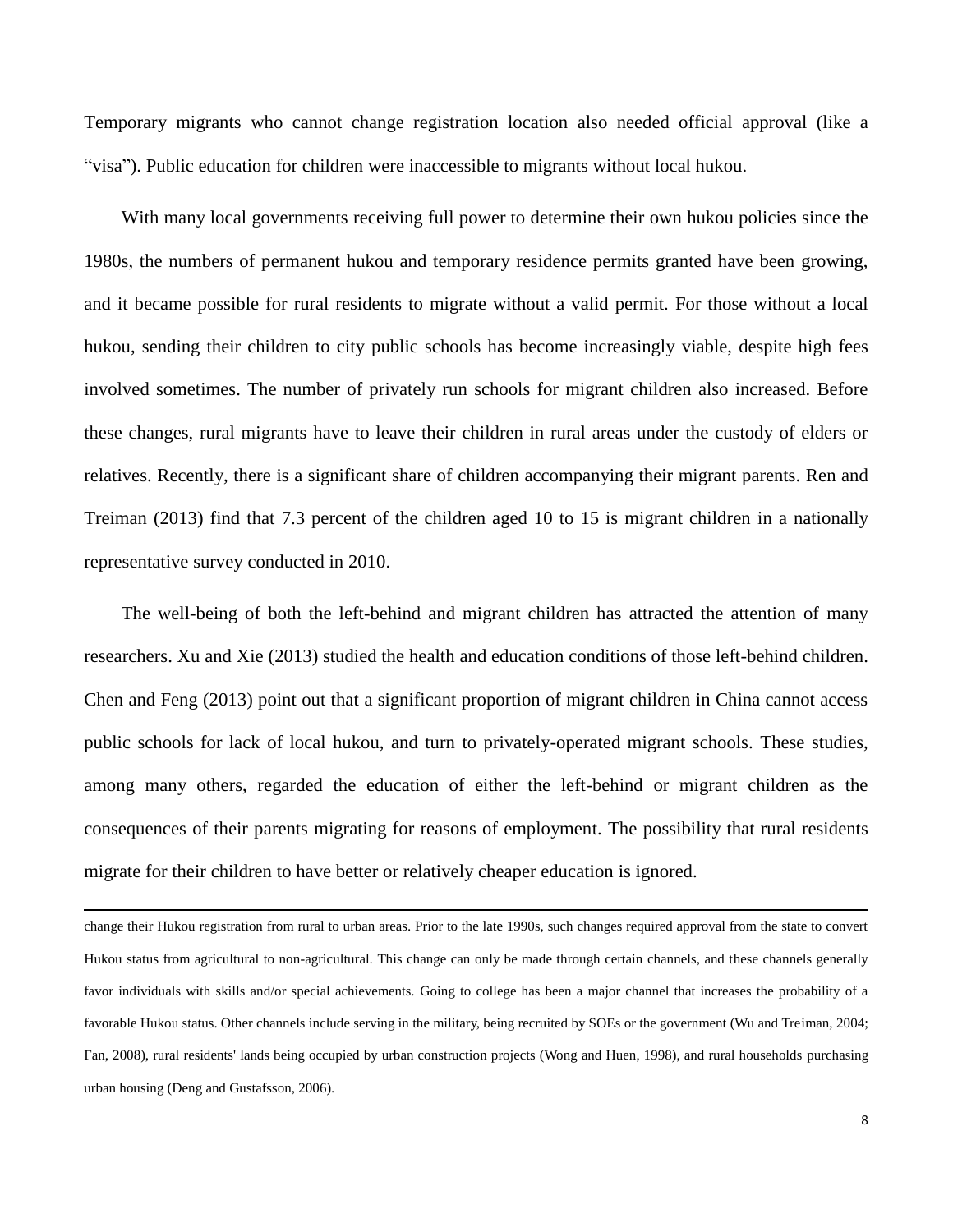This might happen if rural education became more expensive. There is little research that has been done to investigate whether rural education has become expensive. However, there is anecdotal evidence indicating that the financial burden increased after the nearby primary school was closed. Meanwhile, no evidence shows that the educational output has increased after moving the students from small to large scaled schools (see Dong et al., 2008 and Lu and Du, 2010). Using data from Guangxi (a less developed autonomous region in China), Lu and Du (2010) find that merging small primary schools into large ones actually lowered the performance of the students. The rising education cost and the ambiguous effect on students' performance provide an incentive for rural residents to migrate to other in particular the urban areas. While there is a growing literature showing that the Chinese households in urban areas may choose to migrate (or purchase housing) to regions with better schools (Zhou and Lu, 2009; Feng and Lu, 2010), the empirical evidence on this migration motive of the rural residents is limited.

### **3. Data and Summary Statistics**

 We first use the prefecture level data from China City Statistical Yearbook 2001/2005 to construct a variable that reflects the school relocation policy in rural China. We calculate the number of rural primary schools for each prefecture (the total number in each prefecture city minus the number of schools in urban areas) and its change between 2000 and 2004, a period matching our census data (also when the policy was implemented). [Figure 2](#page-26-0)-a shows that the numbers of primary schools decreased in over 90 per cent of the cities, and in many cases the decrease was large. To take into consideration of the decreased population, [Figure 2](#page-26-0)-b shows the changes in the number of primary schools per 100 students. The relative number of primary schools increased in around one-fourth of the regions, and the majority of the cities experienced decreased number of primary schools. There is a large regional variation, which will be used to identify the effect of primary school closings.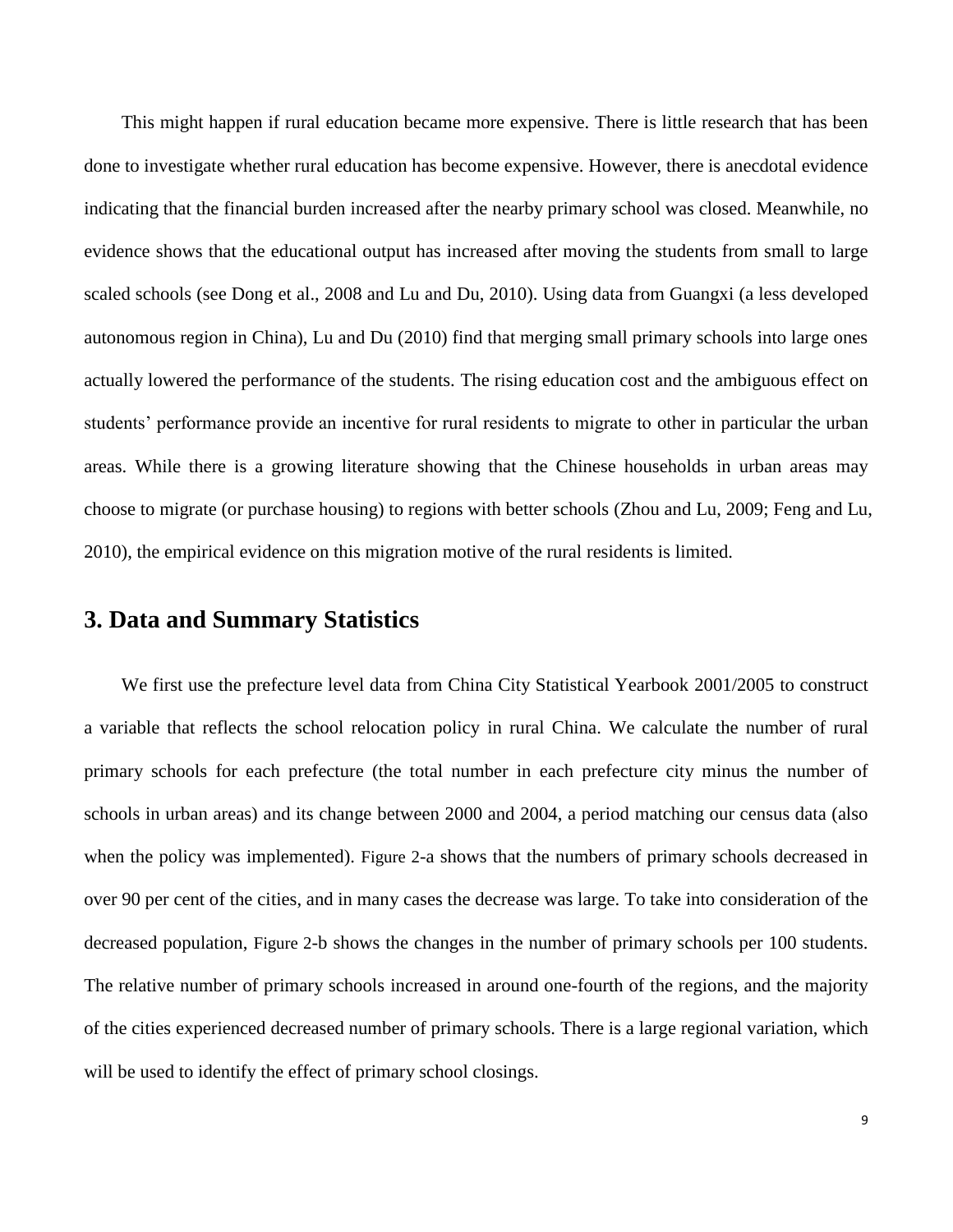We use the 2005 one percent population survey to study the migration decisions of rural households, which covers 31 provinces within Mainland China. The survey drew sample of households based on current location of residence. Personal and employment information, including age, gender, education, occupation, and working time on each individual within a household is collected. A useful feature is that it also contains information on an individual's hukou registration place. This helps us identify a representative sample of rural migrants (individuals with rural hukou but currently residing in a place other than his/her registered location) and their migration pattern. In the following analysis, we keep observations aged 18 to 40, who are not in school and with an agricultural hukou. These observations are then merged with the prefecture level data using their hukou registration information.

 To measure the policy using the changes in the number of primary schools at the prefecture level has limitation. There is large variation within a city or even within a county or a town. Households living in different regions may face different situations. In particular, those living in populous regions may benefit rather than suffer from a policy that merged small schools to large scaled ones because the school quality improves and they do not need to bear extra commuting or boarding costs. Being unable to explore this variation within cities, our study can be seen as estimating the average effect of the reduction in the number of primary schools. Using aggregate data has an advantage also: there is less micro-level heterogeneity that is correlated with rural households' migration decisions.

 Using another dataset, the China Health and Nutrition Survey (CHNS), we have direct measures for the changes in primary school locations. The survey follows households (and individuals within) in more than 100 villages in 9 provinces for over 20 years. Only those villages appear in all seven surveys in 1991, 1993, 1997, 2000, 2004, 2004, and 2009 are retained in our analysis. For each village, the survey asked about the availability of a public primary school. For those without a primary school, it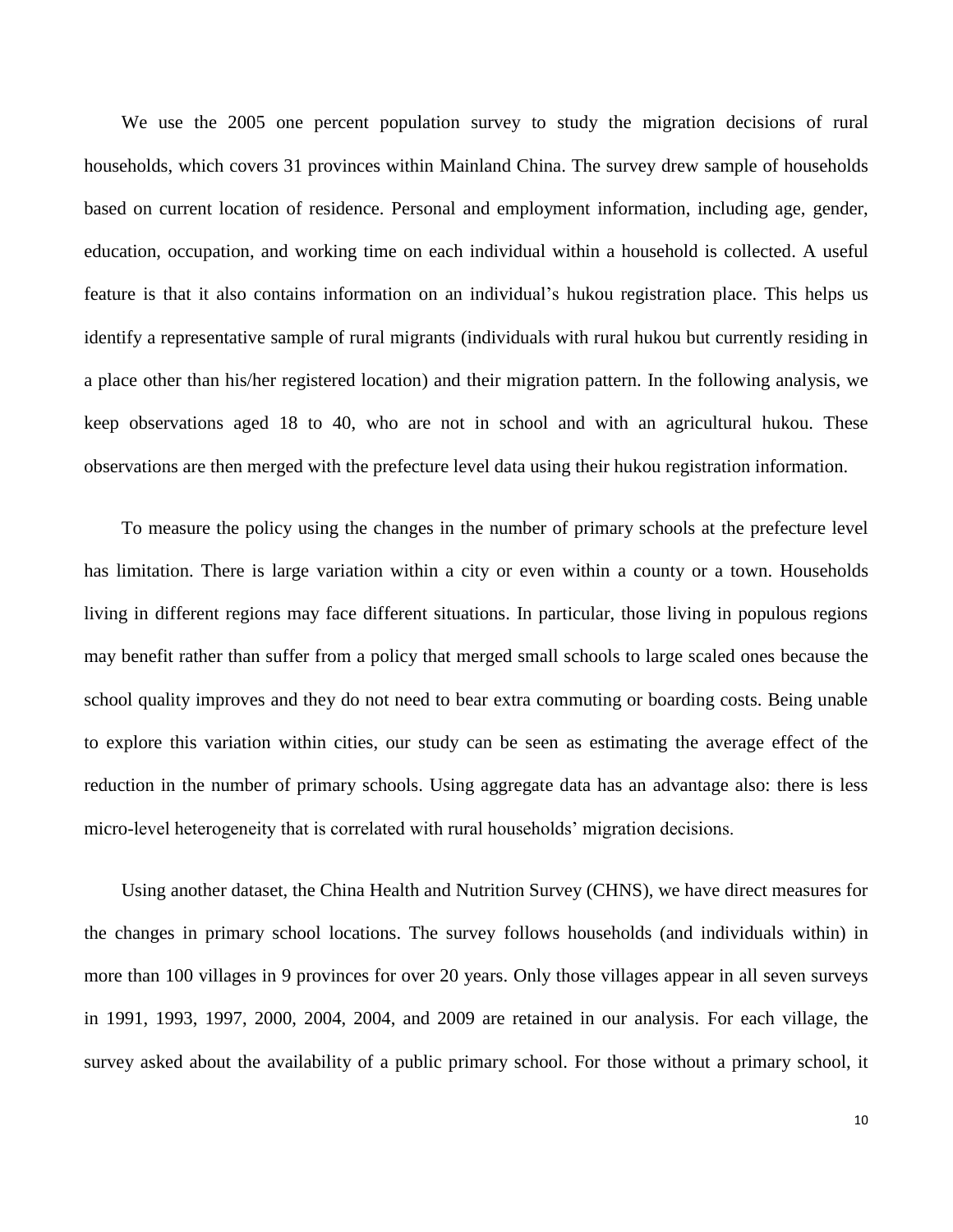asked about the distance to the nearest one. [Table 8](#page-36-0) reports on the availability of public primary schools. The proportion of villages with primary schools increased through the period between 1991 and 2000. The following period of 2000-2009, however, experienced a sharp decrease from 90 to 65 percent. Accordingly, the distance to nearest primary schools first decrease from 0.4 to 0.11 kilometers between 1991 and 2000, then increased sharply to 0.7 kilometers in 2009.<sup>5</sup>

 The migration behavior of village residents is also recorded. We define migrants to be those who have lived outside village for over 6 months in the year before the survey. We restrict our sample to individuals aged 16 to 69. One advantage of using CHNS for our analysis is that it contains rich information on village characteristics, including whether a village has pre-school and middle school, has telephone service, postal service, and farmland, whether a village has a bus stop, is close to a train station, or an open trade area (or special economic zone), the percentages of work force engaged in agricultural activity, work outside of town for more than six months, employed in enterprises with over 20 employees, employed in enterprises with less than 20 employees, and the log of monthly wage for an ordinary construction worker in the village. Controlling for these alleviates our concern about the endogeneity issue caused by omitted confounding factors. Finally, a longitudinal data over a long period not only enable us to control for individual (or household) level time invariant unobservables, but also allows us to control for region specific time trend relatively accurately.

## **4. Empirical Analysis**

 $\overline{\phantom{a}}$ 

 In this section, we first present our methodology and results using the census data and then present results using the CHNS data.

#### **4.1 The Model and Identification Strategy**

<sup>&</sup>lt;sup>5</sup> The distance is assumed to be zero for villages with a public primary school.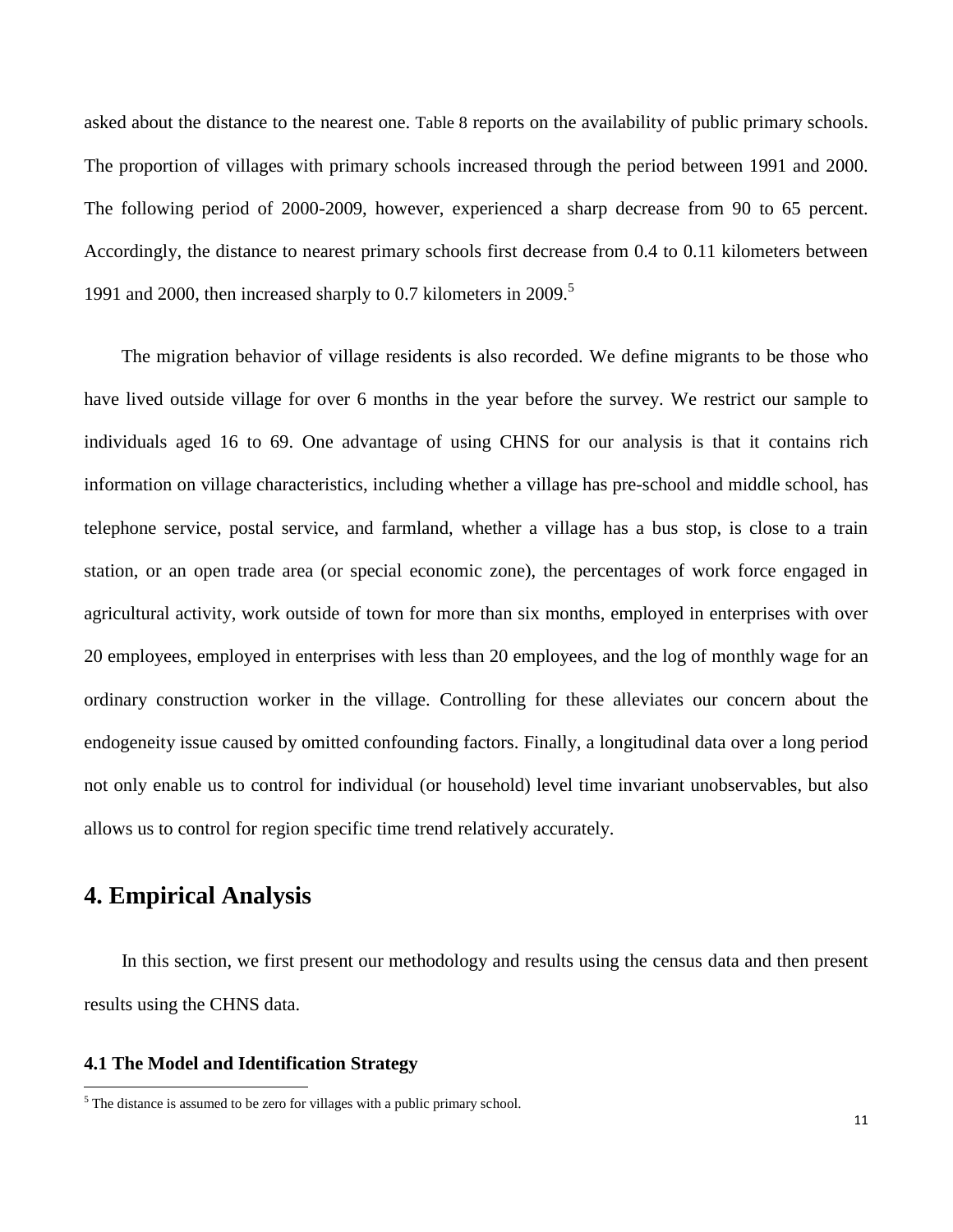To investigate whether the reduced number of primary schools has affected the migration decisions of rural residents, we estimate the following linear probability model (LPM):

$$
y_{ij} = \beta_0 + \beta_1 \text{primchange}_j + \gamma X_{ij} + \varepsilon_{ij}
$$
 (1)

where  $y_{ii}$  is a dummy indicating whether an individual i from (hukou registration) region j is a migrants ( $1 = yes/O = no$ ). In this paper, we consider those who have left hukou registration place for more than six months and less than 4 years as migrants. We narrow our definition to this range because shortterm (less than six months) migrants are less likely to have migrated for educational reasons. For those who have migrated for more than four years, their initial migration decisions are less likely to be affected by the school closings between 2000 and 2004. However, their migration decisions may depend on educational policies during this period when they consider whether to return to their hukou registration place (we will come back to this possibility shortly). *primchng<sup>j</sup>* represents the change in the number of primary schools per 100 students in region j between 2000 and 2004. Vector X includes a rich set of control variables including personal characteristics like education, age, age squared, marital status, and regional characteristics. Regional characteristics, such as fiscal capacity, may influence both the number of primary schools and the rural residents' migration decisions. A region with lower fiscal capacity may have an incentive to close more primary schools, it may also have less employment opportunities and therefore its residents are more likely to migrate. To take such factors into account, we control for provincial dummies and the proportion of migrants in its population for each prefecture level city. The proportion of migrants is calculated using a random sample of the 2000 census. Therefore, our following analysis relies on the assumption that the error term  $(\varepsilon_{ii})$  is uncorrelated with the policy of adjusting the number of primary schools after we control for the vector X.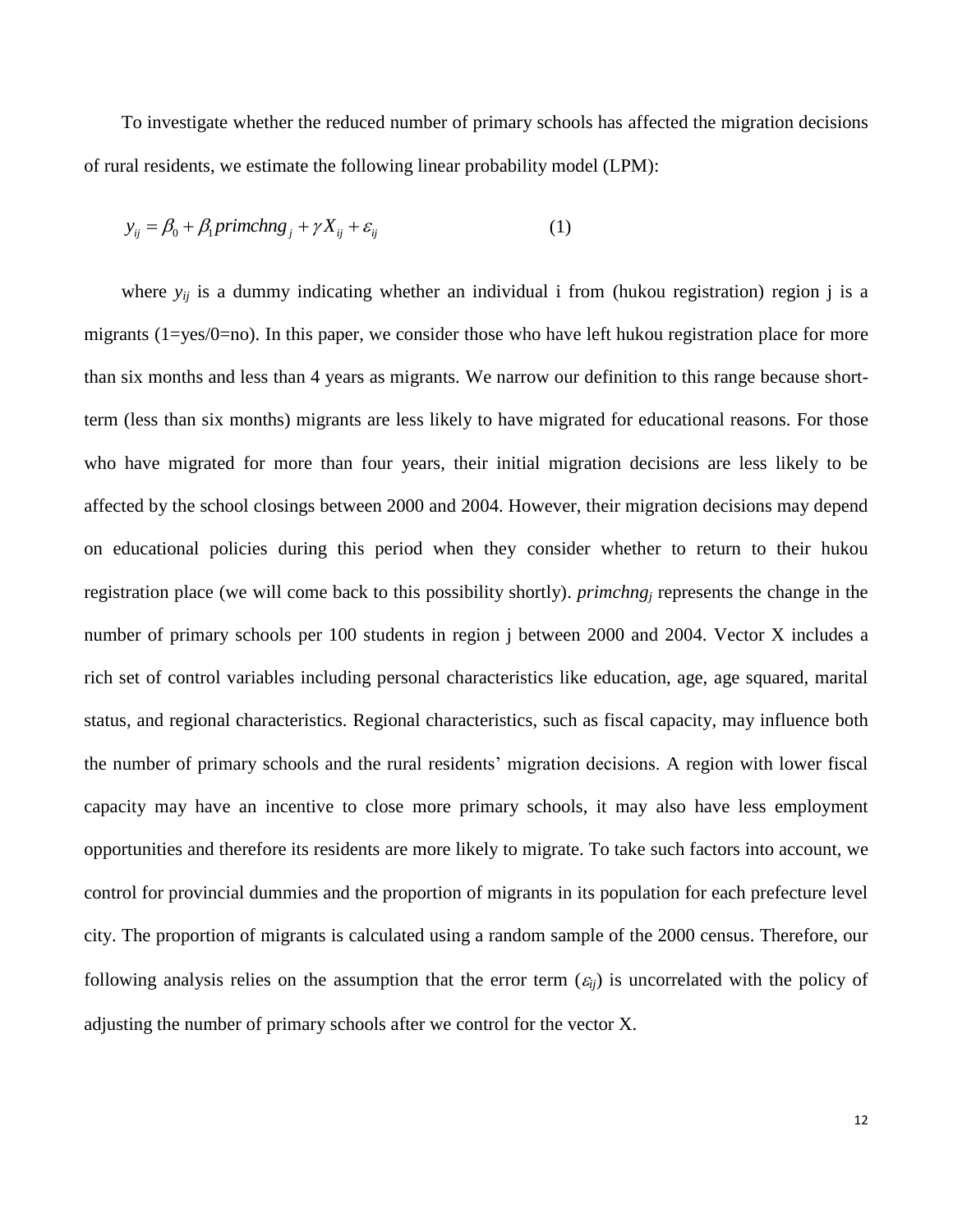Although the above assumption is strong, the heterogeneous effects we explore will give us more confidence that the effects are causal. First, we consider the interaction effect of age and school closings. Households with school age children should be more sensitive to the availability of nearby primary school. However, if an individual is identified as a migrant without children accompanying him/her, we cannot tell whether he/she do not have children or he/she just leave them at hukou registration location. We use age as a proximate measure to indicate whether an individual is likely to have school age children, and we expect the policy effect to be larger for older rather than younger individuals. Second, we also know whether a woman has given birth to children and (if yes) how many, and we expect those having child(ren) are more sensitive to the primary school closing policy. Finally, different patterns of migration may be affected by this policy differently. For example, short-term migration should be less sensitive to the closing of primary schools. All these heterogeneous effects are estimated using LPM similar to model (1), interaction terms being added to capture the heterogeneous effects.

#### **4.2 Empirical Results**

 [Table 1](#page-30-0) reports the benchmark results of this paper. The coefficients on the variable *primchng* are significantly negative, confirming that the reduction in the number of primary schools increased the probability of migration. Taking the baseline result for males for example (column 1), the probability of migration increased by 4.5 percent if the number of primary schools for each 100 students decreased by one. This effect is large considering the facts that many primary schools in villages accommodated only a small number of students and that this is an average effect with some households actually benefitting from the school relocation policy. In column 2, we control for the migrant share of the population in each region in 2000. Instead of becoming smaller the effect becomes larger, with the coefficient becoming -0.068. Another source for calculating the historical migration trend for each region is the 2005 one percent population survey. We calculate the share of migrants who migrated out before the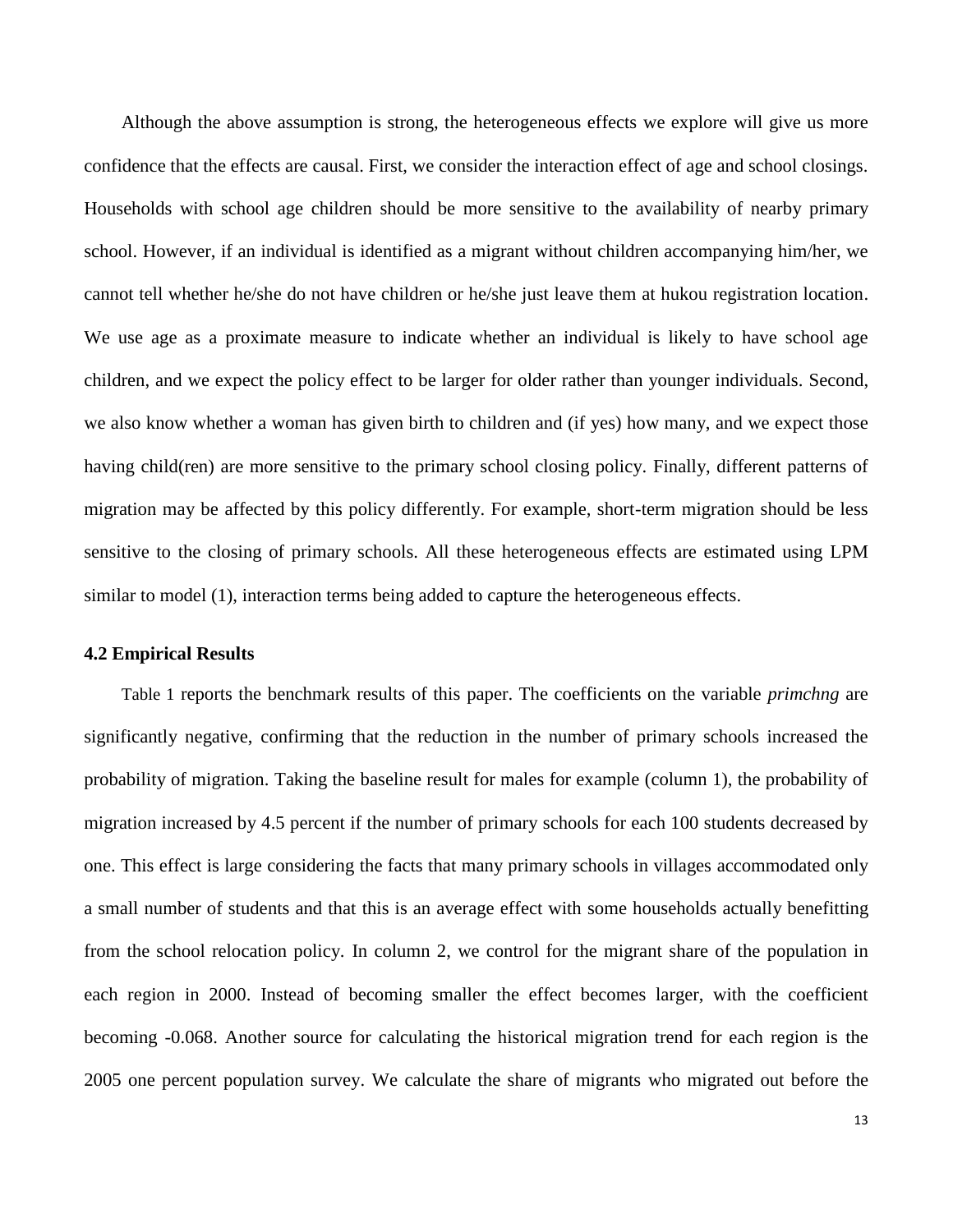change happened (those who have migrated for more than five years in 2005) for each region. Controlling for both shares has a significant effect on the coefficient on *primchng*, which becomes - 0.038. The change in this effect may be due to the fact that the latter variable comes from the same dataset, capturing the migration trend better. Another reason is that the decision of the longer-term migration may also be affected by policy change in the origin regions. Columns 4 to 6 report the results for females, and the pattern is similar to that of males.

 It is also of interest to see how the other factors influence the migration behavior of rural residents. At the individual level, educated residents are more likely to migrate; there is a nonlinear relationship between the probability of migration and age, and the relationship is different for males and for females: the latter is less likely to migrate when getting older even at the early stage of the life cycle. At the prefecture level, higher relative numbers of primary schools are associated with lower propensity to migrate; residents from high population density regions are less likely to migrate.

 Before we turn to the heterogeneous effect of the change in primary schools, we do robustness checks by constructing the policy variable in two different ways. First, instead of using the change in the number of primary schools per 100 students, we use the change in the total number of primary schools. [Table 3](#page-32-0) shows that this variable has a significantly negative effect on the probability of migration for both males and females, even after controlling for variables representing the trend in migration. Second, we use the change in the number of primary schools per 100 students in a shorter period of time between 2000 and 2002, and consider the probability of migration for a time period of half to 3 years. Compared to [Table 1](#page-30-0), [Table 4](#page-33-0) shows that the effects do not change much for males, and the effects become smaller for females but still are significantly negative.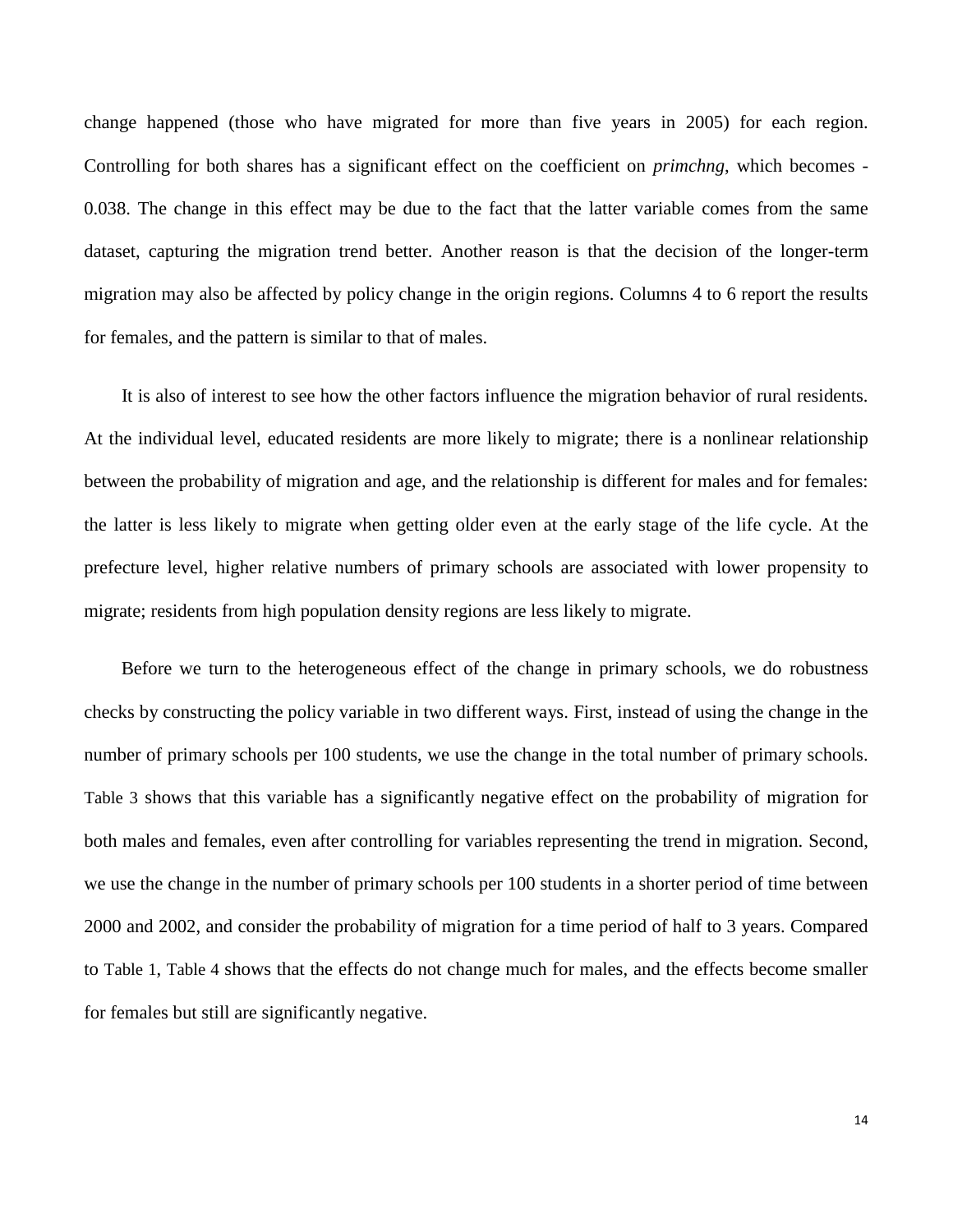Finally, we return to the former measure of primary school closing policy and look at its effect on the probability of migration of other types (see [Table 2](#page-31-0)). Here, different types of migration are defined by the duration of migration. When estimating the effect of school closings on each type of migration, we delete migrants of other types. As for the effect on short-term migration less than 6 months (columns 1 and 2 for males and females), the changes in the number of primary schools are positively rather than negatively correlated with the probability of migration, indicating this type of migration is influenced by other forces. On the contrary, the probability of having migrated for more than five years increased with the decreased number of primary schools. This result is not unexpected because the school closing policy can affect the return decisions of those who have already migrated out before the policy was implemented. Also we find that the relative number of primary schools in 2000 has a significantly negative effect on the probability of the longer-term migration, and the effect is smaller and only marginally significant for the short-term migration.

#### **4.3 Heterogeneous Effects of the Relocation of Primary Schools**

 We first look at the effect of the school relocation on the migration decision of individuals of different ages by estimating the following model:

$$
y_{ji} = \beta_0 + \beta_1 \text{primchng}_j + \beta_a \sum_{a=19}^{40} \text{primchng}_j * D_a + \gamma X_{ij} + \varepsilon_{ij}
$$
 (2)

where  $D_a$  are dummy variables indicating age, and other variables have the same meaning as model (1).

 The coefficients for the interactions between school change and different ages are reported in [Figure](#page-28-0)  [5](#page-28-0). The left panels (a and c) are for males and the right ones (b and d) for females. For males, the effect is not significant for younger individuals, but become significant or marginally significant for individuals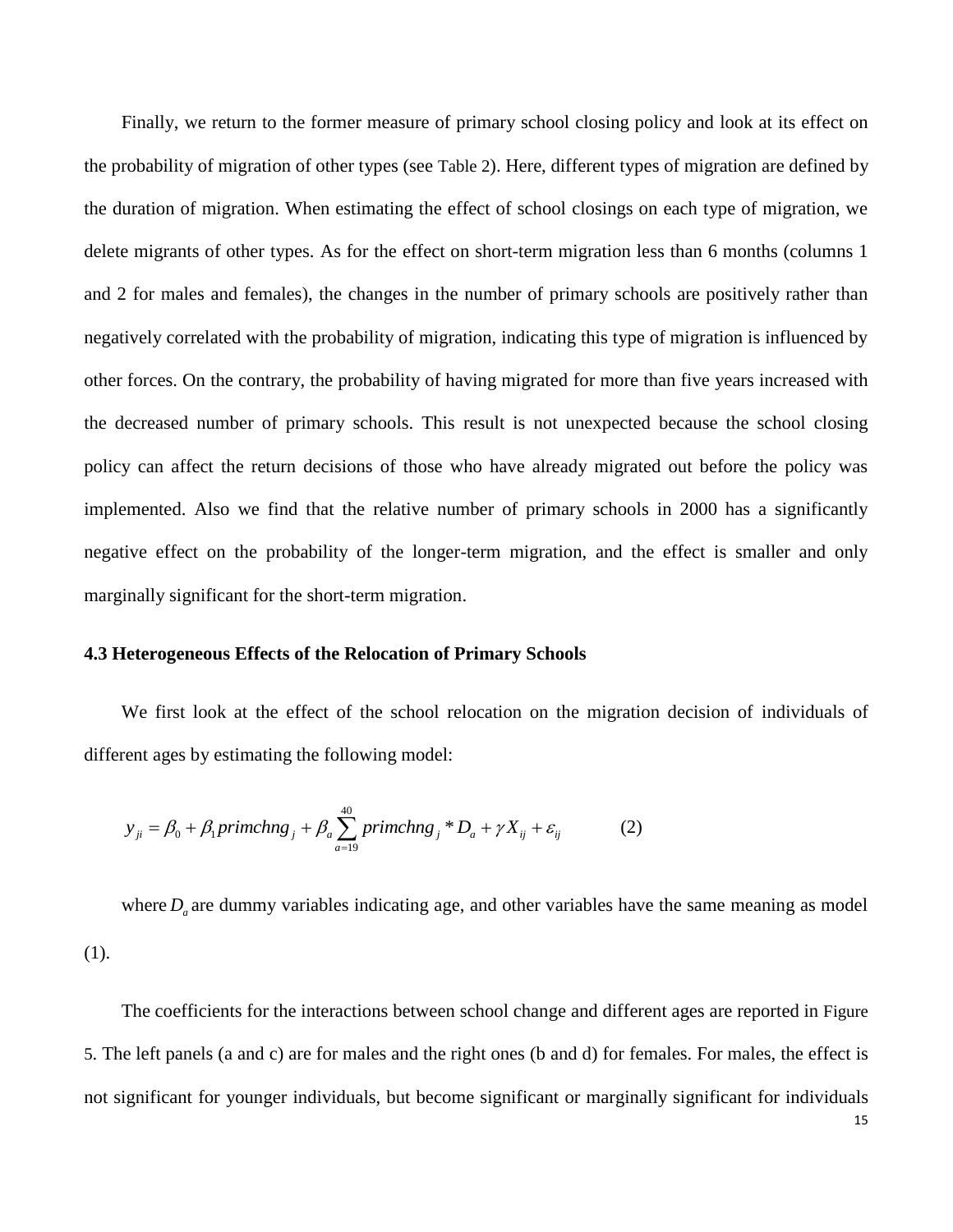older than 25. This pattern is more obvious for females, and the effect is larger (in absolute terms) for individuals older than 24. Panel b and d report the results after we control for historical migration trend. The overall effects become smaller, but still significant for most age groups. Importantly, a U-shaped pattern emerges: the effect is larger and more significant for middle-aged individuals, a group that is more likely to have children and therefore more sensitive to the availability of nearby primary schools.

 The results for migration of other duration types are reported in [Figure 6](#page-29-0), where panel a and b are for migration less than 6 months and panel c and d for migration more than 5 years (a and c for male, b and d for female). The results indicate that there is no age differential in the effect of the school closings on migration, with the effect fluctuating around zero.

 A more direct approach is to see the differential effect for households with and without school age children. Unfortunately, this is impossible because we cannot tell whether a household has school age children if it is a migrant household without children. In the following, we confine our sample to females aged 22-40 and use the information on whether they have given births to boys or girls. The model we estimate is as follows:

$$
y_{ji} = \beta_0 + \beta_1 \text{primchng}_j + \beta_c \text{primchng}_j * C + \gamma X_{ij} + \varepsilon_{ij}
$$
\n(3)

 where C is a dummy variable indicating whether a female has given birth to any children. We estimate this model for two cases separately: having boys and having girls. The results are reported in panel A of [Table 5](#page-34-0). For the short-term migration, there is no significant interaction effect. But for migration with duration of half to four years, the interaction term is significantly negative. Taking into consideration of the significantly positive coefficient on *primchng*, this means that while an increase in the number of primary schools increased the probability of migration for females without children, it has a significantly negative effect on the probability of migration for females with children. The interaction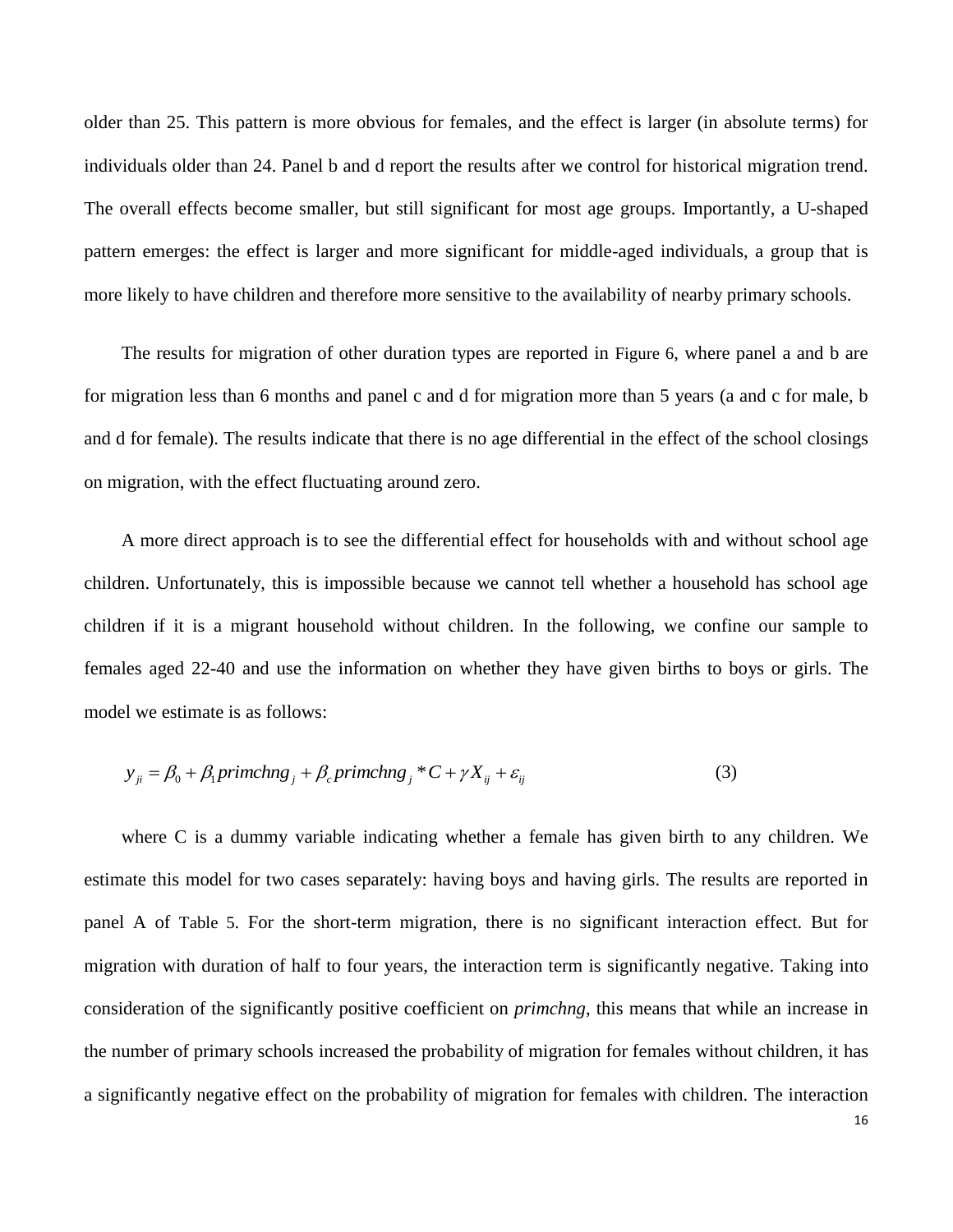term is also negatively significant for migration with longer than 5 years of duration, but the effect is much smaller considering the large positive effect of school numbers on the propensity to migrate. The result is similar for the case of whether giving birth to girls (columns 4 to 6), but the effect is smaller and significant only for migration with duration between half to four years.

 In panel B, we use the information on the number of children. The coefficients on the interactions between the number of children and *primchng* are negative in most cases. For the boy case, the migration with duration longer than 6 months is significantly affected by the interaction term; and for the girl case, only the migration with duration between half and four years have significantly negative coefficients on the interaction terms. It seems that school relocation policy has a larger effect on the migration decision of females with more children. But as the number of observations with three children is small, the coefficients show more inconsistencies. Panels C and D further confine the observations to females aged between 26 and 35, who are more likely to have school age children. The pattern we have observed stilled exists. When we consider whether a female has given birth to boys or girls, only giving birth to boys has significantly strengthened the policy effect on the probability of migration for more than 6 months. When the number of births is considered, only the interaction of having two children and *primchng* has significant coefficients. All these are consistent with our hypothesis that the policy affected the migration decision of households with school age children. Our results also suggest son preference of rural households.

 There is also large heterogeneous effect across regions. In populous regions, the decrease in the number of primary schools may not cause significant increase in the educational cost. For regions of low population density on the contrary, the same amount of decrease in the number of primary schools per 100 students may increase the cost to a larger extent. Therefore, we expect the treatment effect of this policy to vary with the regional population density. To take this into account, we estimate an LPM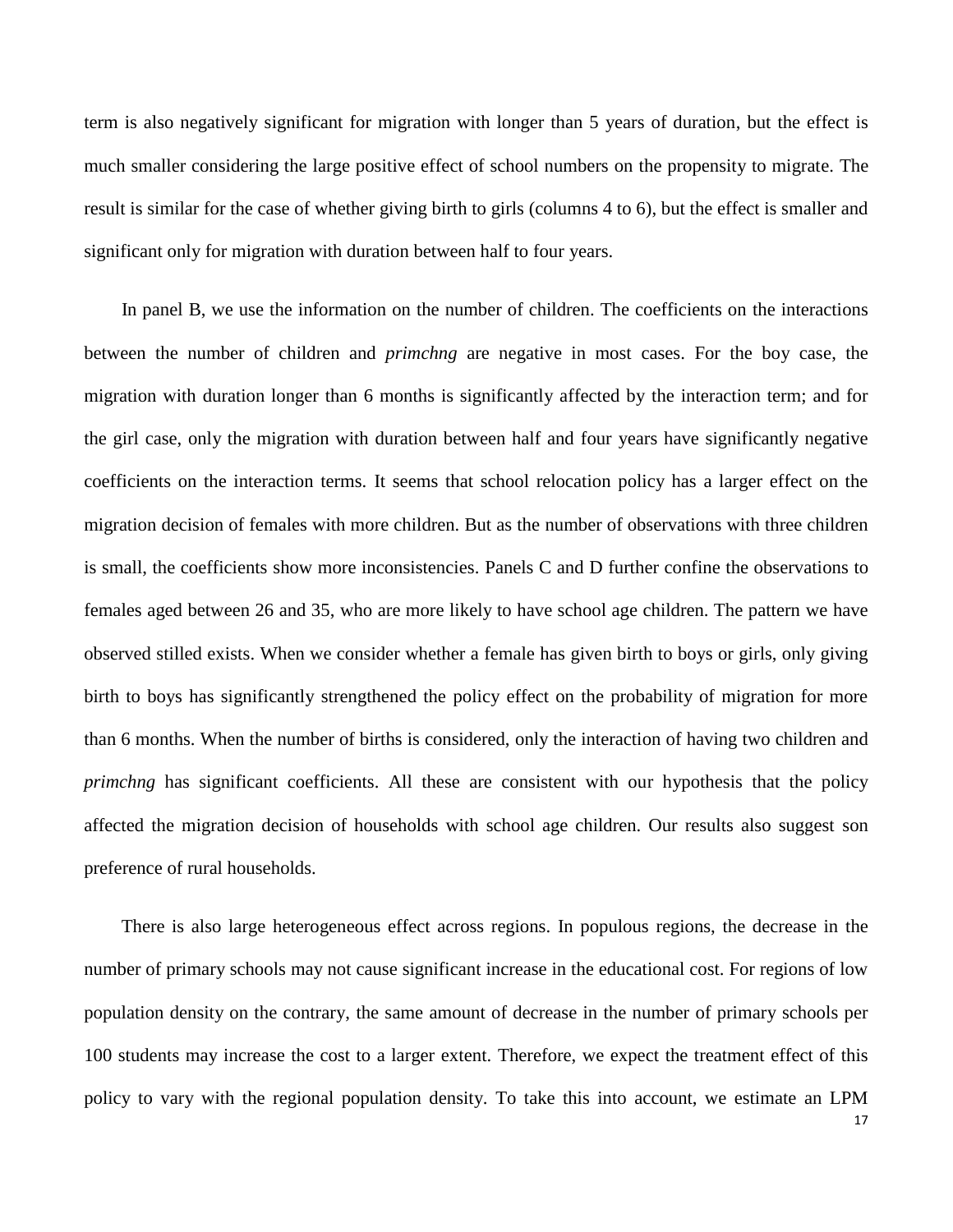including an interaction term of the policy (*primchng*) and population density (*density*). The results are reported in [Table 6](#page-35-0). While the coefficients on *primchng* are still significantly negative, the coefficients on the interaction term are significantly positive. Taking both into consideration, the effect of the reduced number of primary schools will be smaller in regions with higher density. On the other hand, rural residents in regions with low density are more responsive to the change in the number of primary schools. Taking the result in column (1) for example, a unitary decrease in the relative number of primary schools will increase the probability of migration by 10 percent for male residents in a region with density at the  $10<sup>th</sup>$  percentile (0.008), and the effect will become close to zero for male residents in a region with density at the  $90<sup>th</sup>$  percentile (0.064). Controlling for migration trend will reduce the treatment effect, but the differential pattern remains. The results for females are similar.

 The reduced number of primary schools may also have differential impacts on the choice of destination location of different types. To investigate this aspect, we estimate two multinomial logit models. In the first model, the dependent variable has four values representing non-migrant, migrant within the city of hukou registration, migrant out of his registration city but within his registration province, and migrant out of his hukou registration province. Non-migrants are used as the reference group, and the results are reported in columns 1 to 3 of [Table 7](#page-36-1). The coefficient on *primchng* for the option of within city migration is significantly positive, indicating that the reduction in the number of schools within a region discourages rural residents to migrate within this city. Accordingly, the relative probability of migrating to other provinces will increase accompanying this reduction in primary schools. The probability of migrating within province but out of the registration city is not affected significantly. These results, however, do not necessarily rule out the possibility that the school relocation policy increased the probability of a village household migrating to nearby towns within a city. Unfortunately, we are unable to identify this possibility.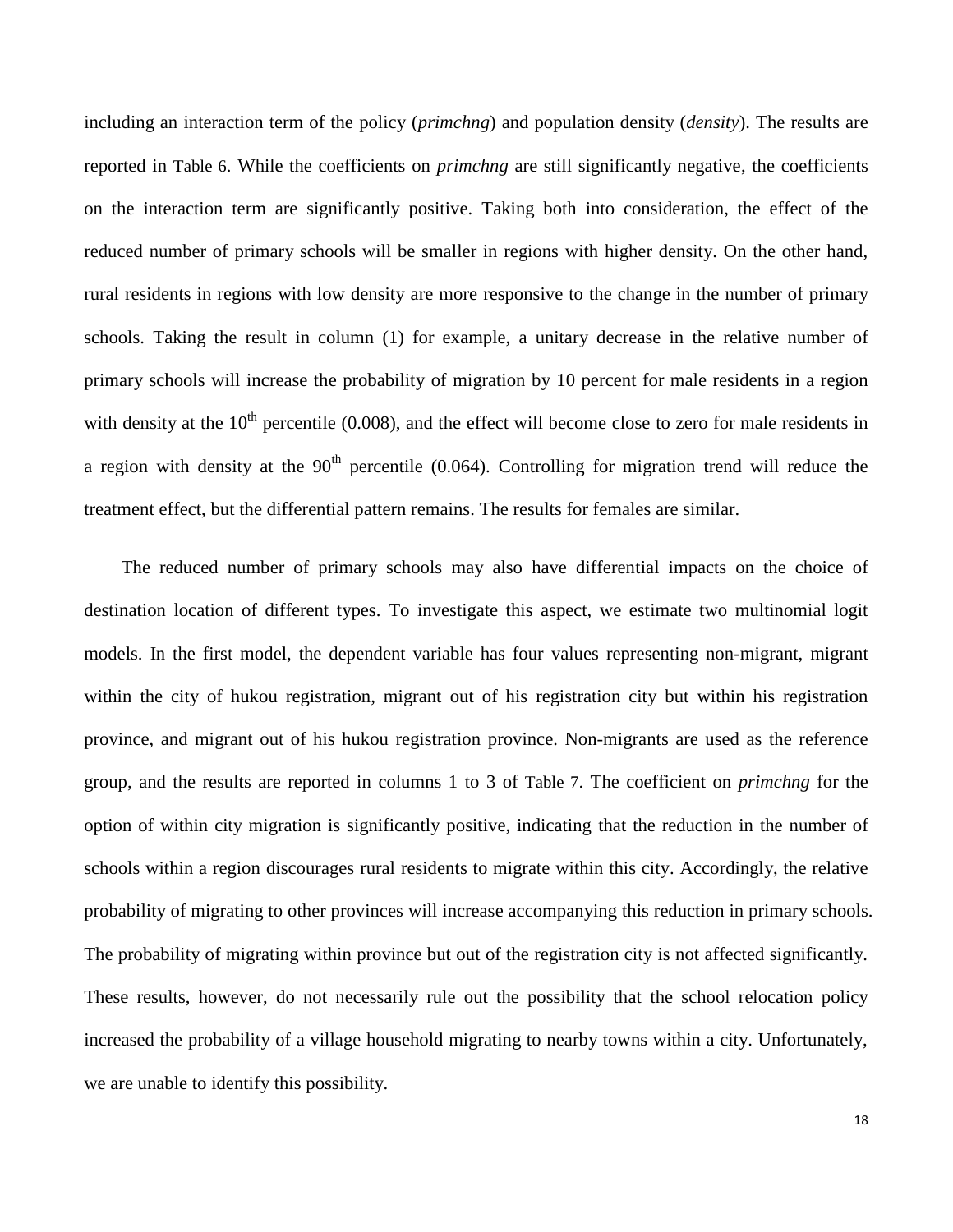In the second model, the dependent variable has four values representing non-migrants, migrating to other village areas, to towns, and to urban areas (city proper). The non-migrants are used as the reference group, and the results are reported in columns 4 to 6 of [Table 7](#page-36-1). The coefficient on *primchng* for the option of migrating to other village areas is insignificant, but is significant for the option of migrating to town regions, indicating that the reduction in the number of schools within a region discourages rural residents to migrate to towns or villages. The relative probability of migrating to cities will increase accompanying this reduction in primary schools.

 As the variable *primchng* measures the changes at the aggregate level, we cannot investigate whether the closing of nearby primary schools increased the probability of moving to nearby towns. Our results show that the probability of moving to urban areas of other provinces is significantly affected by the policy change, which has major implications for hukou reform.

#### **4.4 Results Using the CHNS Data**

 Using CHNS, which contains detailed information on community and individual characteristics, we estimate fixed effects models of the following form to investigate the effect of school closings on migration in a more direct way: tion in a more direct way:<br>  $y_{\text{ipvt}} = \beta_0 + \beta_1 \text{primchng}_{\text{pvt}} + \gamma_1 \text{XI}_{\text{ipvt}} + \gamma_2 \text{X2}_{\text{pvt}} + \delta_p + \delta_v + \delta_i + \text{trend}_{p/v} + \varepsilon_{\text{ipvt}}$ ,

$$
y_{\text{invt}} = \beta_0 + \beta_1 \text{primchng}_{\text{pvt}} + \gamma_1 X 1_{\text{invt}} + \gamma_2 X 2_{\text{pvt}} + \delta_p + \delta_v + \delta_i + \text{trend}_{\text{pvt}} + \varepsilon_{\text{invt}},
$$

where  $y_{ipvt}$  is a dummy indicating whether an individual *i* from village  $v$  in province  $p$  had been working outside for more than 6 months in year *t*. *primchng* denotes whether there is a public primary school in village or the distance to the nearest primary school. X1 controls for individual time varying characteristics (age and age squared), X2 controls for community level time varying characteristics.  $\delta_p$ ,  $\delta_{\nu}$ , and  $\delta_{i}$  are time invariant effects at the provincial, village, and individual (or household) levels that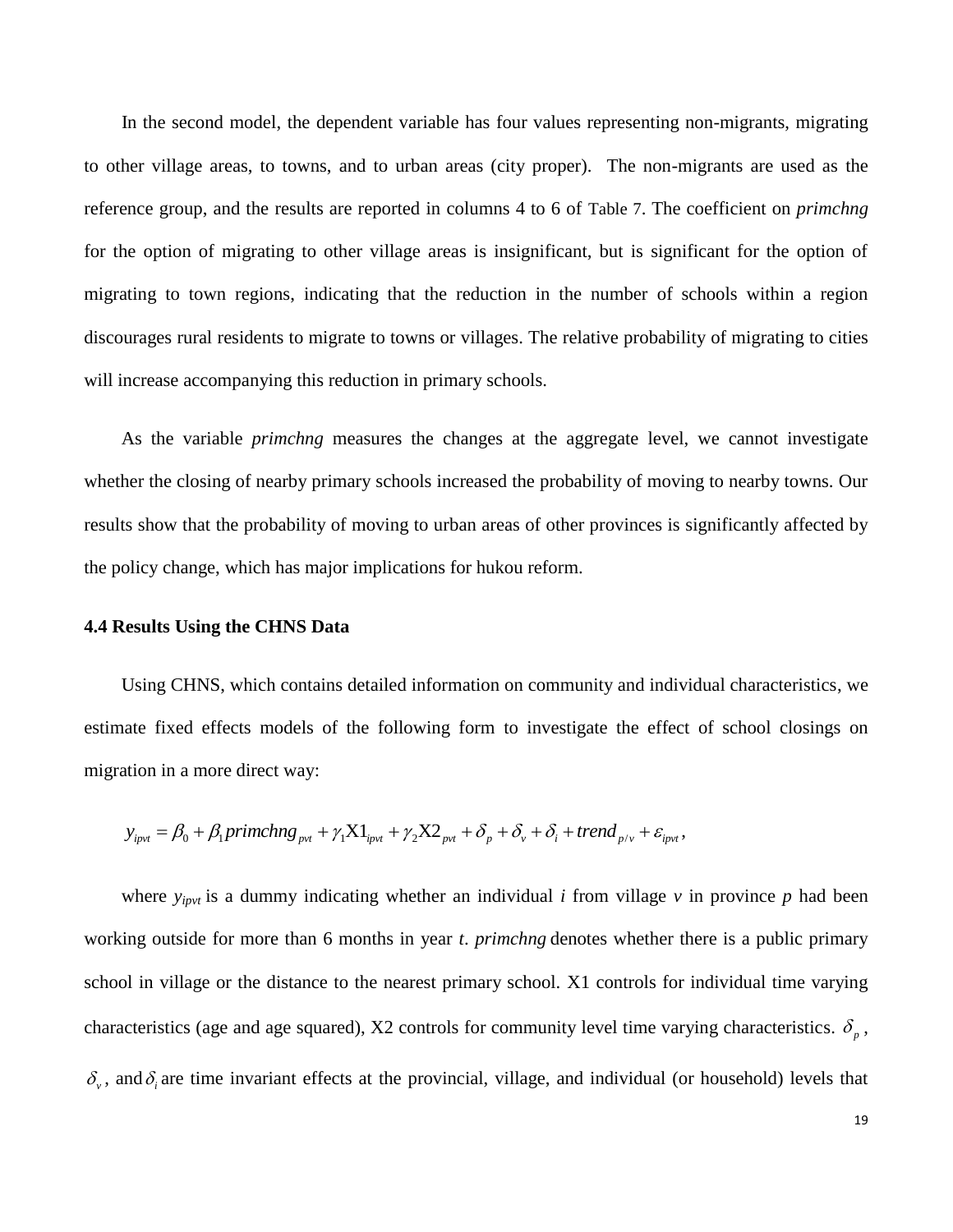can be controlled for in fixed effects models. *trend* represents community or provincial level time trend, which could be linear or nonlinear depending on model specification.  $\varepsilon_{i\text{pvt}}$  are individual level idiosyncratic error term.

 The basic results are reported in [Table 9.](#page-37-0) The results suggest that closing the village primary school significantly increased the probability of migration for village individuals by 1 to 2 percent. Controlling for province specific quadratic time trend, the presence of primary school decreased the probability of migration by around 1.2 percent (column 1). Results in columns 2 to 4 show that the presence of preschool and middle school does not have significant effect on migration, and the coefficients on primary school do not change significantly after these variables are added (see columns 2 to 4). We control for community specific time trend in columns 5 to 8. Primary school has a significant effect on migration, with the effect becoming larger than those in columns 1 to 4.

 It is of interest to see the effects of other community level characteristics, which mostly are consistent with the theoretical predictions about the migration behavior. Among the factors we control for, postal service has significantly positive effect on migration; both the availability of nearby job opportunities (reflected by the presence of nearby open trade areas, special economic zones, and the percentage of workforce working in local enterprises) and higher local wages increased the opportunity costs and therefore reduce migration. The share of labor force engaged in agriculture within village is negatively related to an individual's migration probability, possibly because of lesser information on outside job opportunities. The effect of labor force share working outside of village has positive effect on migration when province time trend is controlled for. Unexpectedly, the effect turns to be negative when the time trend is community specific.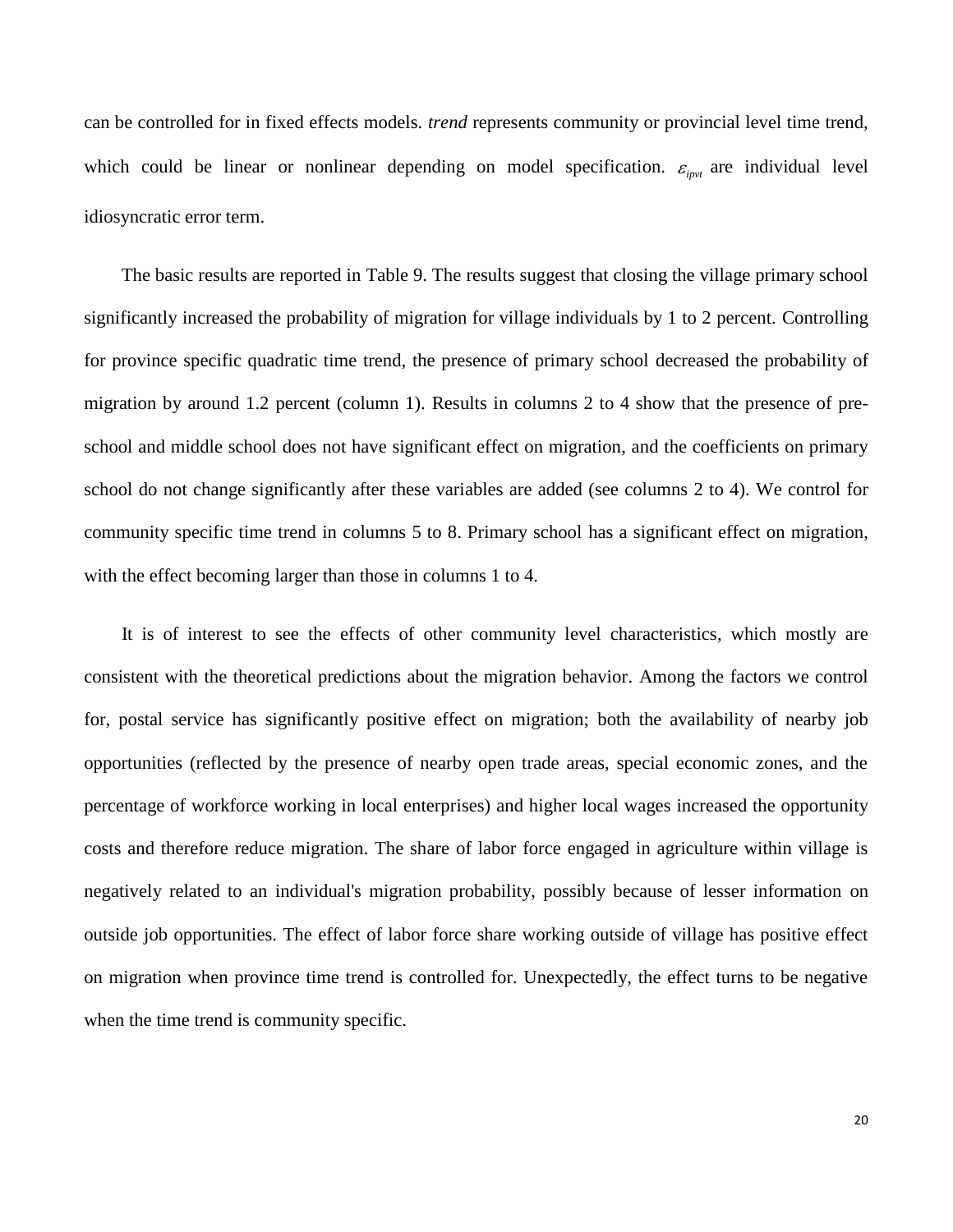When we treat household as unit of analysis and use the total number of migrants within household as dependent variable, we find a slightly stronger effect of primary school on migration (see panel A of [Table 10\)](#page-38-0). When community level time trend is controlled for (a specification we prefer), closing village primary school increased the number of migrants within one household by 0.07-0.08. On average, there will be 7 to 8 more residents working outside after the primary school closed in a village with one hundred households. The effects are smaller when province time trend is controlled for.

Panels B and C of [Table 10](#page-38-0) consider the effect of the distance to the nearby primary school on migration. The results show that the increased distance to primary school increased the probability of migration. We get similar patterns either when we consider individual decision (panel C) or when we consider the number of migrants within households (panel D). In all these exercises, whether a village has pre-school managed by village primary school or whether it has a lower middle school do not have significant effects on migration.

 We also perform similar exercises using data of different periods. In particular, we separate our sample into two periods: 1991 to 2000 and 2000 to 2009. The results are reported in [Table 11](#page-39-0) and [Table](#page-40-0)  [12](#page-40-0). The results indicate that the effect of primary school on migration is larger in the first than in the second period, especially when we consider the effect of the presence of a primary school rather than that of the distance to the nearest primary school. Still, the presence of pre-school and lower middle school seldom has a significant effect on migration.

#### **4.5 Natural Experiment Evidence: Primary School Relocation and Dropout Decisions**

 Dropping out of school is another possible consequence of the increased educational cost, which we consider in this section. Due to data limitation, we use aggregate data only. [Figure 4](#page-28-1) reports a discontinuous change in the enrollment rate of rural school age children. We first regress the total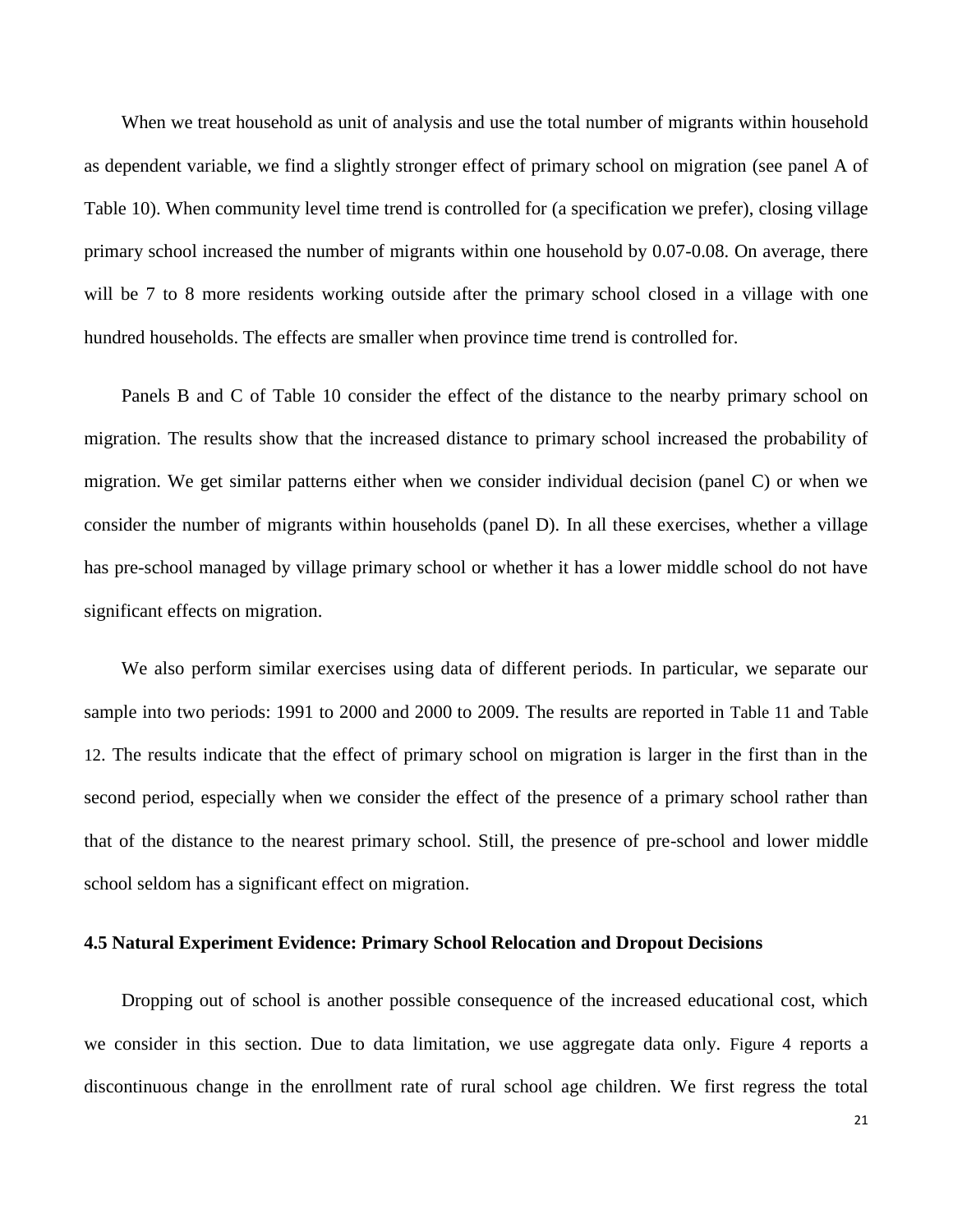enrollment on a linear time trend, and then we use the predicted residuals to get this figure. It shows a sharp decrease the total enrollment rate between 2001 and 2002, corresponding to the sharp decrease in the number of primary schools during the same time as shown in [Figure 3](#page-27-0). These discontinuities that appeared around the time when the school closing policy was announced suggest a causal relationship between the decreased number of primary schools and the drop out decision of rural households.

 One caveat we should keep in mind is that this decreased enrollment rate in rural China may also due to statistical reasons: School age children that migrate with their children may be counted as dropout students in their hukou registration location. But this possibility is consistent with our conclusion that the school closing policy encouraged rural residents to migrate.

### **5. Mechanisms and Policy Implications**

to be added

### **6. Concluding Remarks**

 When the hukou system just relaxed, public schools at the destination were largely inaccessible to rural migrants, discouraging people to move. In cases people choose to move, they have little choice but to leave their children at home for education. The education arrangement both in rural and urban areas will affect migration behavior. Arrangement that require more household input will discourage migration. Further relaxation of hukou system and increasing availability of education opportunities will facilitate rural to urban migration and make migration more responsive to the education conditions in rural areas.

 This paper investigates how the decrease in the number of primary schools has affected the migration decision of rural households. We explore the regional variation in the changes of the number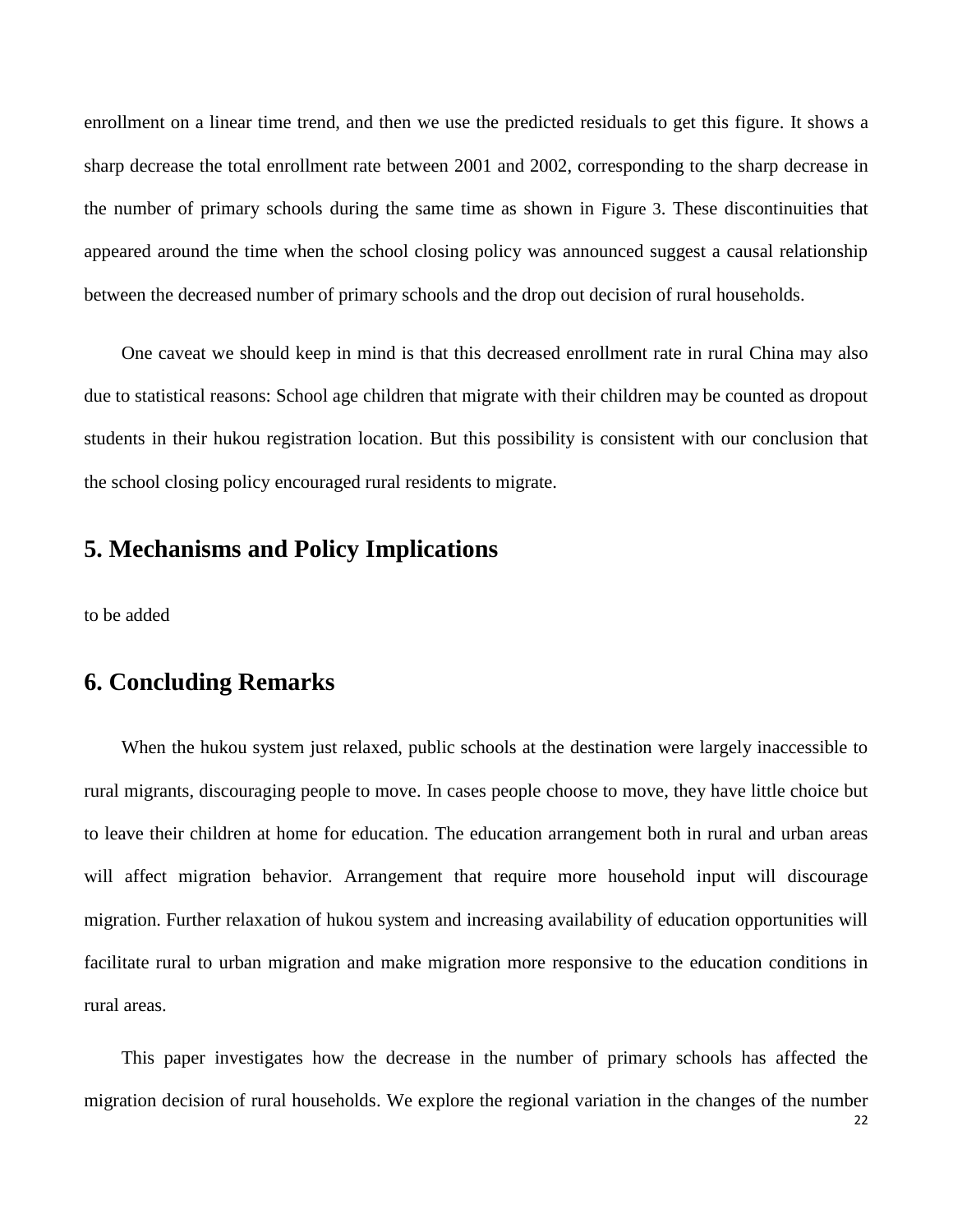of rural primary schools. By combining the information on the number of rural primary schools at the prefecture level and micro data from a large nationally representative household surveys, we find that the decrease in primary schools in rural areas increased the probability of migration for rural households. This result still holds after we have addressed endogeneity problems due to omitted variable or reverse causality.

We also do a set of exercises that explore the heterogeneous effects. We find that (1) this relationship only exist for long term migration, (2) middle aged individuals are more sensitive to the relocation of primary schools, (3) the effect is stronger for women who have school aged children, (4) households with school age boys are more likely to migrate after the schools are closed, and (5) there was a sharp drop in gross enrollment rate after the number of primary schools decreased promptly. These results are consistent with our hypothesis that the relocation of rural primary schools has contributed to the increased number of rural to urban migrants.

 One important aspect we do not consider in this paper is the education opportunities for migrant children in the destination urban areas.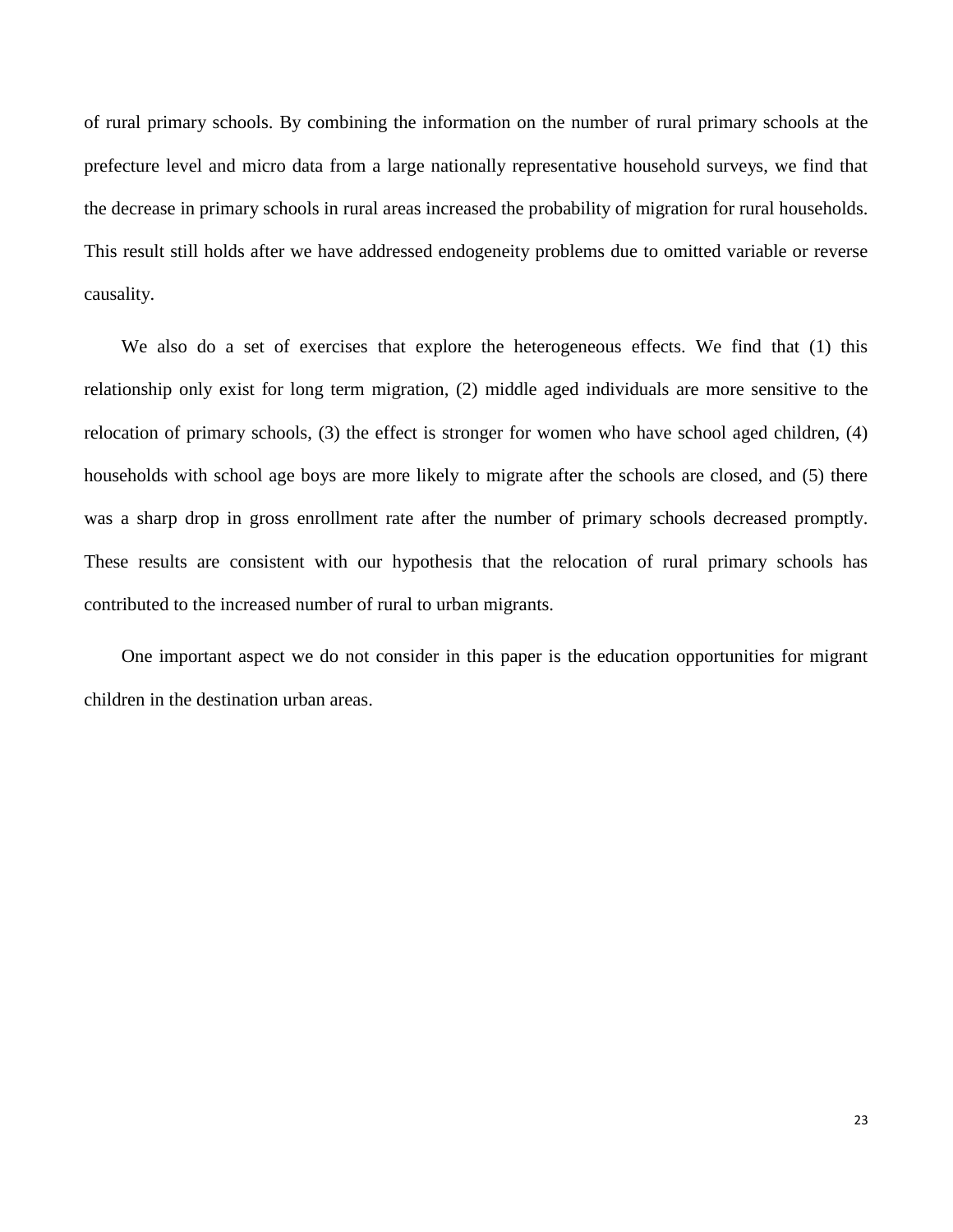#### **References**

- Chan, Kam Wing, and Will Buckingham. 2008. "Is China Abolishing the Hukou System?" *China Quarterly*, (195):582-606.
- Démurger, S, Gurgand M, Li S, and Yue X. 2009. "Migrants as Second-Class Workers in Urban China? a Decomposition Analysis." *Journal of Comparative Economics* 37(4): 610-628
- Cai, F. (2000), "The Invisible Hand and Visible Feet: Internal Migration in China," *World Economy and China*, No. 5.
- Chi, Wei, Richard B. Freeman, and Hongbin Li, 2012. "Adjusting to Really Big Changes: The Labor Market in China, 1989-2009," NBER Working Papers 17721, National Bureau of Economic Research, Inc.
- Gagnon, J, Xenogiani T, and Xing C., 2009, "Are All Migrants Really Worse off in the Labor Market, New Empirical Evidence from China," OECD Development Center Working Paper # 278.
- Deng, Q. And B. Gustafsson (2006), "China's Lesser Known Migrants," IZA Discussion Paper No. 2152.
- Meng, X. and D. Zhang (2010), "Labor Market Impact of Large Scale Internal Migration on Chinese Urban 'Native' Workers", mimeo.
- MGI (2009), "Preparing for China's Urban Billion," McKinsey Global Institute, March.
- National Bureau of Statistics Of China, (2010), China Statistical Yearbook, China Statistics Press, Beijing.
- Fan, C. (2008). *China on the Move: Migration, the State, and the Household*. Routledge, London and New York.
- 王美艳,2005:《城市劳动力市场上的就业机会与工资差异:外来劳动力就业与报酬研究》,《中国社会科学》 第 5 期。
- Wong, L, and Huen W. (1998). 'Reforming the Household Registration System: a Preliminary Glimpse of the Blue Chop Household Registration System in Shanghai and Shenzhen." *International Migration Review* 32(4): 974-994
- Chen, Yuanyuan, and Shuaizhang Feng, 2013, "Access to Public Schools and the Education of Migrant Children in China", *China Econmic Review*, May 2013.
- Dong, Mei, Fang Chang, Yuanyuan Bai, 2008, "An Empirical Study on the Impact of the Redistribution of Primary Schools in Rural Areas on Students' Achievement: A Case Study of Shaanxi Province," *Southern Economic Journal*, Sept. 2008. (in Chinese)
- Knight J, Deng Q, Li S., 2011, "The puzzle of migrant labour shortage and rural labour surplus in China," *China Economic Review*, 22(4): 585-600.
- Xu, Hongwei, and Yu Xie, 2013, "The Causal Effects of Rural-to-Urban Migration on Children's Wellbeing in China," Population Studies Center Research Report 13-798.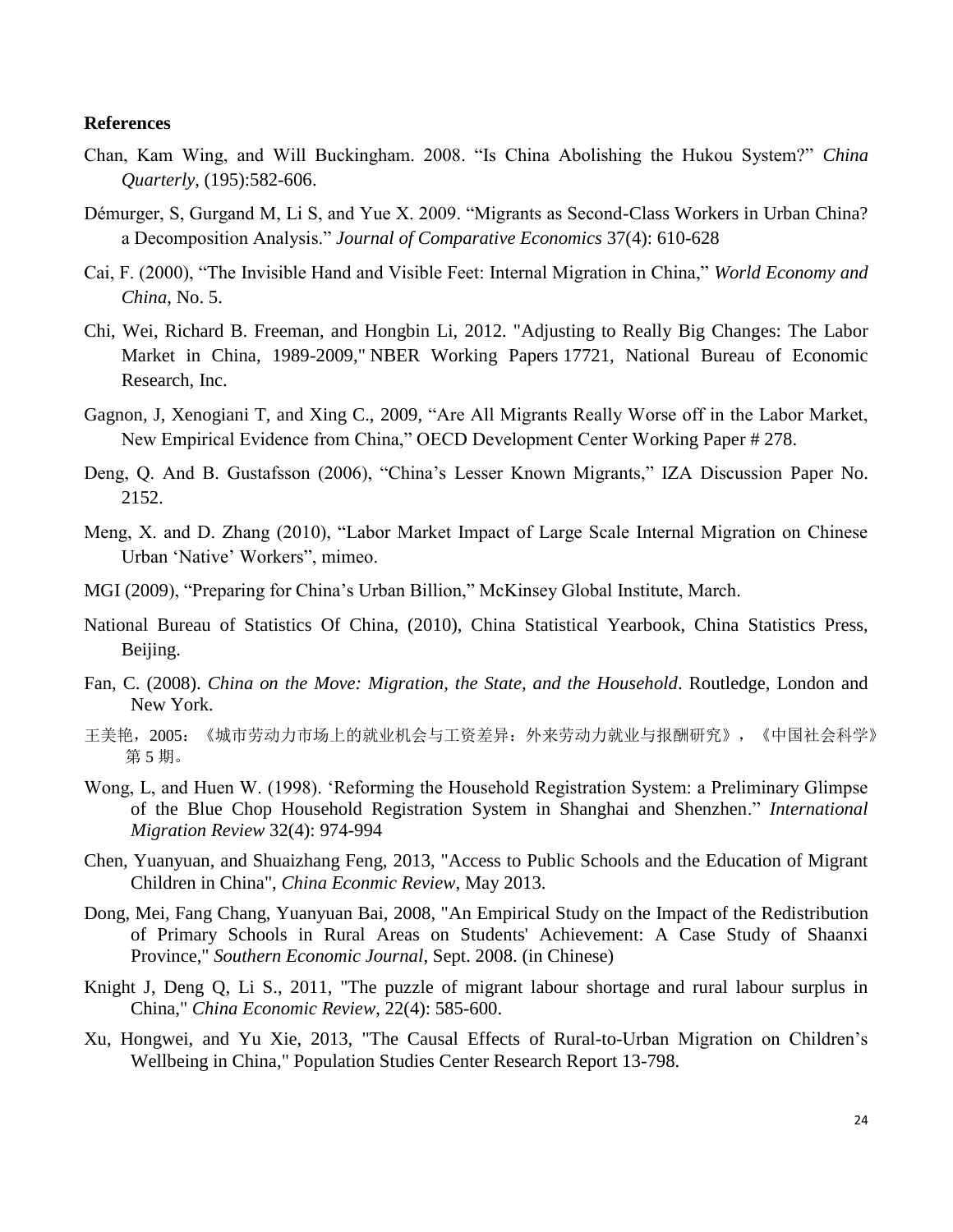- Zhou, Qunli, and Ming Lu, 2009, "*BaiNian yu ZeXiao*," *World Economic Papers*, June 2009. (in Chinese)
- Feng, Hao, and Ming Lu, 2010, "*TongGuo MaiFang er ZeXiao*," *World Economic Papers*, October, 2010. (in Chinese)
- 李实,罗楚亮:《中国城乡居民收入差距的重新估计》,《北京大学学报(哲学社会科学版)》, 2007 年第 2 期。
- Lu, Ke, and Yuhong Du, 2010, "The Effect of Layout Adjustment of Rural Schools on Student Achievement: Analysis Based on the Two-level Value-added Model," *Tsinghua Journal of Education*, Dec. 2010.
- Xing, Chunbing, and Yuyu Chen, 2006, "Human Capital, Rural Industrialization and China's Labor Market in 1990s", in Song Shunfeng and Chen Aiming (eds.), *China's Rural Economy after WTO: Problems and Strategies*, Ashgate Publishing House, UK.
- Xing, Chunbing, forthcoming,"Migration, Self-selection, and Income Distributions: Evidence from Rural and Urban China," *The Economics of Transition*.
- Sun, Zhijun, Zeyun Liu, and Baicai Sun, 2009, "Children's Achievements and Their Families and Schools: A Study Based on the Rural Areas in Gansu Province," *Journal of Beijing Normal University(Social Sciences)*, vol(5).
- Zhang, Xiaobo, Jin Yang, and Shenglin Wang, 2011, "China has reached the Lewis turning point," *China Economic Review*, 22(4): 542-554
- Zhang, Junsen, Yaohui Zhao, Albert Park, and Xiaoqing Song. 2005. "Economic Returns to Schooling in Urban China, 1988 to 2001," *Journal of Comparative Economics*, 33: 730-752.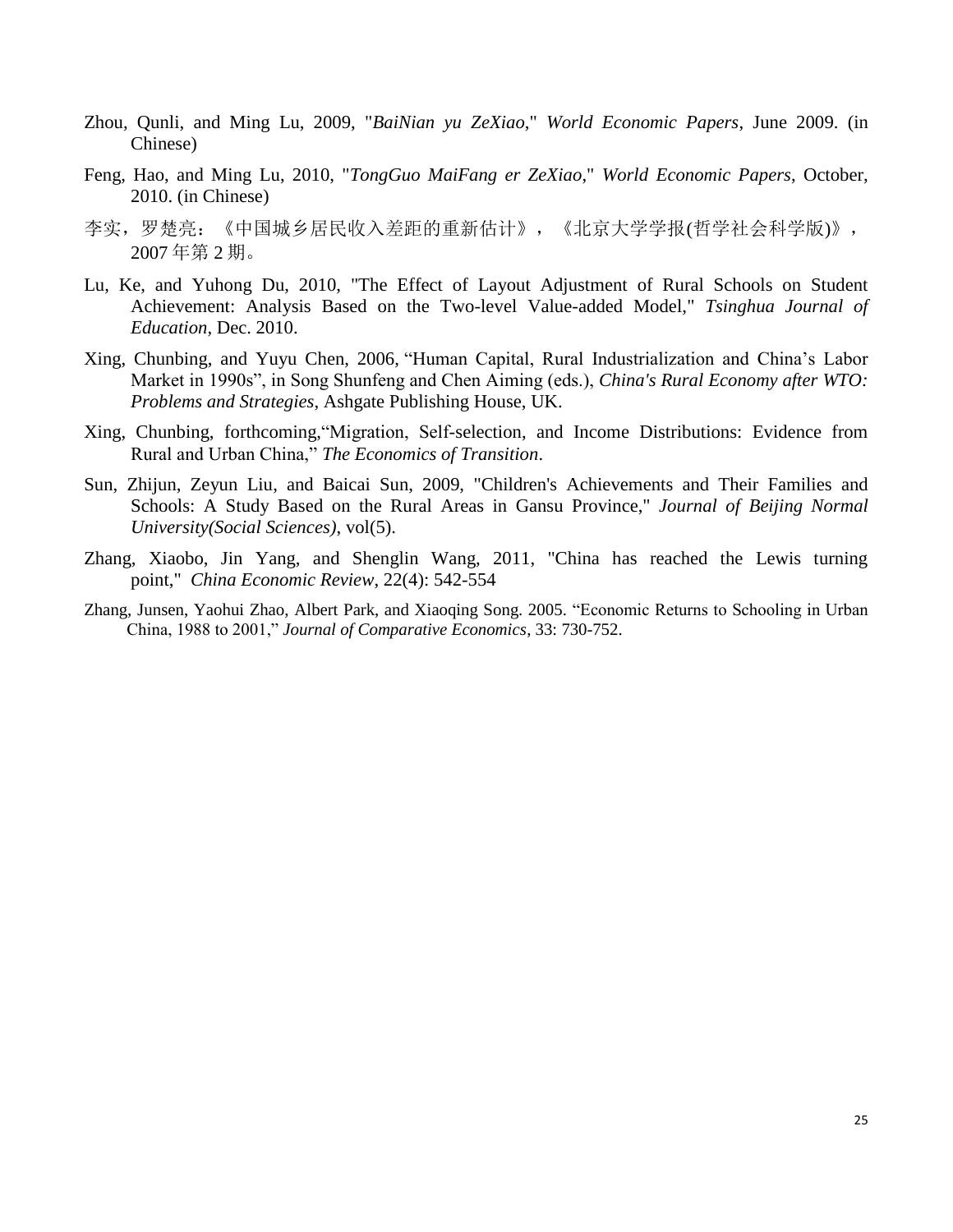

**Figure 1 The Number of Primary Schools in Rural China, 1995-2009**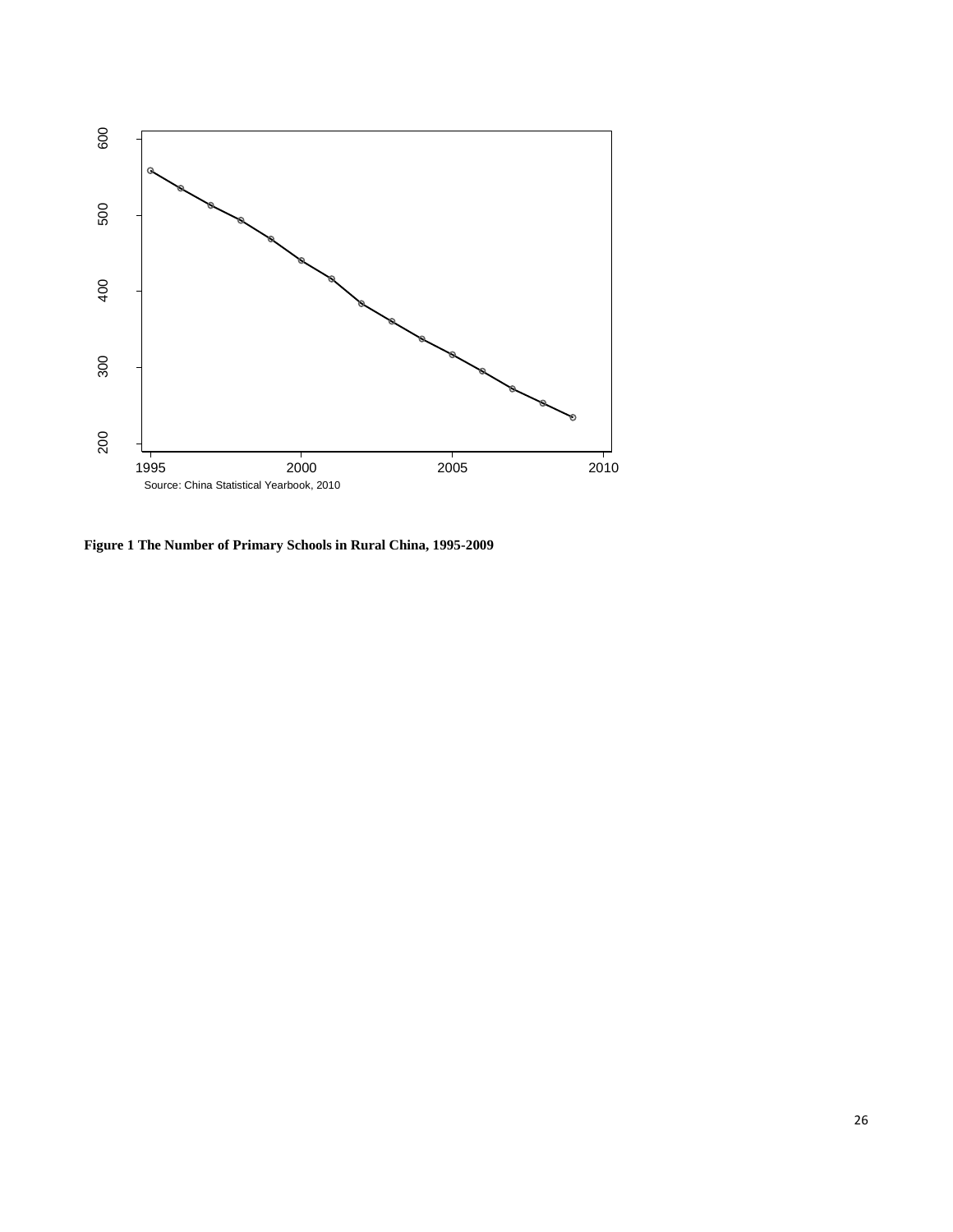

<span id="page-26-0"></span>**Figure 2 The Distribution of Changes in the Number of Rural Primary Schools between 2000 and 2004**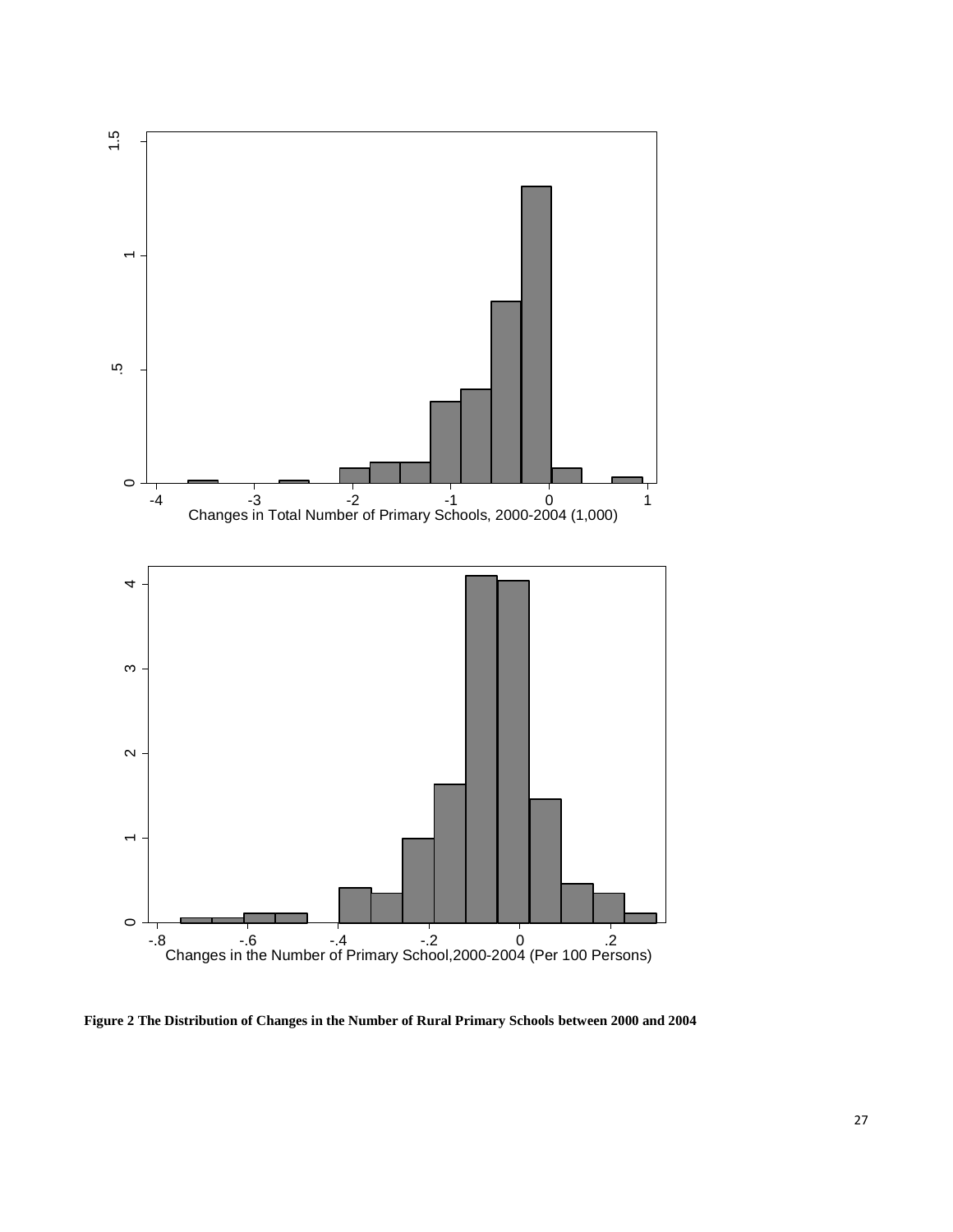

<span id="page-27-0"></span>**Figure 3 Discontinuities of the Changes in the Number of Rural Primary Schools**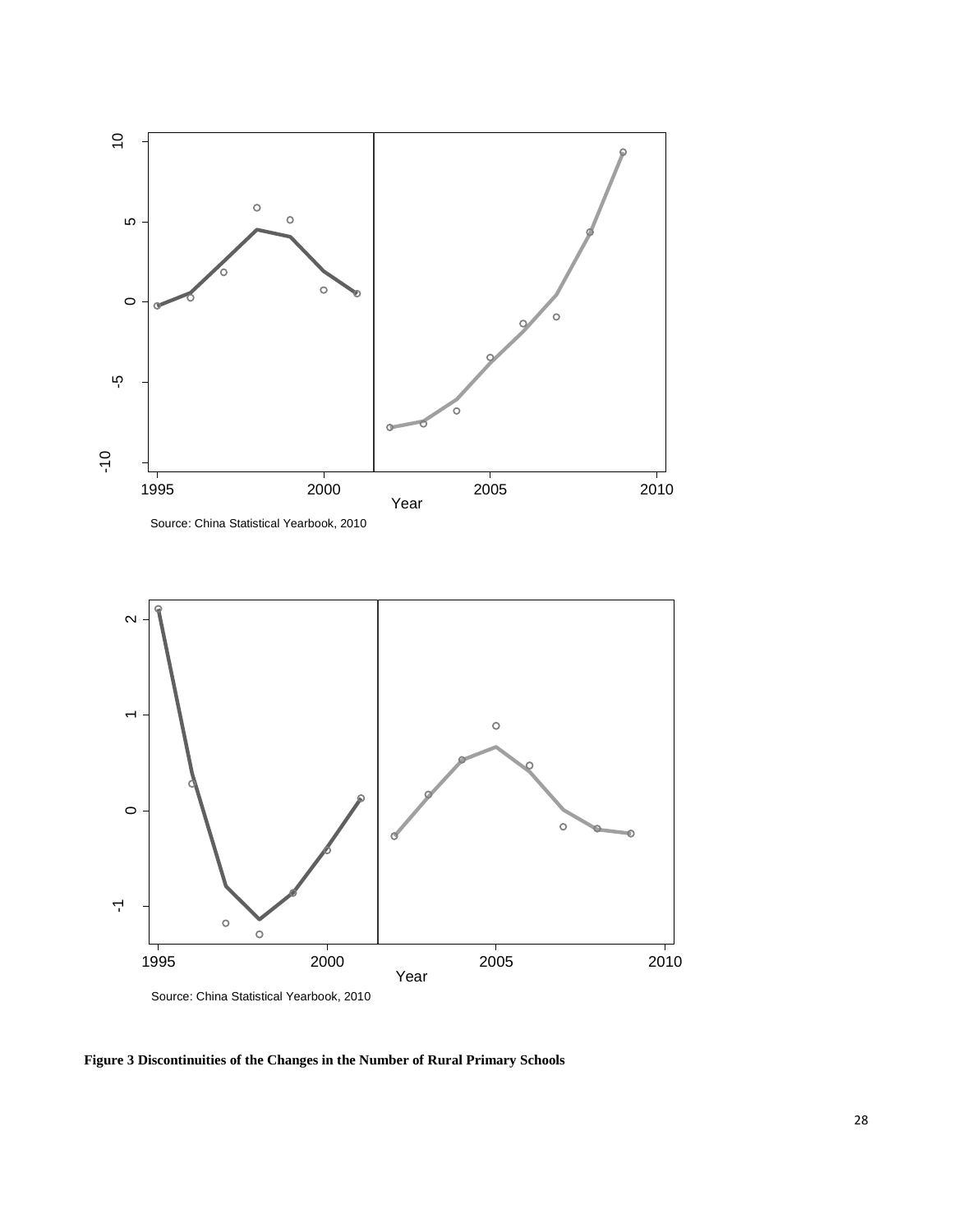

<span id="page-28-1"></span>**Figure 4 Discontinuity of the Change in the Enrollment Rate of Primary Schools in Rural China**



<span id="page-28-0"></span>**Figure 5 The Heterogeneous Effects of School Closings on Migration (0.5-4 years) by Age**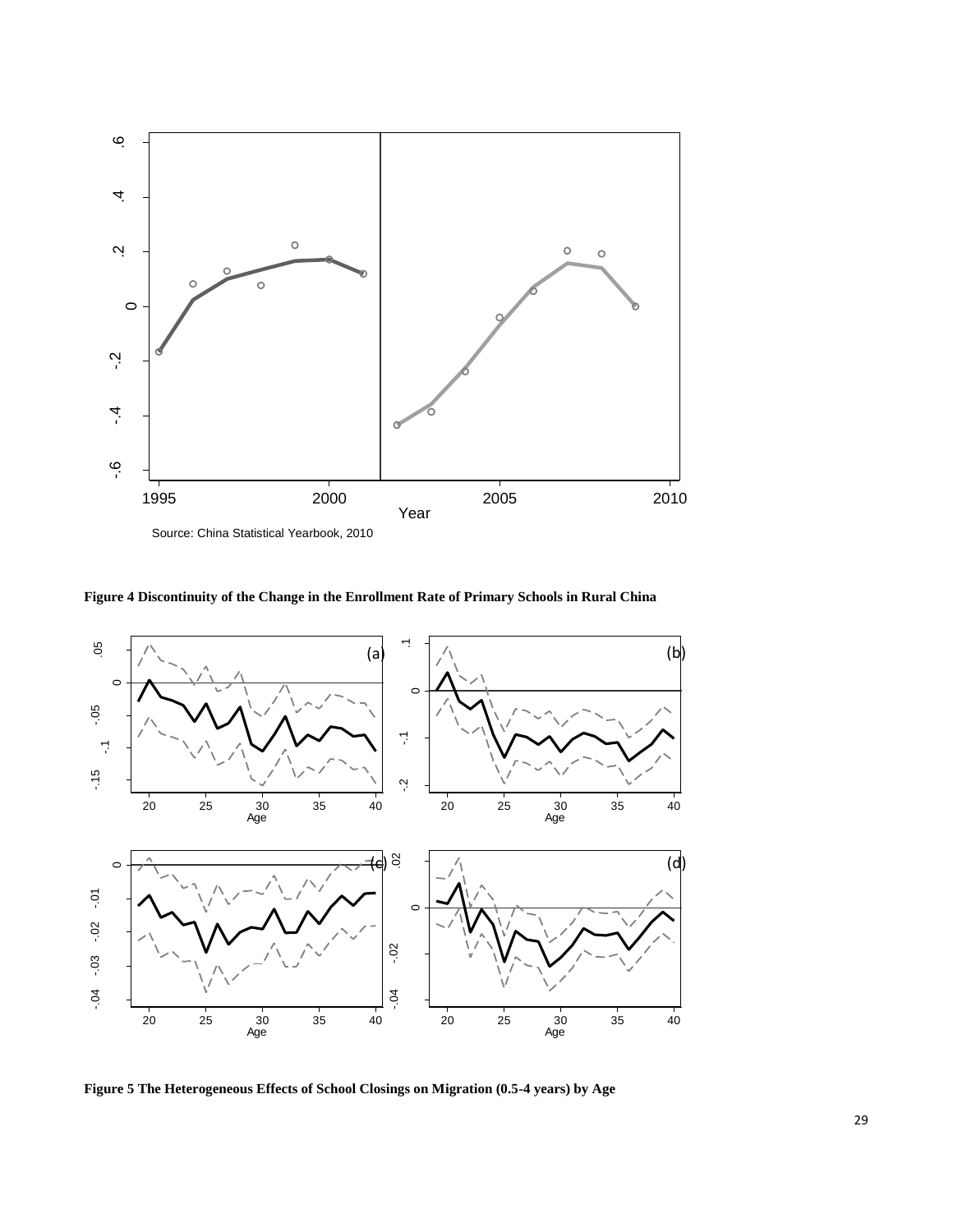

<span id="page-29-0"></span>**Figure 6 The Heterogeneous Effects of School Closings on Migration by Age**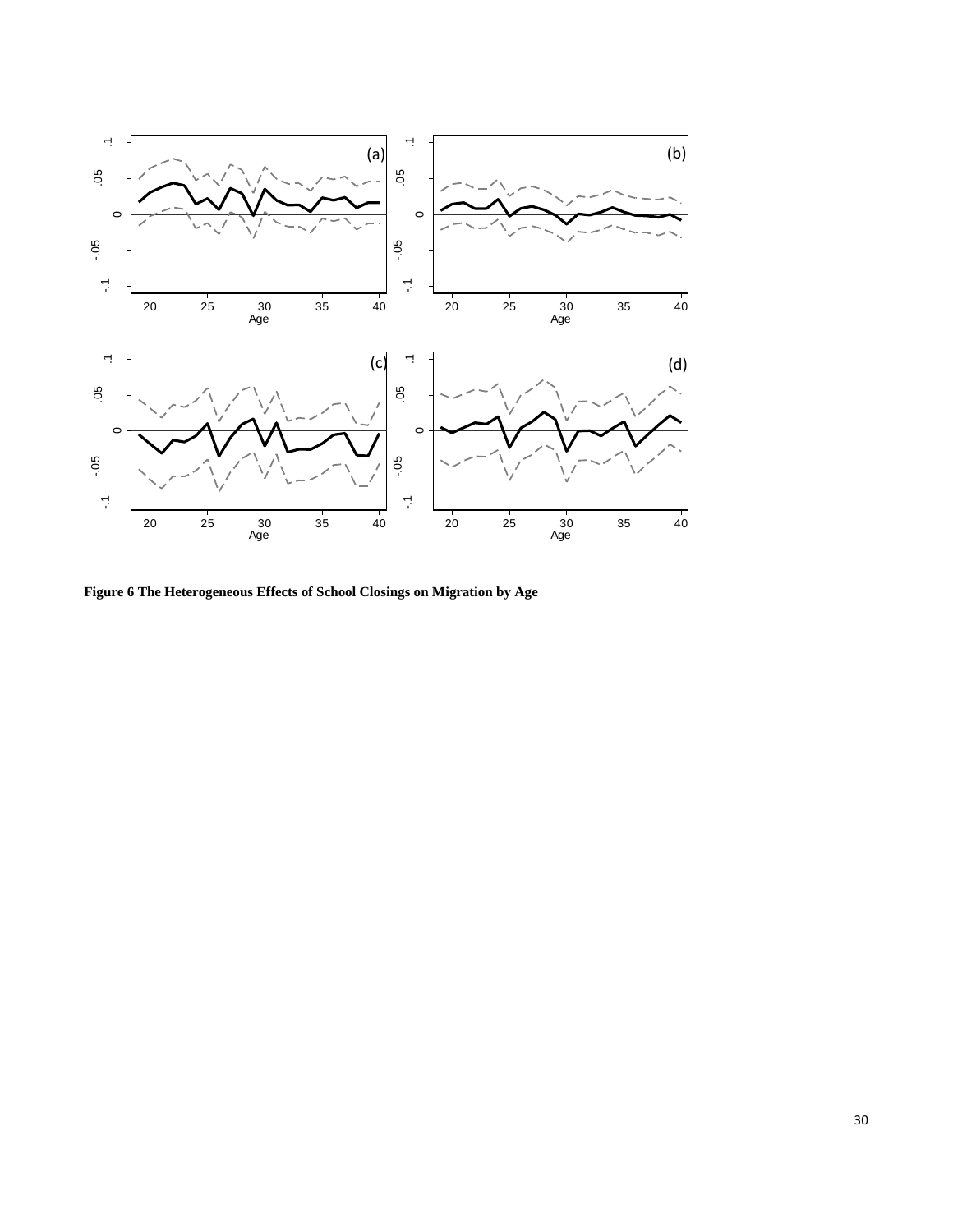|                                                | Male        |             |             | Female      |             |             |  |
|------------------------------------------------|-------------|-------------|-------------|-------------|-------------|-------------|--|
|                                                | (1)         | (2)         | (3)         | (4)         | (5)         | (6)         |  |
| primchng                                       | $-0.045***$ | $-0.068***$ | $-0.038***$ | $-0.033***$ | $-0.060***$ | $-0.035***$ |  |
|                                                | (0.009)     | (0.009)     | (0.009)     | (0.009)     | (0.009)     | (0.009)     |  |
| (primary schools/100 students)_2000            | 0.006       | $-0.021***$ | 0.008       | $-0.004$    | $-0.033***$ | $-0.007$    |  |
|                                                | (0.007)     | (0.007)     | (0.007)     | (0.006)     | (0.006)     | (0.006)     |  |
| Middle school                                  | $0.037***$  | $0.038***$  | $0.040***$  | $0.038***$  | $0.039***$  | $0.042***$  |  |
|                                                | (0.002)     | (0.002)     | (0.002)     | (0.002)     | (0.002)     | (0.002)     |  |
| High school                                    | $0.117***$  | $0.117***$  | $0.120***$  | $0.084***$  | $0.085***$  | $0.089***$  |  |
|                                                | (0.003)     | (0.003)     | (0.003)     | (0.003)     | (0.003)     | (0.003)     |  |
| College and above                              | $0.214***$  | $0.215***$  | $0.218***$  | $0.165***$  | $0.166***$  | $0.171***$  |  |
|                                                | (0.006)     | (0.006)     | (0.006)     | (0.007)     | (0.007)     | (0.007)     |  |
| age                                            | $0.013***$  | $0.013***$  | $0.013***$  | $-0.004***$ | $-0.005***$ | $-0.004***$ |  |
|                                                | (0.001)     | (0.001)     | (0.001)     | (0.001)     | (0.001)     | (0.001)     |  |
| agesquared                                     | $-0.032***$ | $-0.032***$ | $-0.032***$ | $-0.007***$ | $-0.007***$ | $-0.007***$ |  |
|                                                | (0.002)     | (0.002)     | (0.002)     | (0.002)     | (0.002)     | (0.002)     |  |
| married                                        | $-0.020***$ | $-0.019***$ | $-0.018***$ | $-0.049***$ | $-0.049***$ | $-0.047***$ |  |
|                                                | (0.002)     | (0.002)     | (0.002)     | (0.003)     | (0.003)     | (0.003)     |  |
| density                                        | $-0.541***$ | $-0.542***$ | $-0.185***$ | $-0.806***$ | $-0.810***$ | $-0.480***$ |  |
|                                                | (0.057)     | (0.057)     | (0.058)     | (0.054)     | (0.054)     | (0.055)     |  |
| Share of migrants in 2000                      |             | $0.195***$  | $0.017*$    |             | $0.196***$  | $0.031***$  |  |
|                                                |             | (0.008)     | (0.009)     |             | (0.008)     | (0.009)     |  |
| Share of migrants $w/5$ + yrs duration in 2005 |             |             | $2.623***$  |             |             | 2.355***    |  |
|                                                |             |             | (0.056)     |             |             | (0.053)     |  |
| $_{cons}$                                      | $-0.069***$ | $-0.195***$ | $-0.175***$ | $0.304***$  | $0.176***$  | $0.196***$  |  |
|                                                | (0.020)     | (0.021)     | (0.020)     | (0.020)     | (0.021)     | (0.021)     |  |
| $R2$ _adj                                      | 0.082       | 0.084       | 0.094       | 0.095       | 0.097       | 0.105       |  |
| N                                              | 221312      | 221312      | 221312      | 242784      | 242784      | 242784      |  |

### <span id="page-30-0"></span>**Table 1 The Effect of Changes in the Number of Primary Schools on the Likelihood of Migrating**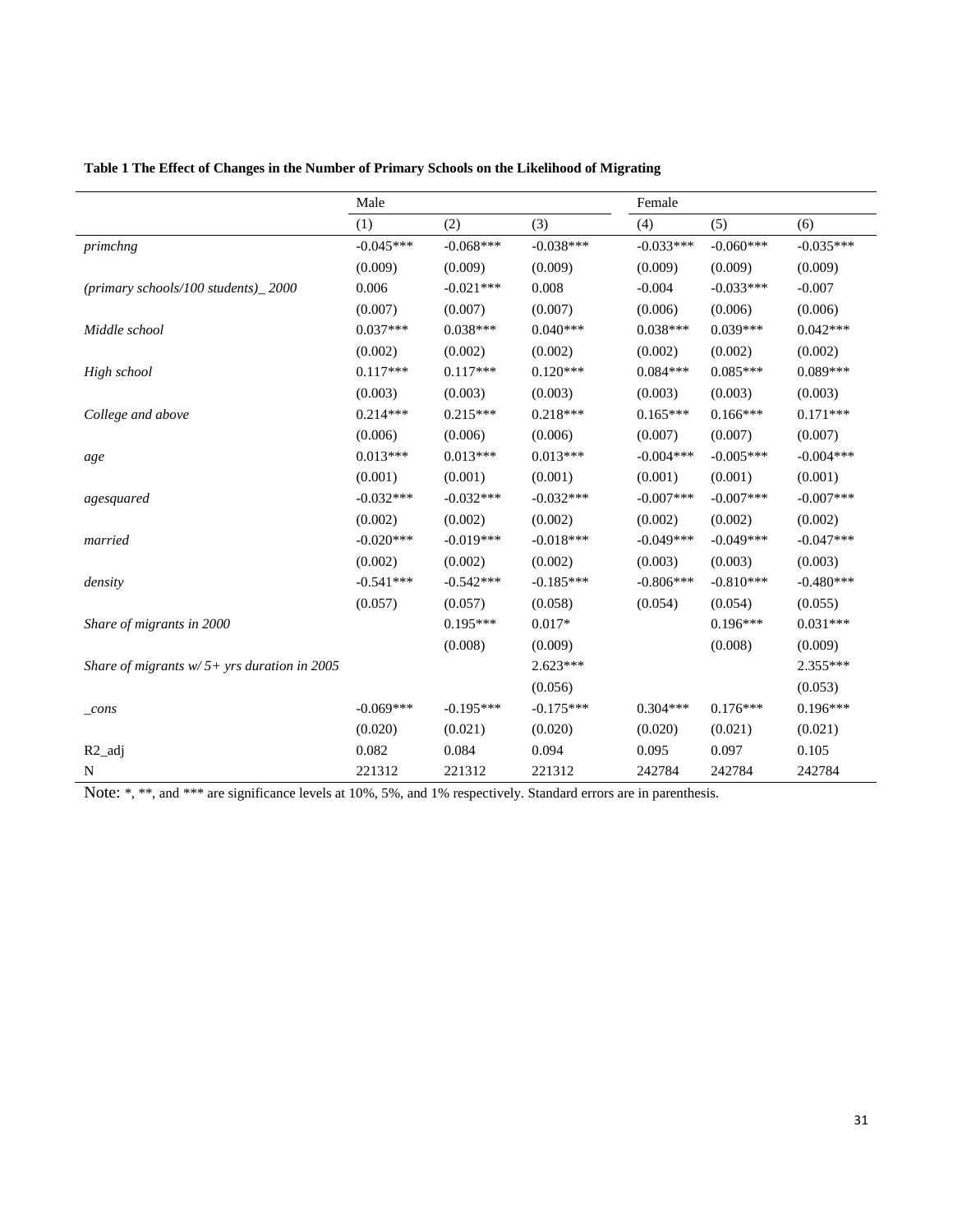<span id="page-31-0"></span>

| Table 2 The Effect of Changes in the Number of Primary Schools on the Likelihood of Migrating for Shorter/Longer Terms |  |  |
|------------------------------------------------------------------------------------------------------------------------|--|--|
|                                                                                                                        |  |  |

|                                           | Less than 6 mths |             | $5 \text{ yrs} +$ |             |
|-------------------------------------------|------------------|-------------|-------------------|-------------|
|                                           | Male             | Female      | Male              | Female      |
|                                           | (1)              | (2)         | (3)               | (4)         |
| primchng                                  | $0.023***$       | $0.011**$   | $-0.056***$       | $-0.025***$ |
|                                           | (0.006)          | (0.005)     | (0.008)           | (0.008)     |
| $(primary\, schools/100\, students)$ 2000 | $-0.001$         | $-0.005*$   | $-0.027***$       | $-0.029***$ |
|                                           | (0.004)          | (0.003)     | (0.006)           | (0.005)     |
| Middle school                             | $0.004***$       | $0.006***$  | $0.020***$        | $0.018***$  |
|                                           | (0.001)          | (0.001)     | (0.002)           | (0.001)     |
| High school                               | $0.019***$       | $0.026***$  | $0.093***$        | $0.082***$  |
|                                           | (0.002)          | (0.002)     | (0.002)           | (0.002)     |
| College and above                         | $0.134***$       | $0.137***$  | $0.172***$        | $0.119***$  |
|                                           | (0.004)          | (0.004)     | (0.006)           | (0.006)     |
| age                                       | $-0.005***$      | $-0.011***$ | $0.039***$        | $0.044***$  |
|                                           | (0.001)          | (0.001)     | (0.001)           | (0.001)     |
| agesquared                                | $0.005***$       | $0.014***$  | $-0.064***$       | $-0.072***$ |
|                                           | (0.001)          | (0.001)     | (0.002)           | (0.002)     |
| married                                   | $-0.008$ ***     | $-0.004**$  | $0.018***$        | $-0.018***$ |
|                                           | (0.001)          | (0.001)     | (0.002)           | (0.002)     |
| density                                   | $-0.160***$      | $-0.136***$ | $-0.325***$       | $-0.526***$ |
|                                           | (0.035)          | (0.028)     | (0.048)           | (0.044)     |
| Share of migrants in 2000                 | $0.031***$       | $0.026***$  | $0.192***$        | $0.160***$  |
|                                           | (0.005)          | (0.004)     | (0.007)           | (0.007)     |
| $_{cons}$                                 | $0.133***$       | $0.208***$  | $-0.693***$       | $-0.691***$ |
|                                           | (0.012)          | (0.011)     | (0.017)           | (0.017)     |
| Adj R <sub>2</sub>                        | 0.040            | 0.044       | 0.057             | 0.038       |
| N                                         | 194703           | 210364      | 205881            | 222912      |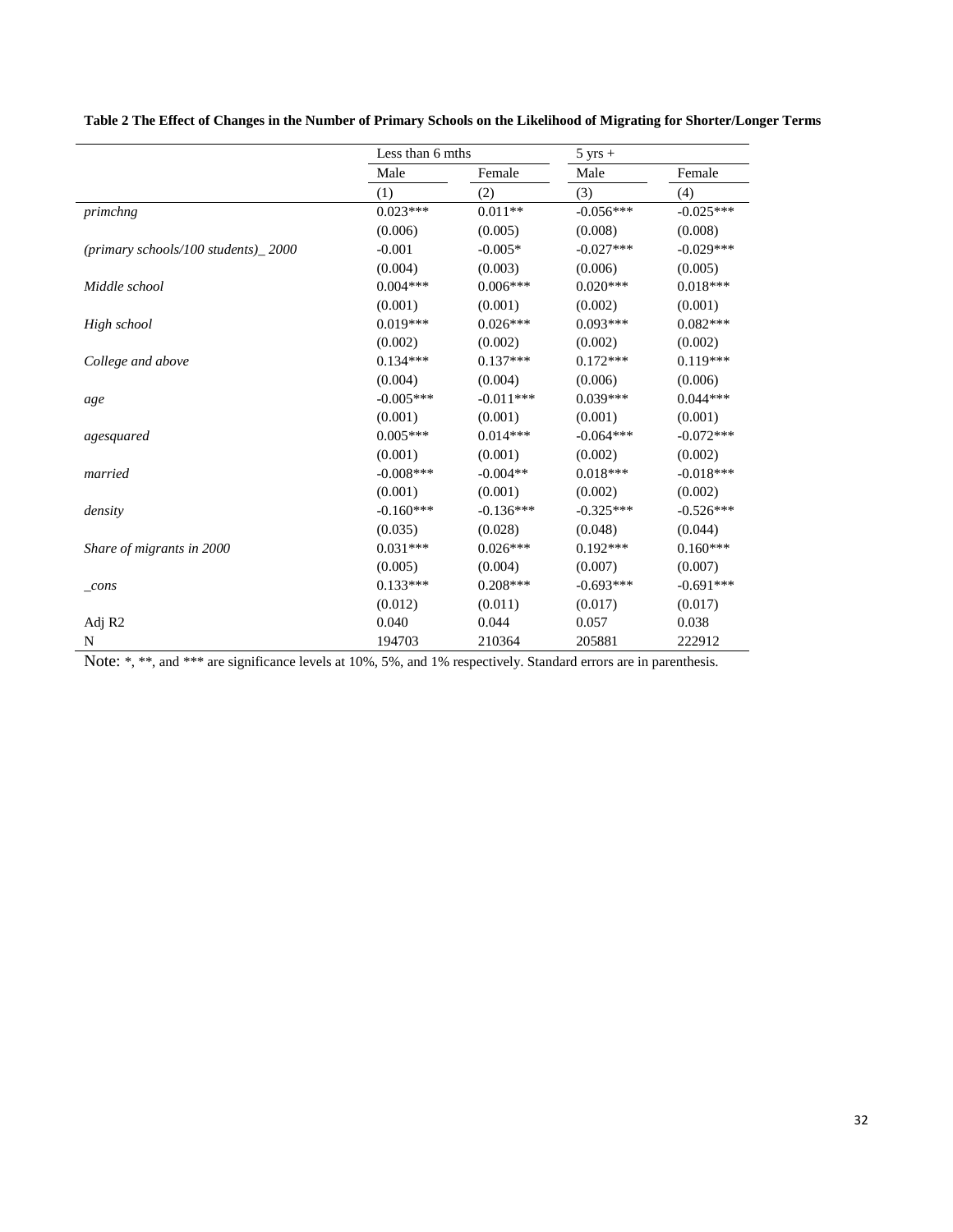|                                           | Male        |             |             | Female       |             |              |  |
|-------------------------------------------|-------------|-------------|-------------|--------------|-------------|--------------|--|
|                                           | (1)         | (2)         | (3)         | (4)          | (5)         | (6)          |  |
| Primchng1                                 | $-0.016***$ | $-0.029***$ | $-0.010***$ | $-0.008$ *** | $-0.022***$ | $-0.005**$   |  |
|                                           | (0.002)     | (0.002)     | (0.002)     | (0.002)      | (0.002)     | (0.002)      |  |
| $(primary\, schools/100\, students)$ 2000 | $0.010*$    | $-0.019***$ | $0.013**$   | 0.001        | $-0.029***$ | 0.001        |  |
|                                           | (0.006)     | (0.006)     | (0.006)     | (0.006)      | (0.006)     | (0.006)      |  |
| Middle school                             | $0.038***$  | $0.038***$  | $0.040***$  | $0.038***$   | $0.039***$  | $0.042***$   |  |
|                                           | (0.002)     | (0.002)     | (0.002)     | (0.002)      | (0.002)     | (0.002)      |  |
| High school                               | $0.116***$  | $0.116***$  | $0.119***$  | $0.084***$   | $0.085***$  | $0.090***$   |  |
|                                           | (0.003)     | (0.003)     | (0.003)     | (0.003)      | (0.003)     | (0.003)      |  |
| College and above                         | $0.212***$  | $0.212***$  | $0.216***$  | $0.163***$   | $0.164***$  | $0.170***$   |  |
|                                           | (0.006)     | (0.006)     | (0.006)     | (0.007)      | (0.007)     | (0.007)      |  |
| age                                       | $0.013***$  | $0.013***$  | $0.013***$  | $-0.005***$  | $-0.005***$ | $-0.005***$  |  |
|                                           | (0.001)     | (0.001)     | (0.001)     | (0.001)      | (0.001)     | (0.001)      |  |
| agesquared                                | $-0.032***$ | $-0.032***$ | $-0.032***$ | $-0.007$ *** | $-0.007***$ | $-0.007$ *** |  |
|                                           | (0.002)     | (0.002)     | (0.002)     | (0.002)      | (0.002)     | (0.002)      |  |
| married                                   | $-0.020***$ | $-0.019***$ | $-0.018***$ | $-0.048***$  | $-0.048***$ | $-0.046***$  |  |
|                                           | (0.002)     | (0.002)     | (0.002)     | (0.003)      | (0.003)     | (0.003)      |  |
| density                                   | $-0.580***$ | $-0.588***$ | $-0.205***$ | $-0.812***$  | $-0.819***$ | $-0.465***$  |  |
|                                           | (0.056)     | (0.056)     | (0.056)     | (0.053)      | (0.053)     | (0.054)      |  |
| Share of mignts in 2000                   |             | $0.216***$  | $0.024**$   |              | $0.212***$  | $0.032***$   |  |
|                                           |             | (0.009)     | (0.010)     |              | (0.008)     | (0.009)      |  |
| Share of mights $w/$                      |             |             | $2.606***$  |              |             | 2.345***     |  |
| $5+$ yrs duration in 2005                 |             |             |             |              |             |              |  |
|                                           |             |             | (0.056)     |              |             | (0.053)      |  |
| $_{cons}$                                 | $-0.070***$ | $-0.212***$ | $-0.180***$ | $0.305***$   | $0.165***$  | $0.197***$   |  |
|                                           | (0.020)     | (0.021)     | (0.020)     | (0.020)      | (0.021)     | (0.021)      |  |
| $R2$ _adj                                 | 0.082       | 0.085       | 0.093       | 0.095        | 0.097       | 0.104        |  |
| N                                         | 222640      | 222640      | 222640      | 244266       | 244266      | 244266       |  |

<span id="page-32-0"></span>**Table 3 The Effect of Changes in the Total Number of Primary Schools**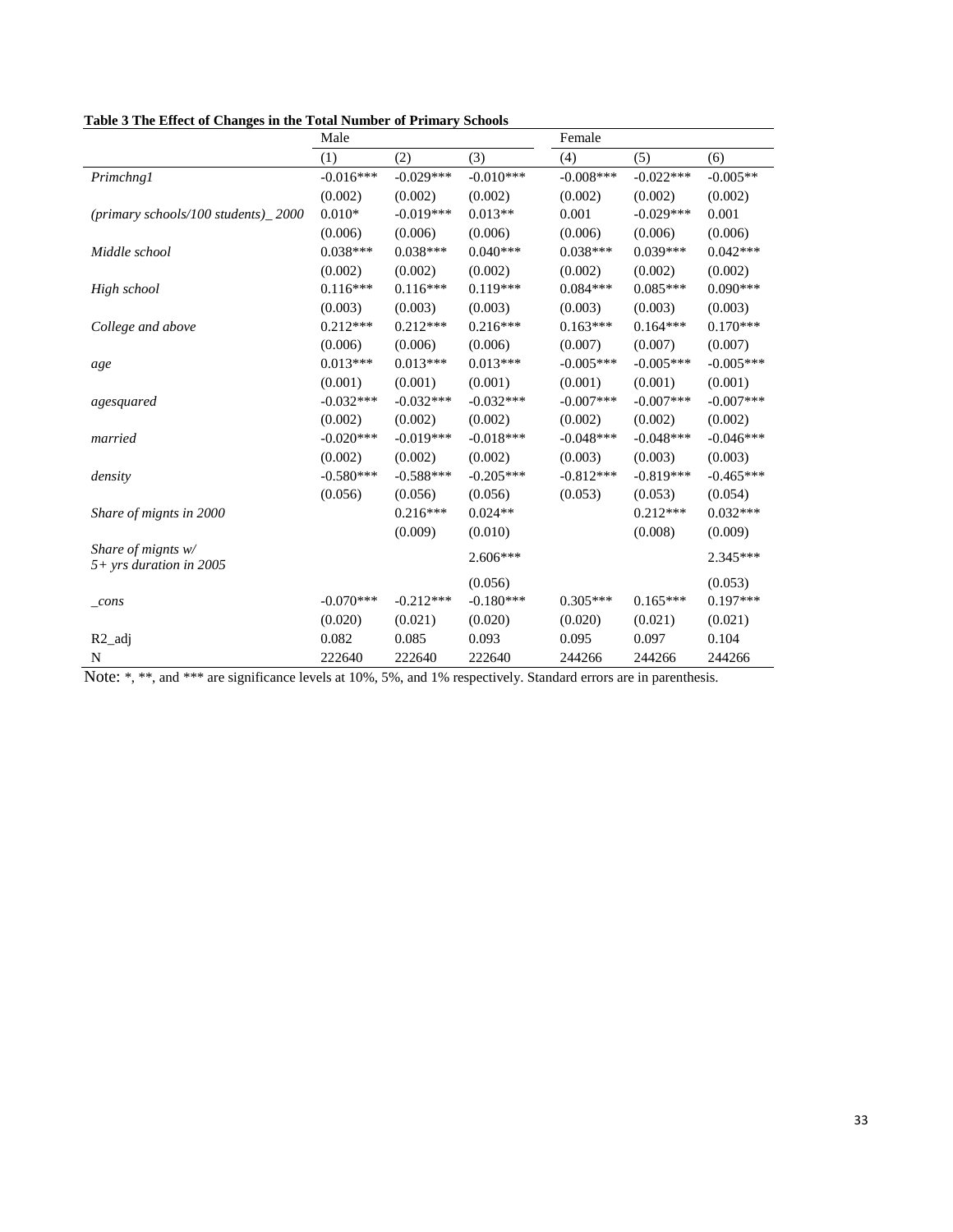<span id="page-33-0"></span>

|                                 | Male        |             |             | Female      |             |             |  |
|---------------------------------|-------------|-------------|-------------|-------------|-------------|-------------|--|
|                                 | (1)         | (2)         | (3)         | (4)         | (5)         | (6)         |  |
| Primchng2000-02                 | $-0.043***$ | $-0.054***$ | $-0.038***$ | $-0.019***$ | $-0.031***$ | $-0.014*$   |  |
|                                 | (0.008)     | (0.008)     | (0.008)     | (0.007)     | (0.007)     | (0.008)     |  |
| (primary schools/100 stds)_2000 | $0.016***$  | $-0.003$    | $0.017***$  | $0.012**$   | $-0.006$    | 0.008       |  |
|                                 | (0.005)     | (0.006)     | (0.006)     | (0.005)     | (0.005)     | (0.006)     |  |
| Middle school                   | $0.033***$  | $0.033***$  | $0.040***$  | $0.034***$  | $0.035***$  | $0.041***$  |  |
|                                 | (0.002)     | (0.002)     | (0.002)     | (0.002)     | (0.002)     | (0.002)     |  |
| High school                     | $0.101***$  | $0.102***$  | $0.118***$  | $0.072***$  | $0.072***$  | $0.088***$  |  |
|                                 | (0.003)     | (0.003)     | (0.003)     | (0.003)     | (0.003)     | (0.003)     |  |
| College and above               | $0.188***$  | $0.189***$  | $0.219***$  | $0.144***$  | $0.145***$  | $0.171***$  |  |
|                                 | (0.006)     | (0.006)     | (0.006)     | (0.007)     | (0.007)     | (0.007)     |  |
| age                             | $0.008***$  | $0.008***$  | $0.014***$  | $-0.011***$ | $-0.011***$ | $-0.004***$ |  |
|                                 | (0.001)     | (0.001)     | (0.001)     | (0.001)     | (0.001)     | (0.001)     |  |
| agesquared                      | $-0.023***$ | $-0.023***$ | $-0.033***$ | $0.004**$   | $0.004**$   | $-0.008***$ |  |
|                                 | (0.002)     | (0.002)     | (0.002)     | (0.002)     | (0.002)     | (0.002)     |  |
| married                         | $-0.021***$ | $-0.019***$ | $-0.017***$ | $-0.043***$ | $-0.042***$ | $-0.045***$ |  |
|                                 | (0.002)     | (0.002)     | (0.002)     | (0.003)     | (0.003)     | (0.003)     |  |
| density                         | $-0.446***$ | $-0.469***$ | $-0.143***$ | $-0.597***$ | $-0.617***$ | $-0.355***$ |  |
|                                 | (0.038)     | (0.038)     | (0.040)     | (0.036)     | (0.036)     | (0.038)     |  |
| Share of mignts in 2000         |             | $0.177***$  | $0.017*$    |             | $0.170***$  | $0.028***$  |  |
|                                 |             | (0.008)     | (0.009)     |             | (0.008)     | (0.009)     |  |
| Share of mignts $w/$            |             |             | $2.680***$  |             |             | 2.387***    |  |
| $5+$ yrs duration in 2005       |             |             |             |             |             |             |  |
|                                 |             |             | (0.054)     |             |             | (0.051)     |  |
| $_{\rm cons}$                   | $-0.005$    | $-0.119***$ | $-0.185***$ | $0.364***$  | $0.254***$  | $0.188***$  |  |
|                                 | (0.019)     | (0.019)     | (0.020)     | (0.019)     | (0.020)     | (0.021)     |  |
| $R2$ _adj                       | 0.078       | 0.080       | 0.097       | 0.092       | 0.094       | 0.106       |  |
| N                               | 220849      | 220849      | 225964      | 242291      | 242291      | 247979      |  |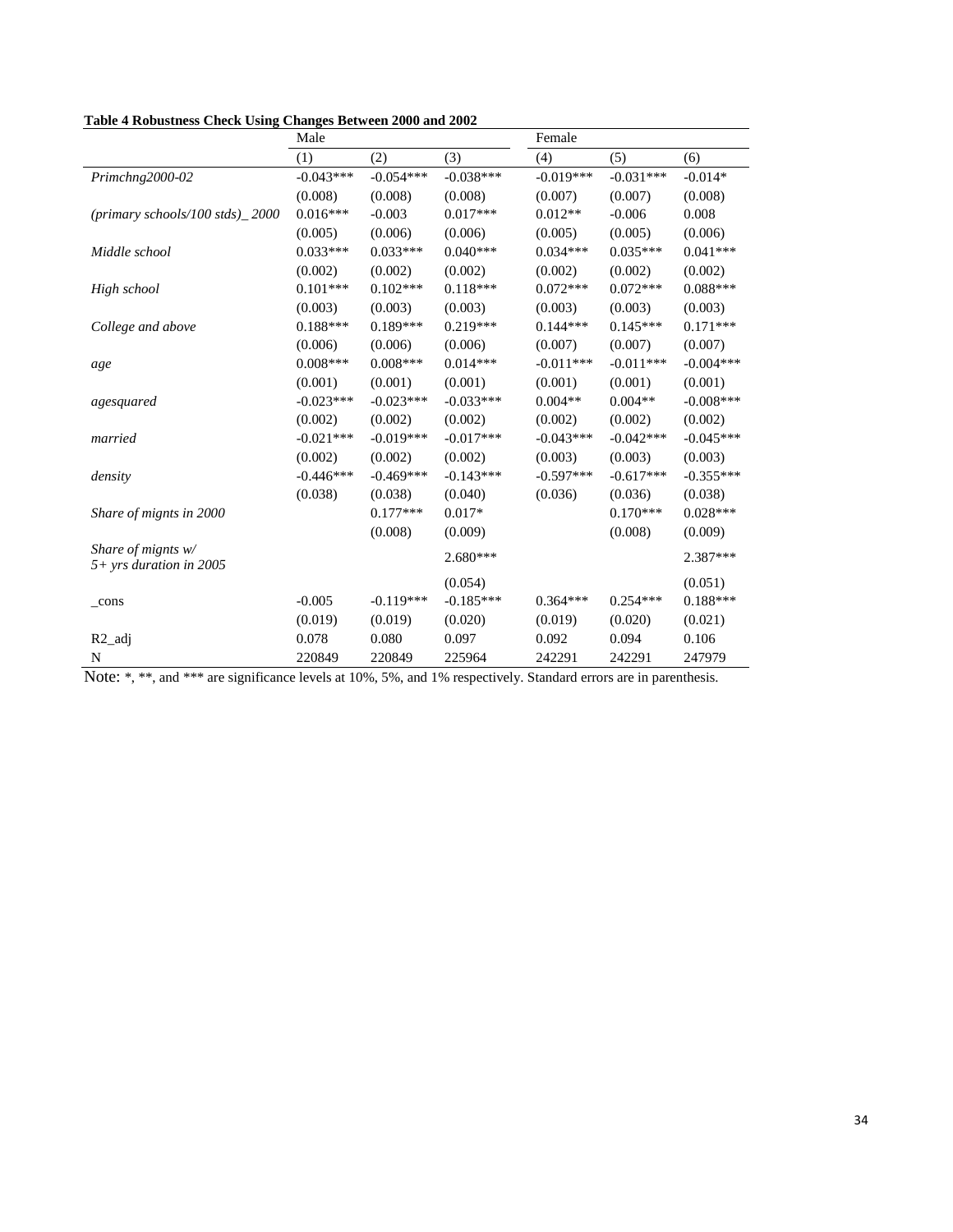|                    | The interaction Enects with the ving<br>(1) | <b>Comment</b><br>(2) | (3)              | (4)          | (5)           | (6)              |
|--------------------|---------------------------------------------|-----------------------|------------------|--------------|---------------|------------------|
|                    | Boy                                         |                       |                  | Girl         |               |                  |
|                    | $<$ 6 months                                | $0.5 - 4$ yrs         | $5 \text{ yrs}+$ | $<$ 6 months | $0.5 - 4$ yrs | $5 \text{ yrs}+$ |
| A:                 | Aged 22-40                                  |                       |                  |              |               |                  |
| children           | $-0.001$                                    | $-0.037***$           | $-0.028***$      | $-0.002*$    | $-0.036***$   | $-0.020***$      |
|                    | (0.001)                                     | (0.003)               | (0.002)          | (0.001)      | (0.002)       | (0.002)          |
| primchng           | $0.010*$                                    | $0.036**$             | $0.064***$       | $0.011*$     | 0.020         | $0.033**$        |
|                    | (0.006)                                     | (0.016)               | (0.015)          | (0.006)      | (0.015)       | (0.014)          |
| Children*primchng  | 0.001                                       | $-0.067***$           | $-0.050***$      | $-0.001$     | $-0.057***$   | $-0.013$         |
|                    | (0.005)                                     | (0.014)               | (0.013)          | (0.005)      | (0.013)       | (0.011)          |
| R <sub>2_adj</sub> | 0.017                                       | 0.141                 | 0.073            | 0.018        | 0.141         | 0.073            |
| ${\bf N}$          | 122784                                      | 138423                | 134118           | 122784       | 138423        | 134118           |
| B:                 | Aged 22-40                                  |                       |                  |              |               |                  |
| primchng           | 0.009                                       | 0.013                 | $0.051***$       | $0.011*$     | 0.008         | $0.027**$        |
|                    | (0.006)                                     | (0.016)               | (0.015)          | (0.006)      | (0.014)       | (0.014)          |
| primchngXone       | 0.004                                       | $-0.030**$            | $-0.030**$       | $-0.001$     | $-0.029**$    | 0.003            |
|                    | (0.005)                                     | (0.015)               | (0.013)          | (0.005)      | (0.013)       | (0.012)          |
| primchngXtwo       | $-0.005$                                    | $-0.051***$           | $-0.040**$       | 0.000        | $-0.052***$   | $-0.013$         |
|                    | (0.007)                                     | (0.019)               | (0.017)          | (0.006)      | (0.016)       | (0.015)          |
| primchngXthree     | $-0.036$                                    | $-0.015$              | $-0.194**$       | $-0.020$     | $-0.084*$     | $-0.029$         |
|                    | (0.024)                                     | (0.047)               | (0.081)          | (0.025)      | (0.046)       | (0.047)          |
| R <sub>2_adj</sub> | 0.017                                       | 0.109                 | 0.063            | 0.017        | 0.110         | 0.063            |
| ${\bf N}$          | 122571                                      | 136808                | 133329           | 122305       | 136538        | 133052           |
| C:                 | Aged 26-35                                  |                       |                  |              |               |                  |
| children           | $-0.001$                                    | $-0.031***$           | $-0.027***$      | $-0.003**$   | $-0.037***$   | $-0.021***$      |
|                    | (0.001)                                     | (0.004)               | (0.003)          | (0.001)      | (0.003)       | (0.003)          |
| primchng           | $0.018**$                                   | 0.021                 | $0.049**$        | $0.021**$    | 0.004         | 0.027            |
|                    | (0.008)                                     | (0.024)               | (0.022)          | (0.008)      | (0.021)       | (0.020)          |
| Children*primchng  | $-0.000$                                    | $-0.043**$            | $-0.032*$        | $-0.006$     | $-0.029$      | $-0.005$         |
|                    | (0.007)                                     | (0.020)               | (0.018)          | (0.006)      | (0.018)       | (0.017)          |
| R <sub>2_adj</sub> | 0.018                                       | 0.091                 | 0.078            | 0.018        | 0.092         | 0.078            |
| ${\bf N}$          | 61093                                       | 70076                 | 68147            | 61093        | 70076         | 68147            |
| D:                 | Aged 26-35                                  |                       |                  |              |               |                  |
| primchng           | $0.016**$                                   | 0.009                 | $0.039*$         | $0.020**$    | $-0.002$      | 0.022            |
|                    | (0.008)                                     | (0.023)               | (0.022)          | (0.008)      | (0.021)       | (0.020)          |
| primchngXone       | 0.003                                       | $-0.019$              | $-0.021$         | $-0.007$     | $-0.007$      | 0.009            |
|                    | (0.007)                                     | (0.021)               | (0.019)          | (0.007)      | (0.019)       | (0.017)          |
| $primchngX two$    | $-0.007$                                    | $-0.072**$            | $-0.003$         | 0.004        | $-0.069***$   | $-0.013$         |
|                    | (0.010)                                     | (0.030)               | (0.025)          | (0.008)      | (0.025)       | (0.024)          |
| primchngXthree     | $-0.080$                                    | $-0.098$              | $-0.427**$       | $-0.015$     | $-0.010$      | $-0.089$         |
|                    | (0.104)                                     | (0.086)               | (0.203)          | (0.024)      | (0.089)       | (0.113)          |
| $R2$ _adj          | 0.018                                       | 0.085                 | 0.072            | 0.018        | 0.086         | 0.073            |
| ${\bf N}$          | 61034                                       | 69698                 | 67863            | 60977        | 69639         | 67803            |

#### <span id="page-34-0"></span>**Table 5 The Interaction Effects with Having Children**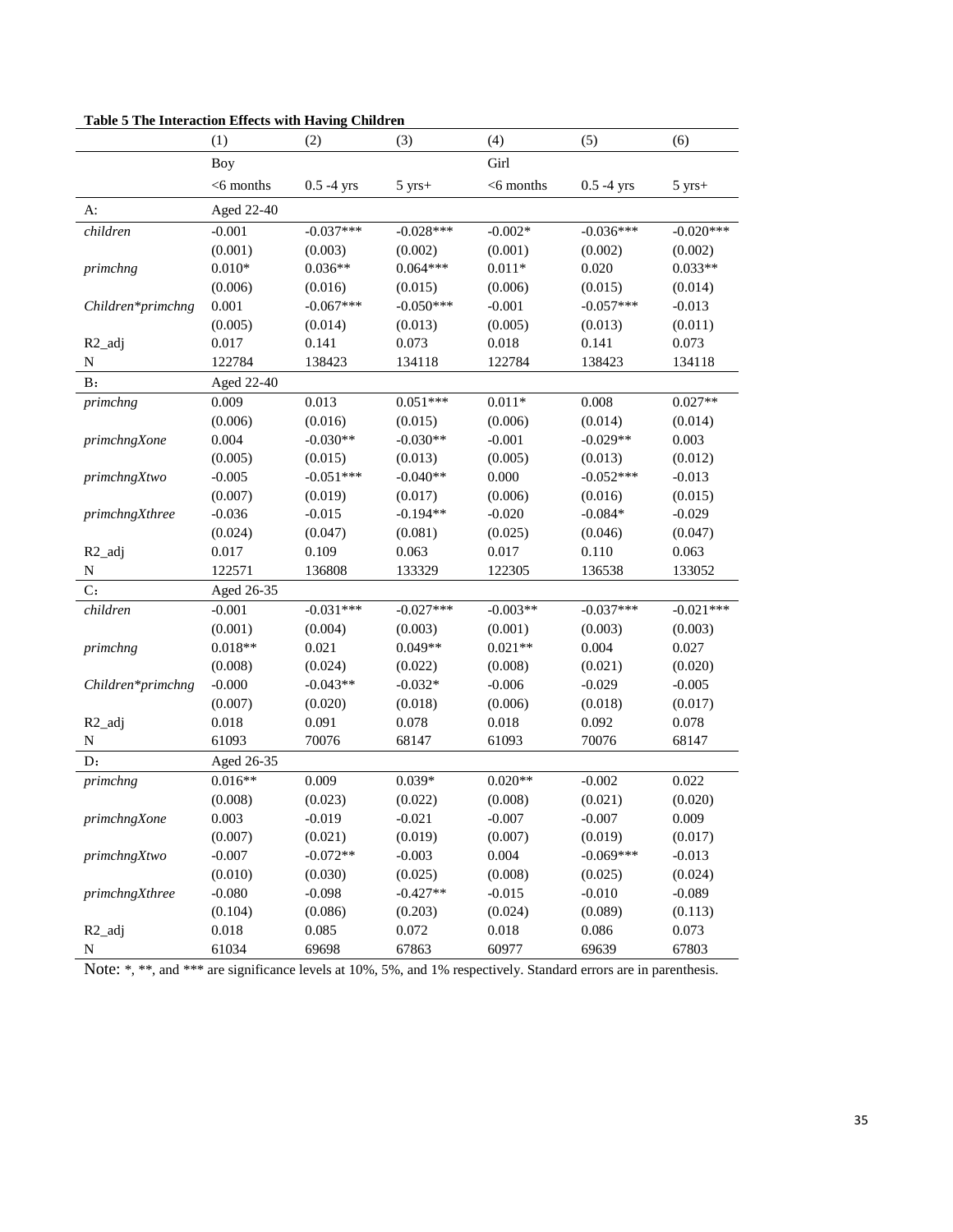#### <span id="page-35-0"></span>**Table 6 Heterogeneous Effects Across Regions**

|                                              | Male        |             | Female      |             |
|----------------------------------------------|-------------|-------------|-------------|-------------|
|                                              | (1)         | (2)         | (3)         | (4)         |
| primchng                                     | $-0.117***$ | $-0.068***$ | $-0.116***$ | $-0.072***$ |
|                                              | (0.015)     | (0.015)     | (0.015)     | (0.015)     |
| density                                      | $-0.437***$ | $-0.122*$   | $-0.692***$ | $-0.402***$ |
|                                              | (0.063)     | (0.063)     | (0.060)     | (0.060)     |
| primchngXdensity                             | 1.928***    | $1.173**$   | 2.179***    | $1.450***$  |
|                                              | (0.484)     | (0.482)     | (0.463)     | (0.461)     |
| (primary schools/100 students)_2000          | $-0.024***$ | 0.006       | $-0.036***$ | $-0.009$    |
|                                              | (0.007)     | (0.007)     | (0.006)     | (0.006)     |
| Middle school                                | $0.038***$  | $0.040***$  | $0.039***$  | $0.042***$  |
|                                              | (0.002)     | (0.002)     | (0.002)     | (0.002)     |
| High school                                  | $0.117***$  | $0.120***$  | $0.085***$  | $0.089***$  |
|                                              | (0.003)     | (0.003)     | (0.003)     | (0.003)     |
| College and above                            | $0.215***$  | $0.218***$  | $0.166***$  | $0.171***$  |
|                                              | (0.006)     | (0.006)     | (0.007)     | (0.007)     |
| age                                          | $0.013***$  | $0.013***$  | $-0.005***$ | $-0.004***$ |
|                                              | (0.001)     | (0.001)     | (0.001)     | (0.001)     |
| agesquared                                   | $-0.032***$ | $-0.032***$ | $-0.007***$ | $-0.007***$ |
|                                              | (0.002)     | (0.002)     | (0.002)     | (0.002)     |
| married                                      | $-0.019***$ | $-0.018***$ | $-0.049***$ | $-0.047***$ |
|                                              | (0.002)     | (0.002)     | (0.003)     | (0.003)     |
| Share of mignts in 2000                      | $0.196***$  | $0.018*$    | $0.197***$  | $0.032***$  |
|                                              | (0.008)     | (0.009)     | (0.008)     | (0.009)     |
| Share of mignts $w/5$ + yrs duration in 2005 |             | $2.618***$  |             | 2.349***    |
|                                              |             | (0.056)     |             | (0.053)     |
| $_{\rm cons}$                                | $-0.199***$ | $-0.178***$ | $0.171***$  | $0.193***$  |
|                                              | (0.021)     | (0.020)     | (0.021)     | (0.021)     |
| $R2$ _adj                                    | 0.085       | 0.094       | 0.097       | 0.105       |
| N                                            | 221312      | 221312      | 242784      | 242784      |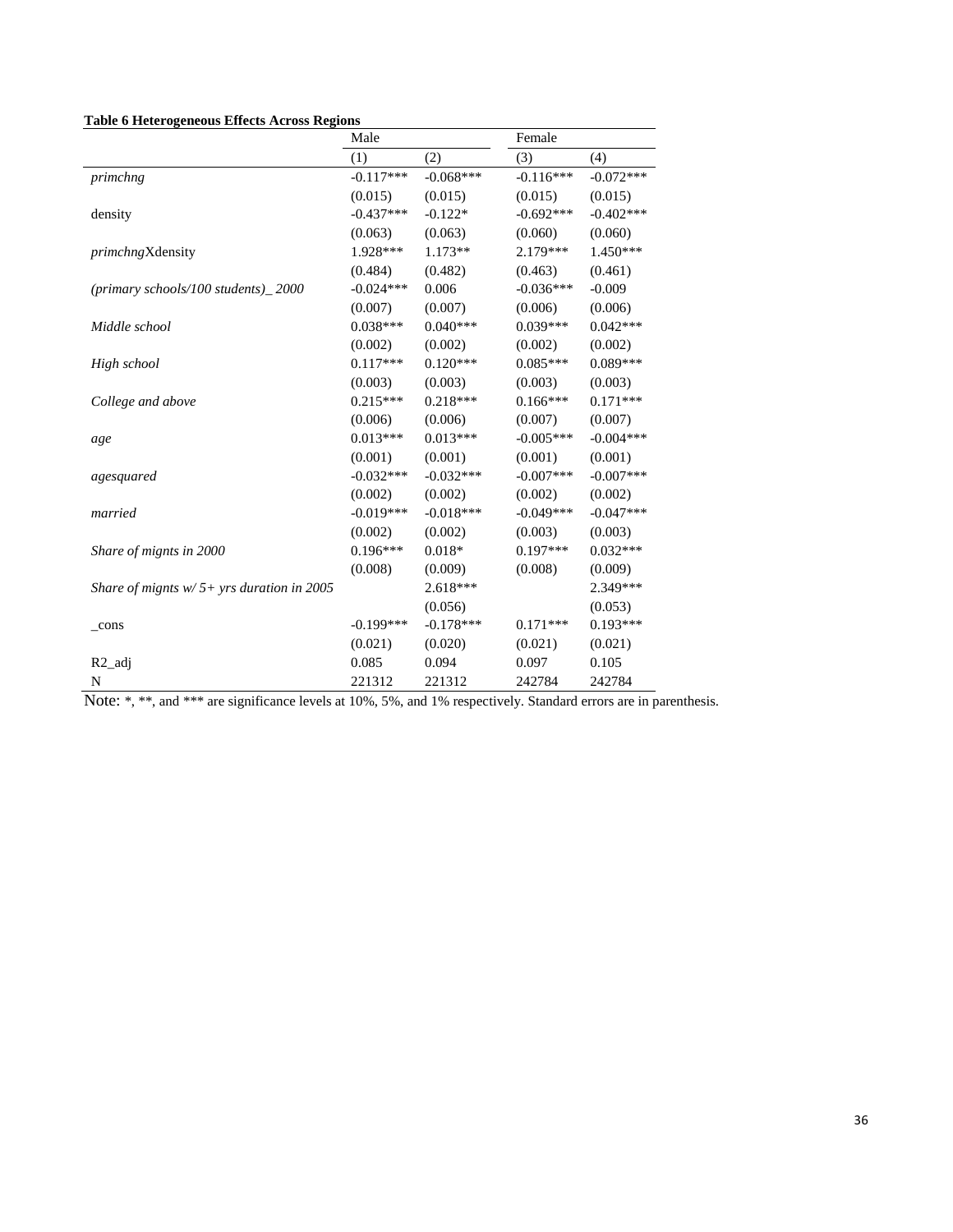<span id="page-36-1"></span>

| Table / The Effects of Schools Closings on Destination Choice |             | Destination (non-migrants as reference group) |             | Destination (non-migrants as reference group) |             |             |  |
|---------------------------------------------------------------|-------------|-----------------------------------------------|-------------|-----------------------------------------------|-------------|-------------|--|
|                                                               | Within city | Other city<br>within prov                     | Out prov    | Other village                                 | Town        | City        |  |
|                                                               | (1)         | (2)                                           | (3)         | (4)                                           | (5)         | (6)         |  |
| primchng                                                      | $0.277**$   | 0.231                                         | $-0.252***$ | 0.106                                         | $0.226**$   | $-0.323***$ |  |
|                                                               | (0.112)     | (0.179)                                       | (0.063)     | (0.113)                                       | (0.106)     | (0.067)     |  |
| (primary schools/100 students)_2000                           | $0.301***$  | $0.427***$                                    | 0.098       | $0.466***$                                    | $0.619***$  | $-0.173***$ |  |
|                                                               | (0.077)     | (0.128)                                       | (0.062)     | (0.094)                                       | (0.087)     | (0.059)     |  |
| Share of mignts in 2000                                       | $0.471***$  | $1.250***$                                    | $0.161*$    | $0.590***$                                    | $0.303**$   | $0.550***$  |  |
|                                                               | (0.117)     | (0.176)                                       | (0.088)     | (0.140)                                       | (0.136)     | (0.083)     |  |
| Share of mignts $w/$<br>5+ yrs duration in 2005               | $10.203***$ | 13.133***                                     | 18.726***   | 14.947***                                     | 16.176***   | 15.993***   |  |
|                                                               | (0.646)     | (0.899)                                       | (0.382)     | (0.662)                                       | (0.642)     | (0.384)     |  |
| Middle school                                                 | $0.490***$  | $0.449***$                                    | $0.329***$  | $0.084***$                                    | $0.368***$  | $0.508***$  |  |
|                                                               | (0.025)     | (0.034)                                       | (0.015)     | (0.025)                                       | (0.026)     | (0.016)     |  |
| High school                                                   | 1.268***    | $0.755***$                                    | $0.579***$  | 0.023                                         | $0.695***$  | 1.006***    |  |
|                                                               | (0.031)     | (0.042)                                       | (0.022)     | (0.039)                                       | (0.035)     | (0.021)     |  |
| College and above                                             | 1.598***    | $1.740***$                                    | $0.869***$  | $-0.002$                                      | $0.621***$  | 1.583***    |  |
|                                                               | (0.057)     | (0.062)                                       | (0.045)     | (0.102)                                       | (0.082)     | (0.036)     |  |
| age                                                           | $-0.043***$ | $0.067***$                                    | $0.135***$  | $-0.043**$                                    | $-0.000$    | $0.140***$  |  |
|                                                               | (0.015)     | (0.018)                                       | (0.009)     | (0.017)                                       | (0.016)     | (0.009)     |  |
| agesquared                                                    | $-0.052**$  | $-0.245***$                                   | $-0.352***$ | $-0.097***$                                   | $-0.122***$ | $-0.348***$ |  |
|                                                               | (0.025)     | (0.031)                                       | (0.016)     | (0.029)                                       | (0.027)     | (0.015)     |  |
| married                                                       | $0.666***$  | $-0.218***$                                   | $-0.459***$ | $0.438***$                                    | $0.083***$  | $-0.410***$ |  |
|                                                               | (0.029)     | (0.033)                                       | (0.017)     | (0.032)                                       | (0.030)     | (0.017)     |  |
| density                                                       | $-9.282***$ | $-1.922***$                                   | 1.387***    | $-1.603**$                                    | $-4.946***$ | $-1.924***$ |  |
|                                                               | (0.712)     | (0.694)                                       | (0.474)     | (0.778)                                       | (0.744)     | (0.416)     |  |
| _cons                                                         | $-2.915***$ | $-24.23$                                      | $-7.446***$ | $-3.825***$                                   | $-5.160***$ | $-5.308***$ |  |
|                                                               | (0.238)     | (1577)                                        | (0.382)     | (0.320)                                       | (0.329)     | (0.168)     |  |
|                                                               | 453533      |                                               |             | 453533                                        |             |             |  |

#### <span id="page-36-0"></span>**Table 8 Primary school reallocation between 1991 and 2009**

|                                                      | 1991  | 1993  | 1997  | 2000  | 2004  | 2006  | 2009  |
|------------------------------------------------------|-------|-------|-------|-------|-------|-------|-------|
| village has a public primary school (%)              | 73.0  | 84.5  | 83.5  | 89.8  | 81.3  | 70.4  | 64.6  |
| Village has pre-school managed by primary school (%) | 54.5  | 62.1  | 62.4  | 64.7  | 51.3  | 45.5  | 45.5  |
| Public lower middle school in village (%)            | 27.3  | 32.3  | 26.8  | 26.5  | 35.8  | 30.6  | 33.3  |
| Distance to nearest primary school (kilos)           | 0.372 | 0.258 | 0.136 | 0.108 | 0.272 | 0.444 | 0.721 |

Notes: Distance to the primary school is assumed to be zero if there is a public primary school in the village. Date source: CHNS.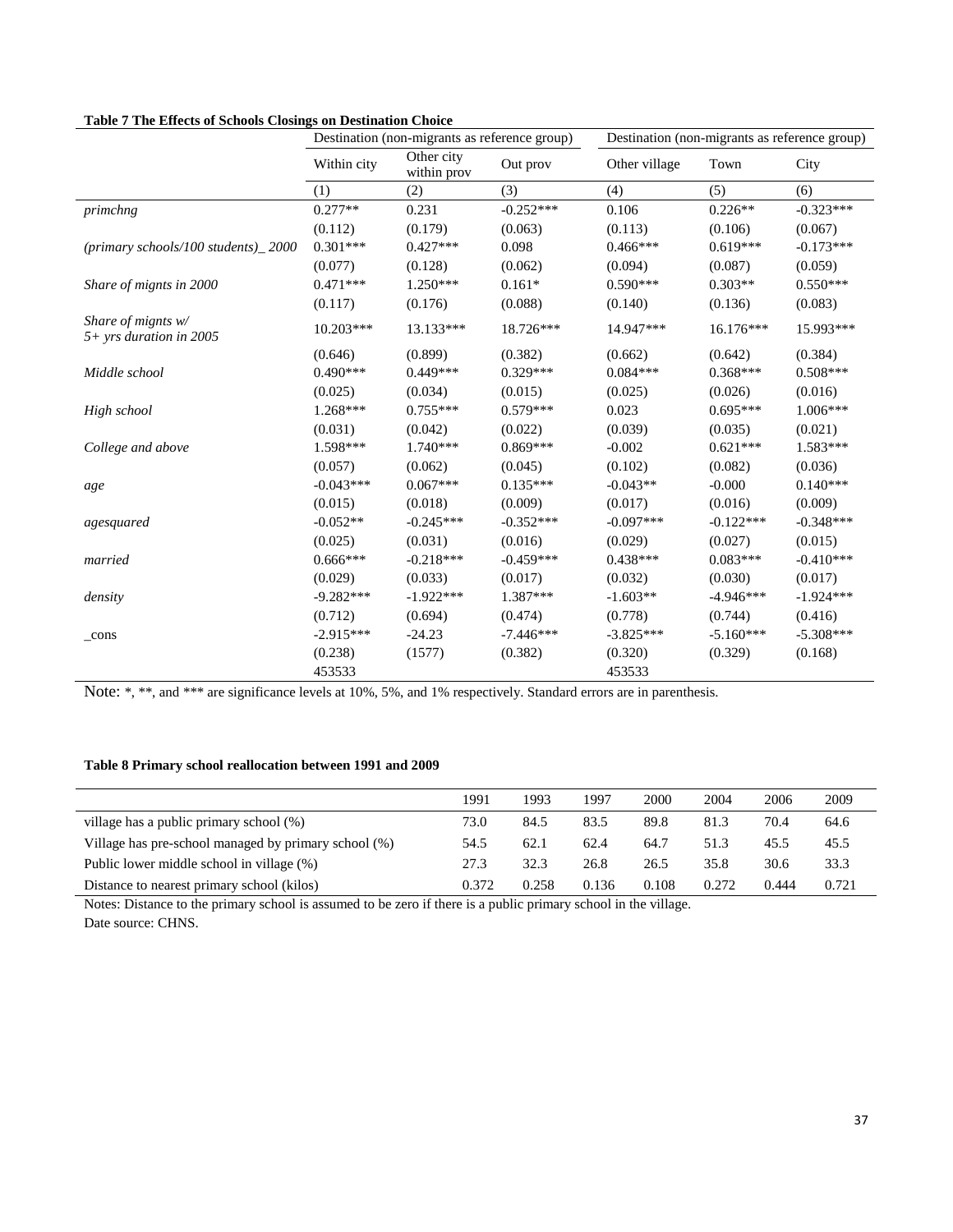|                                   | Dependent variable: migrate for employment outside for more than six months (yes=1/no=0) |             |             |                        |             |             |             |             |
|-----------------------------------|------------------------------------------------------------------------------------------|-------------|-------------|------------------------|-------------|-------------|-------------|-------------|
|                                   | (1)                                                                                      | (2)         | (3)         | (4)                    | (5)         | (6)         | (7)         | (8)         |
| village primary school            | $-0.012**$                                                                               | $-0.011$    | $-0.013**$  | $-0.012*$              | $-0.017**$  | $-0.013$    | $-0.017**$  | $-0.016*$   |
|                                   | (0.006)                                                                                  | (0.007)     | (0.006)     | (0.007)                | (0.007)     | (0.009)     | (0.008)     | (0.009)     |
| telephone service                 | $-0.002$                                                                                 | $-0.001$    | $-0.003$    | $-0.002$               | $-0.001$    | $-0.004$    | $-0.001$    | $-0.005$    |
|                                   | (0.006)                                                                                  | (0.006)     | (0.006)     | (0.006)                | (0.007)     | (0.008)     | (0.007)     | (0.008)     |
| postal service                    | $0.029***$                                                                               | $0.028***$  | $0.029***$  | $0.028***$             | $0.033***$  | $0.026***$  | $0.033***$  | $0.026***$  |
|                                   | (0.006)                                                                                  | (0.006)     | (0.006)     | (0.006)                | (0.007)     | (0.008)     | (0.007)     | (0.008)     |
| village have farmland             | 0.002                                                                                    | $-0.005$    | 0.003       | $-0.005$               | $0.016*$    | 0.006       | $0.016*$    | 0.006       |
|                                   | (0.007)                                                                                  | (0.007)     | (0.007)     | (0.007)                | (0.008)     | (0.010)     | (0.008)     | (0.010)     |
| bus stop                          | $-0.011**$                                                                               | $-0.008$    | $-0.011**$  | $-0.008$               | $-0.008$    | $-0.005$    | $-0.009$    | $-0.006$    |
|                                   | (0.005)                                                                                  | (0.005)     | (0.005)     | (0.005)                | (0.006)     | (0.007)     | (0.006)     | (0.007)     |
| train station                     | $-0.002$                                                                                 | $-0.002$    | $-0.002$    | $-0.002$               | $-0.009$    | $-0.003$    | $-0.009$    | $-0.004$    |
|                                   | (0.007)                                                                                  | (0.008)     | (0.007)     | (0.008)                | (0.008)     | (0.009)     | (0.008)     | (0.010)     |
| near open trade area/sez          | $-0.017***$                                                                              | $-0.015***$ | $-0.018***$ | $-0.016***$            | $-0.018***$ | $-0.016**$  | $-0.019***$ | $-0.018**$  |
|                                   | (0.005)                                                                                  | (0.006)     | (0.005)     | (0.006)                | (0.006)     | (0.007)     | (0.006)     | (0.007)     |
| % in ag activity                  | $-0.027**$                                                                               | $-0.025**$  | $-0.027**$  | $-0.024**$             | $-0.021*$   | $-0.022$    | $-0.021$    | $-0.022$    |
|                                   | (0.011)                                                                                  | (0.011)     | (0.011)     | (0.011)                | (0.013)     | (0.014)     | (0.013)     | (0.014)     |
| % out of town 6+ mnth             | 0.014                                                                                    | $0.031***$  | 0.013       | $0.028**$              | $-0.022*$   | $-0.017$    | $-0.023*$   | $-0.018$    |
|                                   | (0.010)                                                                                  | (0.012)     | (0.010)     | (0.012)                | (0.012)     | (0.015)     | (0.012)     | (0.015)     |
| $%$ in 20+ pp enterprise          | 0.002                                                                                    | $-0.002$    | 0.002       | $-0.002$               | 0.003       | $-0.007$    | 0.004       | $-0.006$    |
|                                   | (0.009)                                                                                  | (0.011)     | (0.009)     | (0.011)                | (0.011)     | (0.014)     | (0.011)     | (0.014)     |
| % in 20- pp enterprise            | $-0.004$                                                                                 | $-0.018$    | $-0.003$    | $-0.016$               | $-0.022$    | $-0.033**$  | $-0.022$    | $-0.033**$  |
|                                   | (0.012)                                                                                  | (0.013)     | (0.012)     | (0.014)                | (0.014)     | (0.016)     | (0.014)     | (0.016)     |
| wage/day<br>for constructn<br>wkr | $-0.028***$                                                                              | $-0.032***$ | $-0.028***$ | $-0.032***$            | $-0.048***$ | $-0.056***$ | $-0.048***$ | $-0.056***$ |
|                                   | (0.005)                                                                                  | (0.006)     | (0.005)     | (0.006)                | (0.006)     | (0.007)     | (0.006)     | (0.007)     |
| sub/vill: pre-school              |                                                                                          | $-0.003$    |             | $-0.003$               |             | $-0.001$    |             | $-0.000$    |
|                                   |                                                                                          | (0.005)     |             | (0.005)                |             | (0.007)     |             | (0.007)     |
| public lower-mid sch              |                                                                                          |             | 0.000       | 0.004                  |             |             | 0.002       | 0.011       |
|                                   |                                                                                          |             | (0.006)     | (0.006)                |             |             | (0.007)     | (0.008)     |
| Province time trend               | yes                                                                                      | yes         | yes         | yes                    | no          | no          | no          | $\rm no$    |
| Community time trend              | no                                                                                       | $\rm no$    | no          | $\mathop{\mathrm{no}}$ | yes         | yes         | yes         | yes         |
| R <sub>2_wthin</sub>              | 0.051                                                                                    | 0.050       | 0.051       | 0.051                  | 0.076       | 0.077       | 0.077       | 0.077       |
| R2_between                        | 0.002                                                                                    | 0.001       | 0.002       | 0.002                  | 0.000       | 0.001       | 0.000       | $0.000\,$   |
| R <sub>2_overall</sub>            | 0.002                                                                                    | 0.001       | 0.002       | 0.002                  | 0.000       | 0.001       | 0.000       | 0.001       |
| No. of individuals                | 35268                                                                                    | 31343       | 35117       | 31192                  | 35268       | 31343       | 35117       | 31192       |

<span id="page-37-0"></span>**Table 9 Availability of village primary school and migration decision of village individuals, fixed effects model**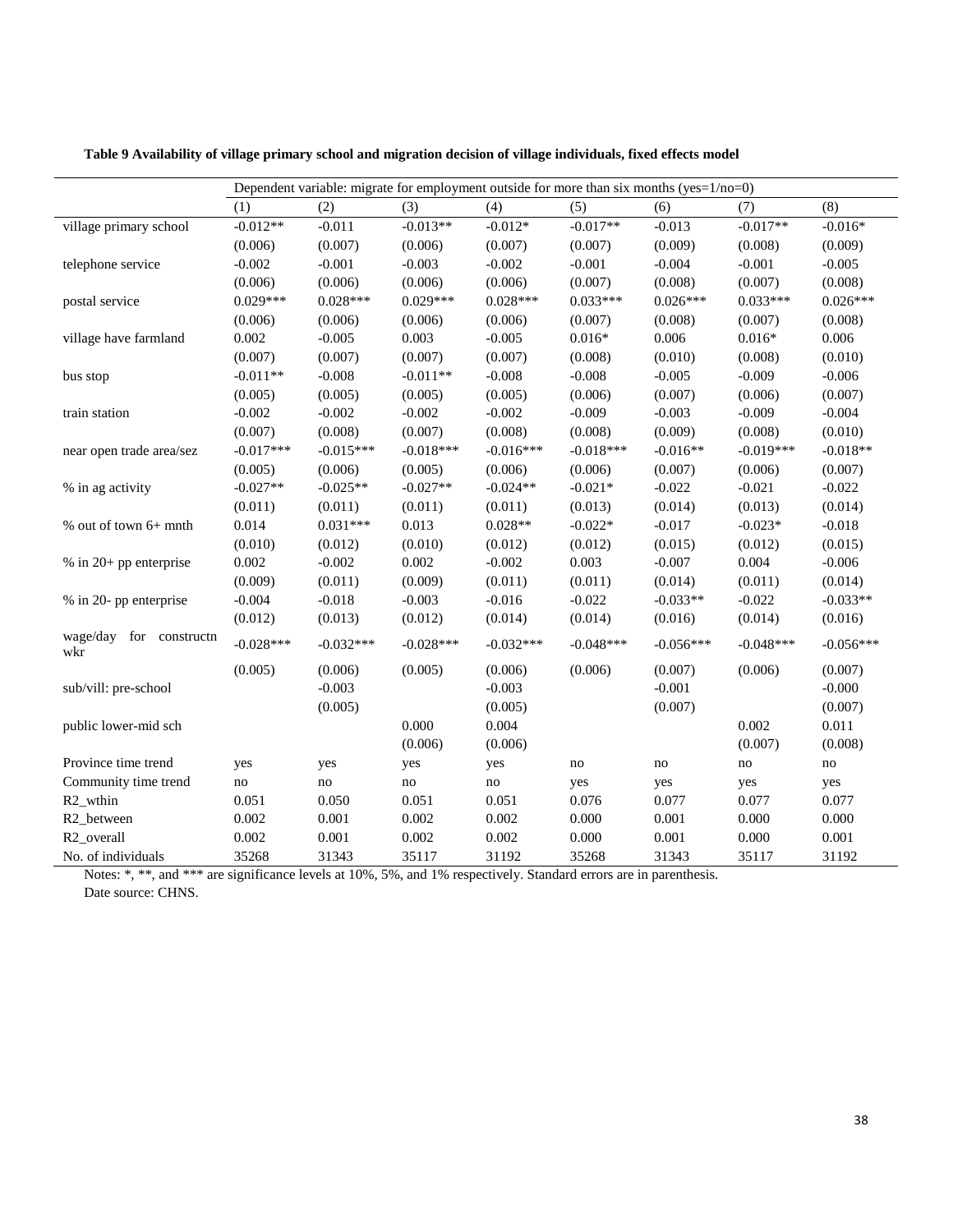|                                     | (1)                                                 | (2)        | (3)        | (4)                                                                                      | (5)         | (6)       | (7)         | (8)        |  |  |
|-------------------------------------|-----------------------------------------------------|------------|------------|------------------------------------------------------------------------------------------|-------------|-----------|-------------|------------|--|--|
|                                     | Dependent variable: Number of migrants in household |            |            |                                                                                          |             |           |             |            |  |  |
| village primary school              | $-0.042*$                                           | $-0.029$   | $-0.044*$  | $-0.032$                                                                                 | $-0.077***$ | $-0.072*$ | $-0.084***$ | $-0.084**$ |  |  |
|                                     | (0.022)                                             | (0.026)    | (0.023)    | (0.027)                                                                                  | (0.029)     | (0.037)   | (0.031)     | (0.038)    |  |  |
| sub/vill: pre-school                |                                                     | $-0.024$   |            | $-0.023$                                                                                 |             | $-0.003$  |             | $-0.002$   |  |  |
|                                     |                                                     | (0.021)    |            | (0.022)                                                                                  |             | (0.027)   |             | (0.027)    |  |  |
| public lower-mid sch                |                                                     |            | 0.003      | 0.004                                                                                    |             |           | 0.019       | 0.043      |  |  |
|                                     |                                                     |            | (0.023)    | (0.026)                                                                                  |             |           | (0.029)     | (0.033)    |  |  |
| No. of households                   | 13198                                               | 11632      | 13138      | 11572                                                                                    | 13198       | 11632     | 13138       | 11572      |  |  |
|                                     |                                                     |            |            | Dependent variable: migrate for employment outside for more than six months (yes=1/no=0) |             |           |             |            |  |  |
| Distance<br>primary<br>to<br>school | $0.012***$                                          | $0.011***$ | $0.012***$ | $0.011***$                                                                               | $0.015***$  | $0.012**$ | $0.014***$  | $0.012**$  |  |  |
|                                     | (0.003)                                             | (0.003)    | (0.003)    | (0.003)                                                                                  | (0.004)     | (0.005)   | (0.004)     | (0.005)    |  |  |
| sub/vill: pre-school                |                                                     | $-0.002$   |            | $-0.002$                                                                                 |             | 0.002     |             | 0.002      |  |  |
|                                     |                                                     | (0.005)    |            | (0.005)                                                                                  |             | (0.007)   |             | (0.007)    |  |  |
| public lower-mid sch                |                                                     |            | $-0.001$   | 0.001                                                                                    |             |           | $-0.001$    | 0.007      |  |  |
|                                     |                                                     |            | (0.006)    | (0.006)                                                                                  |             |           | (0.007)     | (0.008)    |  |  |
| No. of individuals                  | 34213                                               | 30402      | 34062      | 30251                                                                                    | 34213       | 30402     | 34062       | 30251      |  |  |
|                                     | Dependent variable: Number of migrants in household |            |            |                                                                                          |             |           |             |            |  |  |
| Distance<br>primary<br>to<br>school | $0.023**$                                           | 0.015      | $0.023**$  | 0.015                                                                                    | $0.036**$   | 0.030     | $0.037**$   | 0.031      |  |  |
|                                     | (0.011)                                             | (0.013)    | (0.011)    | (0.013)                                                                                  | (0.017)     | (0.022)   | (0.017)     | (0.022)    |  |  |
| sub/vill: pre-school                |                                                     | $-0.030$   |            | $-0.030$                                                                                 |             | 0.001     |             | 0.001      |  |  |
|                                     |                                                     | (0.021)    |            | (0.021)                                                                                  |             | (0.027)   |             | (0.027)    |  |  |
| public lower-mid sch                |                                                     |            | $-0.001$   | $-0.004$                                                                                 |             |           | 0.009       | 0.032      |  |  |
|                                     |                                                     |            | (0.023)    | (0.026)                                                                                  |             |           | (0.029)     | (0.034)    |  |  |
| No. of households                   | 12809                                               | 11286      | 12749      | 11226                                                                                    | 12809       | 11286     | 12749       | 11226      |  |  |
| Province time trend                 | yes                                                 | yes        | yes        | yes                                                                                      | no          | no        | no          | no         |  |  |
| Community time trend                | no                                                  | no         | no         | no                                                                                       | yes         | yes       | yes         | yes        |  |  |

<span id="page-38-0"></span>**Table 10 Effects of the presence of village primary school and the distance to nearest school on migration, fixed effects model**

Notes: migrants are those migrate for employment outside for more than six months. We control for whether a village has telephone service, postal service, and farmland (three separate dummies), whether a village has bus stop (a dummy), is close to a train station, or an open trade area (or special economic zone) (two dummies), the percentages of work force engaged in agricultural activity, work outside of town for more than six months, employed in enterprises with over 20 employees, employed in enterprises with less than 20 employees, and the log of monthly wage for an ordinary construction worker in the village. \*, \*\*, and \*\*\* are significance levels at 10%, 5%, and 1% respectively. Standard errors are in parenthesis.

Date source: CHNS.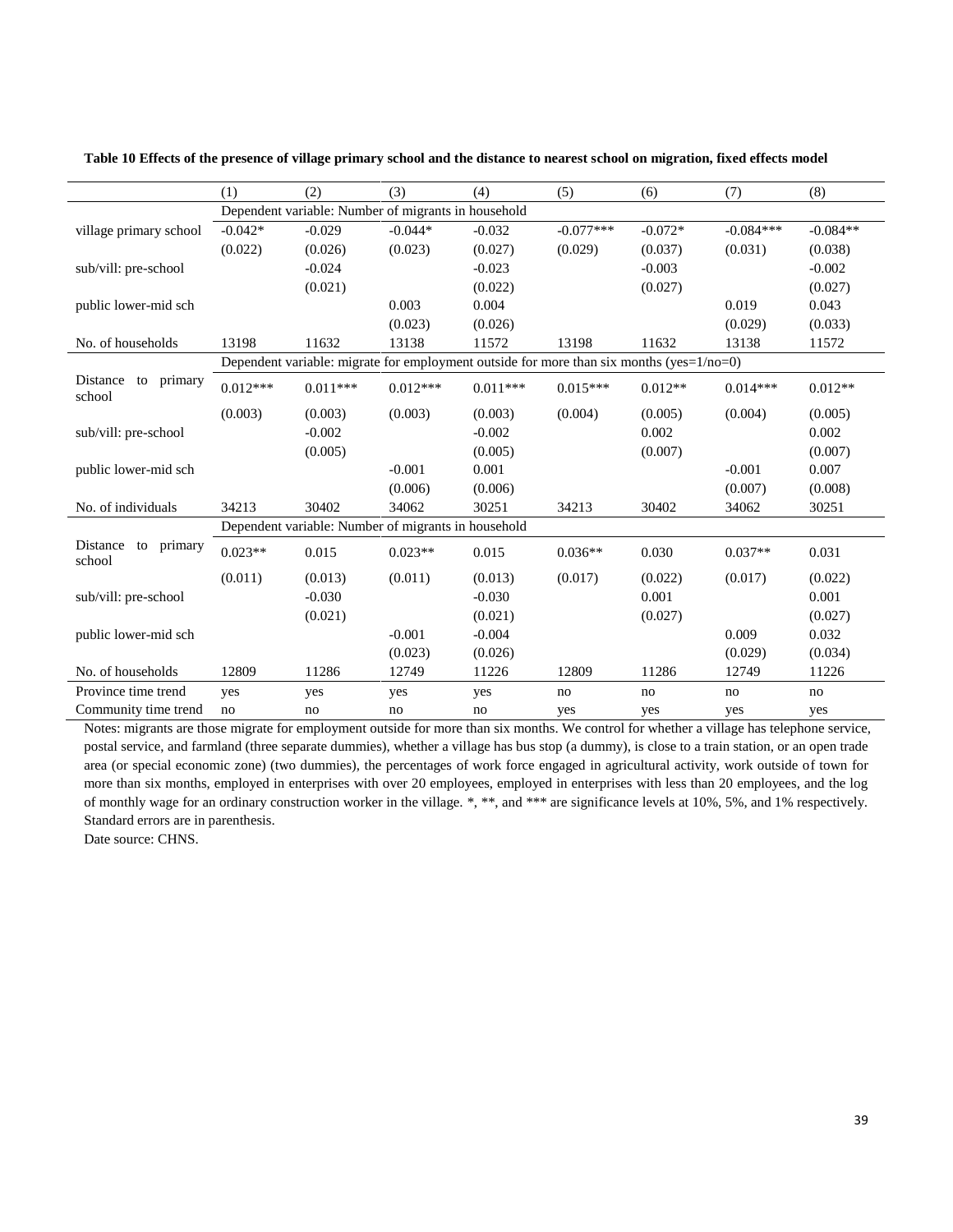<span id="page-39-0"></span>**Table 11 Village primary school and migration, fixed effects model**

|                        | (1)                                                                                      | (2)         | (3)         | (4)         | (5)         | (6)         | (7)         | (8)         |  |  |
|------------------------|------------------------------------------------------------------------------------------|-------------|-------------|-------------|-------------|-------------|-------------|-------------|--|--|
|                        | Dependent variable: migrate for employment outside for more than six months (yes=1/no=0) |             |             |             |             |             |             |             |  |  |
|                        | 1991-2000                                                                                |             |             |             |             |             |             |             |  |  |
| village primary school | $-0.034***$                                                                              | $-0.033***$ | $-0.035***$ | $-0.034***$ | $-0.039***$ | $-0.037***$ | $-0.038***$ | $-0.037***$ |  |  |
|                        | (0.008)                                                                                  | (0.009)     | (0.008)     | (0.009)     | (0.010)     | (0.012)     | (0.011)     | (0.012)     |  |  |
| sub/vill: pre-school   |                                                                                          | $-0.001$    |             | $-0.002$    |             | $-0.001$    |             | $-0.002$    |  |  |
|                        |                                                                                          | (0.007)     |             | (0.007)     |             | (0.010)     |             | (0.010)     |  |  |
| public lower-mid sch   |                                                                                          |             | 0.006       | 0.005       |             |             | $-0.003$    | $-0.001$    |  |  |
|                        |                                                                                          |             | (0.008)     | (0.009)     |             |             | (0.010)     | (0.012)     |  |  |
| No. of individuals     | 19178                                                                                    | 17055       | 19081       | 16958       | 19178       | 17055       | 19081       | 16958       |  |  |
|                        | 2000-2009                                                                                |             |             |             |             |             |             |             |  |  |
| village primary school | $-0.000$                                                                                 | 0.004       | 0.007       | 0.007       | 0.007       | 0.018       | 0.009       | 0.016       |  |  |
|                        | (0.009)                                                                                  | (0.011)     | (0.009)     | (0.011)     | (0.011)     | (0.014)     | (0.011)     | (0.015)     |  |  |
| sub/vill: pre-school   |                                                                                          | 0.008       |             | 0.008       |             | $-0.010$    |             | $-0.010$    |  |  |
|                        |                                                                                          | (0.008)     |             | (0.008)     |             | (0.010)     |             | (0.010)     |  |  |
| public lower-mid sch   |                                                                                          |             | $-0.018**$  | $-0.007$    |             |             | $-0.006$    | 0.006       |  |  |
|                        |                                                                                          |             | (0.008)     | (0.009)     |             |             | (0.010)     | (0.012)     |  |  |
| No. of individuals     | 20918                                                                                    | 18651       | 20864       | 18597       | 20918       | 18651       | 20864       | 18597       |  |  |
|                        | Dependent variable: Number of migrants in household                                      |             |             |             |             |             |             |             |  |  |
|                        | 1991-2000                                                                                |             |             |             |             |             |             |             |  |  |
| village primary school | $-0.069**$                                                                               | $-0.072**$  | $-0.073**$  | $-0.075**$  | $-0.069*$   | $-0.068$    | $-0.066$    | $-0.067$    |  |  |
|                        | (0.030)                                                                                  | (0.034)     | (0.031)     | (0.035)     | (0.039)     | (0.047)     | (0.042)     | (0.048)     |  |  |
| sub/vill: pre-school   |                                                                                          | $-0.000$    |             | $-0.004$    |             | 0.000       |             | $-0.005$    |  |  |
|                        |                                                                                          | (0.027)     |             | (0.027)     |             | (0.036)     |             | (0.037)     |  |  |
| public lower-mid sch   |                                                                                          |             | 0.013       | 0.014       |             |             | $-0.003$    | 0.014       |  |  |
|                        |                                                                                          |             | (0.030)     | (0.034)     |             |             | (0.040)     | (0.047)     |  |  |
| No. of households      | 7410                                                                                     | 6576        | 7370        | 6536        | 7410        | 6576        | 7370        | 6536        |  |  |
|                        | 2000-2009                                                                                |             |             |             |             |             |             |             |  |  |
| village primary school | $-0.043$                                                                                 | $-0.032$    | $-0.040$    | $-0.042$    | $-0.042$    | $-0.042$    | $-0.043$    | $-0.053$    |  |  |
|                        | (0.034)                                                                                  | (0.043)     | (0.036)     | (0.045)     | (0.041)     | (0.058)     | (0.044)     | (0.060)     |  |  |
| sub/vill: pre-school   |                                                                                          | 0.014       |             | 0.014       |             | $-0.053$    |             | $-0.050$    |  |  |
|                        |                                                                                          | (0.031)     |             | (0.031)     |             | (0.041)     |             | (0.041)     |  |  |
| public lower-mid sch   |                                                                                          |             | $-0.008$    | 0.034       |             |             | 0.009       | 0.046       |  |  |
|                        |                                                                                          |             | (0.034)     | (0.038)     |             |             | (0.042)     | (0.048)     |  |  |
| No. of households      | 7626                                                                                     | 6690        | 7606        | 6670        | 7626        | 6690        | 7606        | 6670        |  |  |
| Province time trend    | yes                                                                                      | yes         | yes         | yes         | no          | no          | no          | no          |  |  |
| Community time trend   | no                                                                                       | no          | no          | no          | yes         | yes         | yes         | yes         |  |  |

Notes: migrants are those migrate for employment outside for more than six months. We control for whether a village has telephone service, postal service, and farmland (three separate dummies), whether a village has bus stop (a dummy), is close to a train station, or an open trade area (or special economic zone) (two dummies), the percentages of work force engaged in agricultural activity, work outside of town for more than six months, employed in enterprises with over 20 employees, employed in enterprises with less than 20 employees, and the log of monthly wage for an ordinary construction worker in the village. \*, \*\*, and \*\*\* are significance levels at 10%, 5%, and 1% respectively. Standard errors are in parenthesis.

Date source: CHNS.